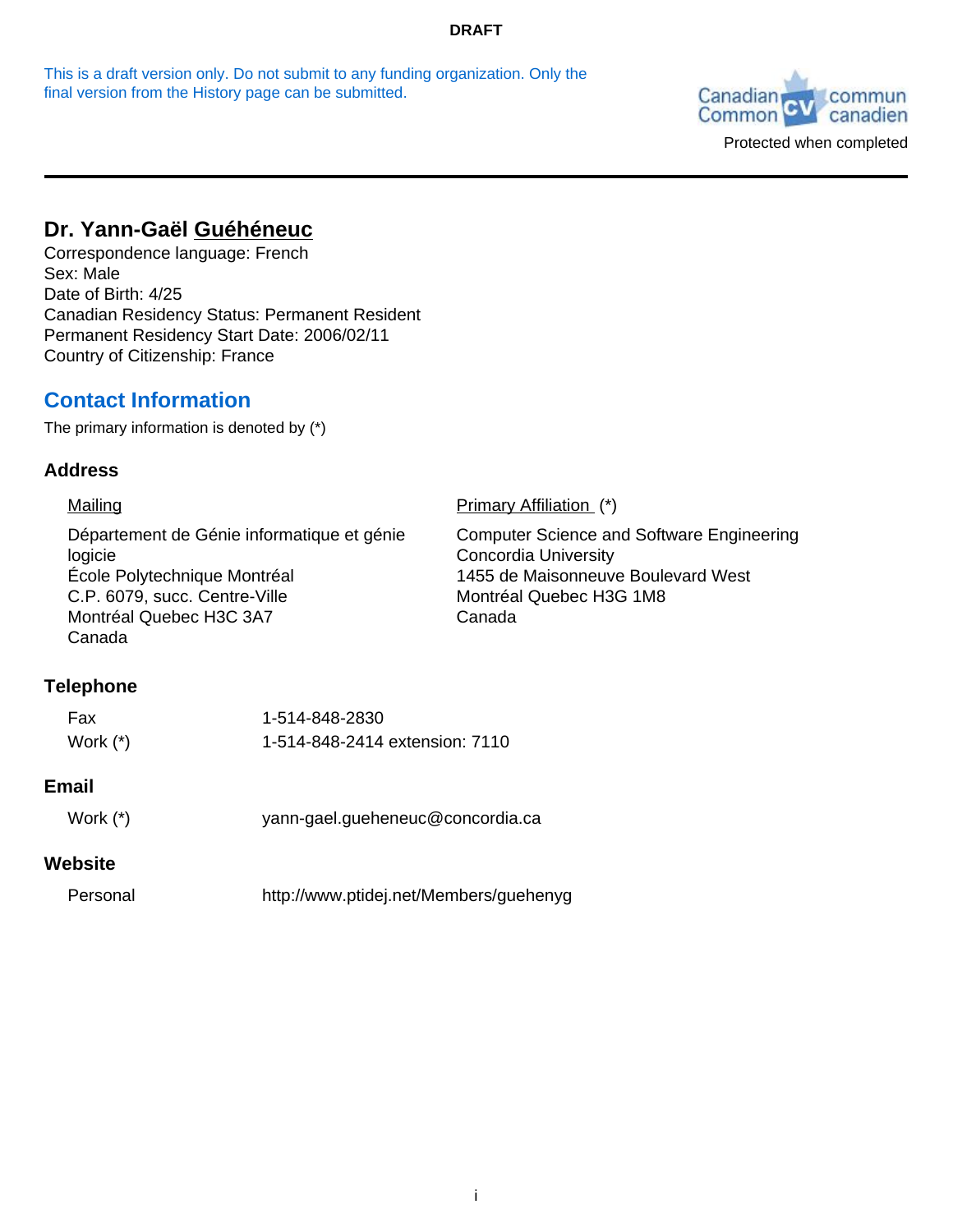This is a draft version only. Do not submit to any funding organization. Only the final version from the History page can be submitted.



Protected when completed

# **Dr. Yann-Gaël Guéhéneuc**

# **Language Skills**

| Language | Read | <b>Write</b> | <b>Speak</b> | <b>Understand</b> | <b>Peer Review</b> |
|----------|------|--------------|--------------|-------------------|--------------------|
| English  | Yes  | Yes          | Yes          | Yes               | Yes                |
| French   | Yes  | Yes          | Yes          | Yes               | Yes                |

# **Degrees**

| 2000/6 - 2003/6     | Doctorate, Diplôme de doctorat en informatique, Software Engineering, Université de<br>Nantes / École des Mines de Nantes<br>Degree Status: Completed |
|---------------------|-------------------------------------------------------------------------------------------------------------------------------------------------------|
|                     | Supervisors: Pierre Cointe, 2000/6 - 2003/6                                                                                                           |
| 1997/9 - 1998/10    | Diploma, Diplôme d'études approfondies en informatique, Software Engineering,<br>Université de Nantes<br>Degree Status: Completed                     |
| 1994/10 - 1998/10   | Diploma, Diplôme d'ingénieur, Software Engineering, École des Mines de Nantes<br>Degree Status: Completed                                             |
| 1990/9 - 1993/7     | Bachelor's, Diplôme de baccalauréat en mathématiques et technique, Mathematics and<br>Technic, Lycée Technologique Livet<br>Degree Status: Completed  |
| <b>Credentials</b>  |                                                                                                                                                       |
| 2008/6              | Ingénieur, Ordre des ingénieurs du Québec                                                                                                             |
| <b>Recognitions</b> |                                                                                                                                                       |
| 2021/2              | Most Influential Paper Award at SANER'21<br><b>IEEE Computer Society</b><br><b>Distinction</b>                                                        |
| 2019/8              | <b>Excellent Research Award</b><br>Japan Information Processing Society<br><b>Distinction</b><br>N/A                                                  |
| 2019/5              | Best Paper Award at MOBILES oft'19<br><b>ACM</b><br><b>Distinction</b>                                                                                |
|                     |                                                                                                                                                       |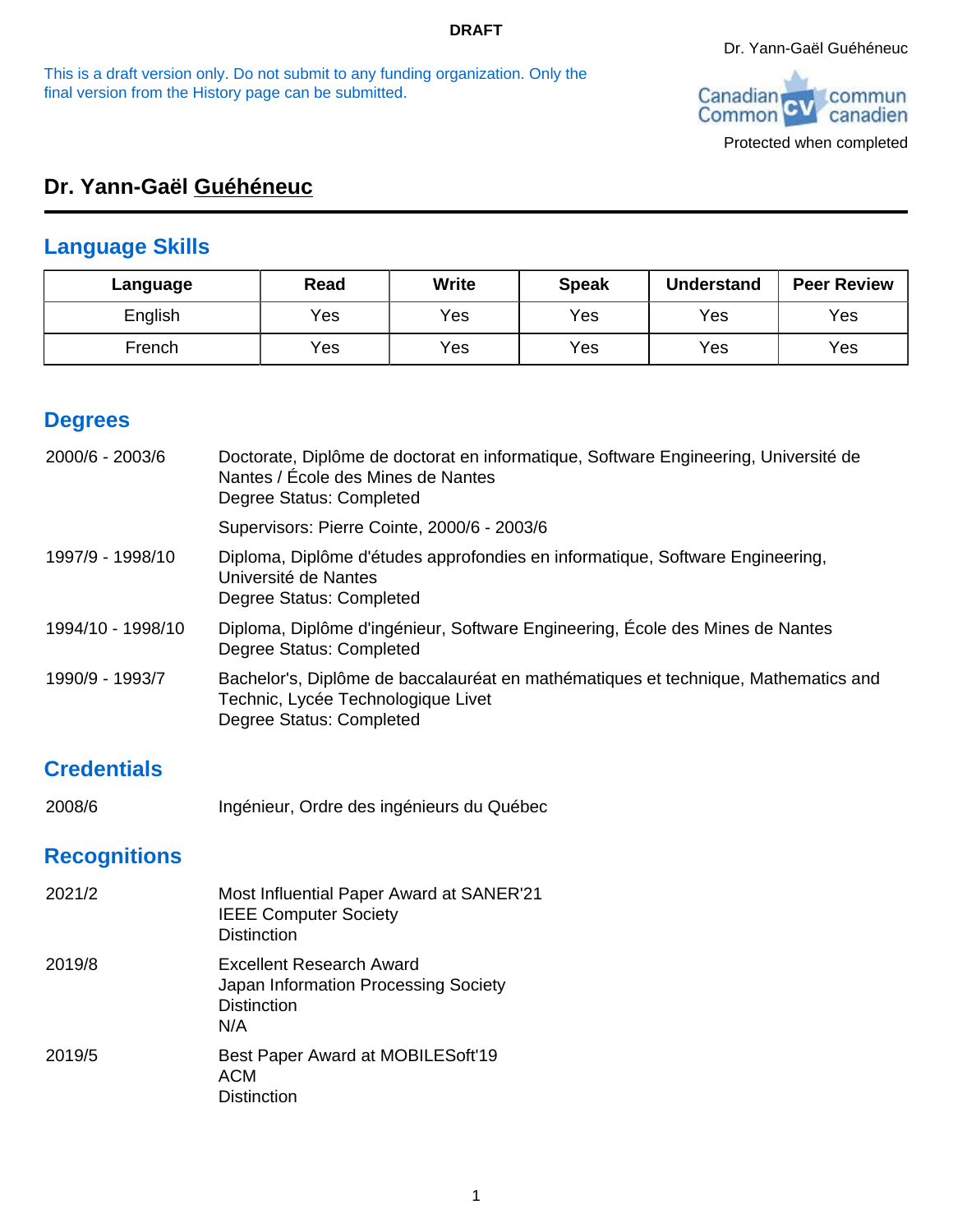| 2019/1  | Most Influential Paper Award at SANER'19<br><b>IEEE Computer Society</b><br><b>Distinction</b><br>N/A                                      |
|---------|--------------------------------------------------------------------------------------------------------------------------------------------|
| 2018/11 | Best Student Paper Award at ICSOC'18<br>Springer<br><b>Distinction</b><br>N/A                                                              |
| 2018/9  | Most Influential Paper Award at CASCON'18<br><b>ACM</b><br><b>Distinction</b><br>N/A                                                       |
| 2018/1  | Most Influential Paper Award at SANER'18<br><b>IEEE Computer Society</b><br><b>Distinction</b><br>N/A                                      |
| 2014/11 | Best Paper Award at SOCA'14<br><b>IEEE Computer Society</b><br><b>Distinction</b><br>Best Paper Award at SOCA'14                           |
| 2012/11 | Runner-up Best Paper Award at ICSOC'12<br>Springer<br><b>Distinction</b><br>Runner-up Best Paper Award at ICSOC'12                         |
| 2012/9  | Best Paper Award at WCRE'12<br><b>IEEE Computer Society</b><br><b>Distinction</b><br>Best Paper Award at WCRE'12                           |
| 2011/3  | Best paper award at CSMR'11<br><b>IEEE Computer Society</b><br><b>Distinction</b><br>Best paper award at CSMR'11                           |
| 2010/9  | Best paper award at ERA Track at ICSM'10<br><b>IEEE Computer Society</b><br><b>Distinction</b><br>Best paper award at ERA Track at ICSM'10 |
| 2010/4  | <b>Senior Member</b><br><b>IEEE</b><br><b>Distinction</b><br><b>Senior Member</b>                                                          |
| 2010/3  | Best paper award at CSMR'10<br><b>IEEE Computer Society</b><br><b>Distinction</b><br>Best paper award at CSMR'10                           |
| 2006/6  | Best paper award at ICPC'06<br><b>IEEE Computer Society</b><br><b>Distinction</b><br>Best paper award at ICPC'06                           |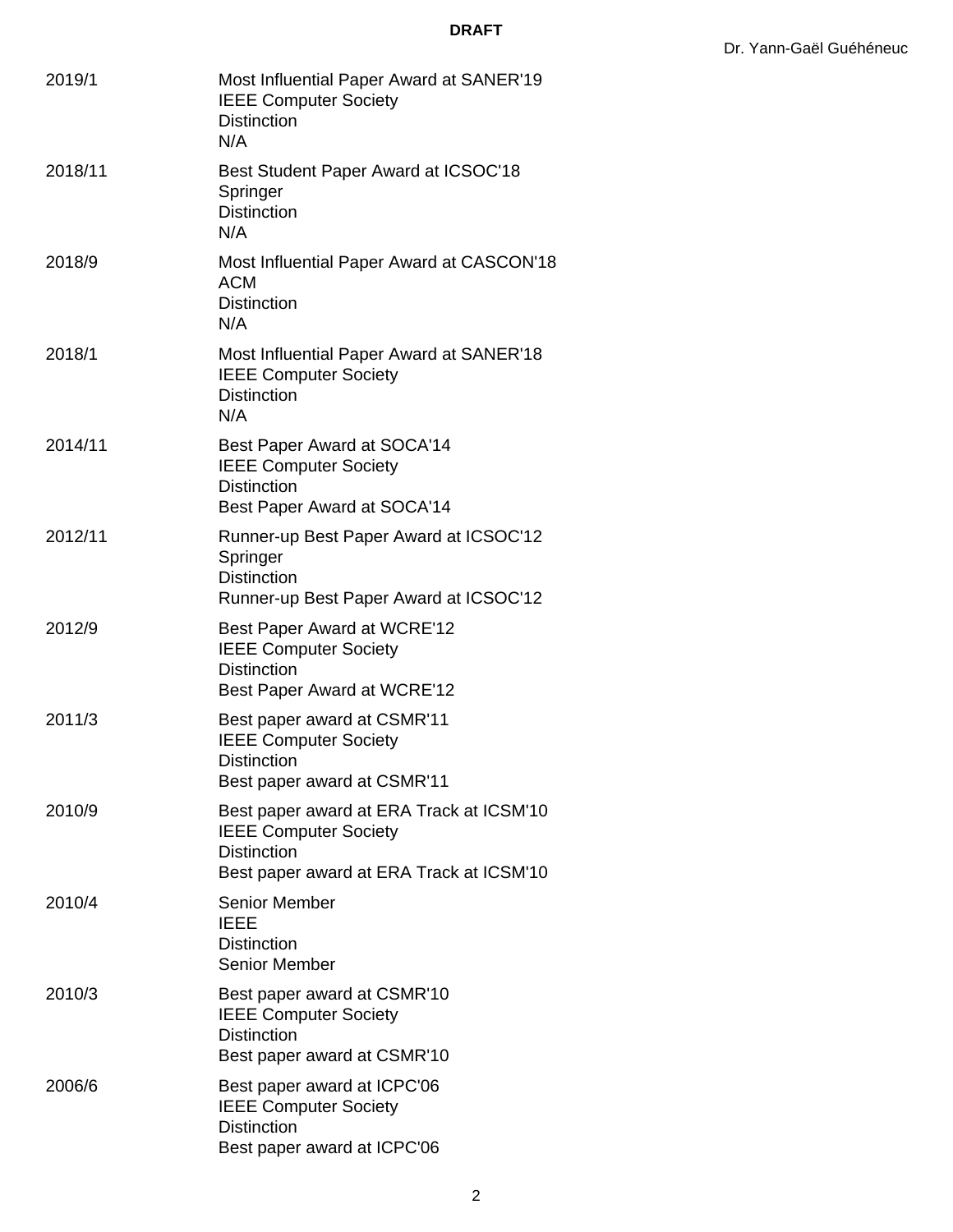| 2005/9 | Best paper award at ICSM'05  |
|--------|------------------------------|
|        | <b>IEEE Computer Society</b> |
|        | <b>Distinction</b>           |
|        | Best paper award at ICSM'05  |

# **User Profile**

Researcher Status: Researcher Engaged in Clinical Research?: No

Research Interests: Developing theories, methods, and tools, to understand, evaluate, and improve the quality of IoT software systems by promoting the use of idioms, design patterns, and architectural patterns from communications protocols to systems-of-systems.

Fields of Application: Communication and Information Technologies

Disciplines Trained In: Computer Engineering and Software Engineering, Industrial Engineering

Areas of Research: Algorithms, Computer Systems, Software Development, Teleinformatics

Research Specialization Keywords: Architetcure, Design, Features, Idioms, Internet of Things, Maintenance, Program Comprehension, Software Quality, Testing

Research Centres: Centre de recherche du CHUM

Research Disciplines: Computer Engineering and Software Engineering

# **Employment**

| 2017/8            | <b>Full Professor</b><br>Department of Computer Science and Software Engineering, Faculty of Engineering and<br><b>Computer Science, Concordia University</b><br>Full-time, Professor<br><b>Tenure Status: Tenure</b> |
|-------------------|-----------------------------------------------------------------------------------------------------------------------------------------------------------------------------------------------------------------------|
| $2012/6 - 2017/8$ | <b>Full Professor</b><br>Département de génie informatique et génie logiciel, Université de Montréal, École<br>Polytechnique de Montréal<br>Full-time<br><b>Tenure Status: Tenure</b>                                 |
| 2013/3 - 2014/4   | <b>Guest Professor</b><br>Computer Science, Yonsei Campus, Yonsei University and Seoul National University<br>Full-time<br><b>Tenure Status: Non Tenure Track</b>                                                     |
| 2008/6 - 2012/5   | Associate Professor<br>Département de Génie informatique et Génie logiciel, Université de Montréal, École<br>Polytechnique de Montréal<br>Full-time<br><b>Tenure Status: Tenure</b>                                   |
| 2008/5 - 2008/6   | <b>Associate Professor</b><br>Informatique et recherche opérationnelle, Université de Montréal, Université de Montréal<br>Full-time<br><b>Tenure Status: Tenure</b>                                                   |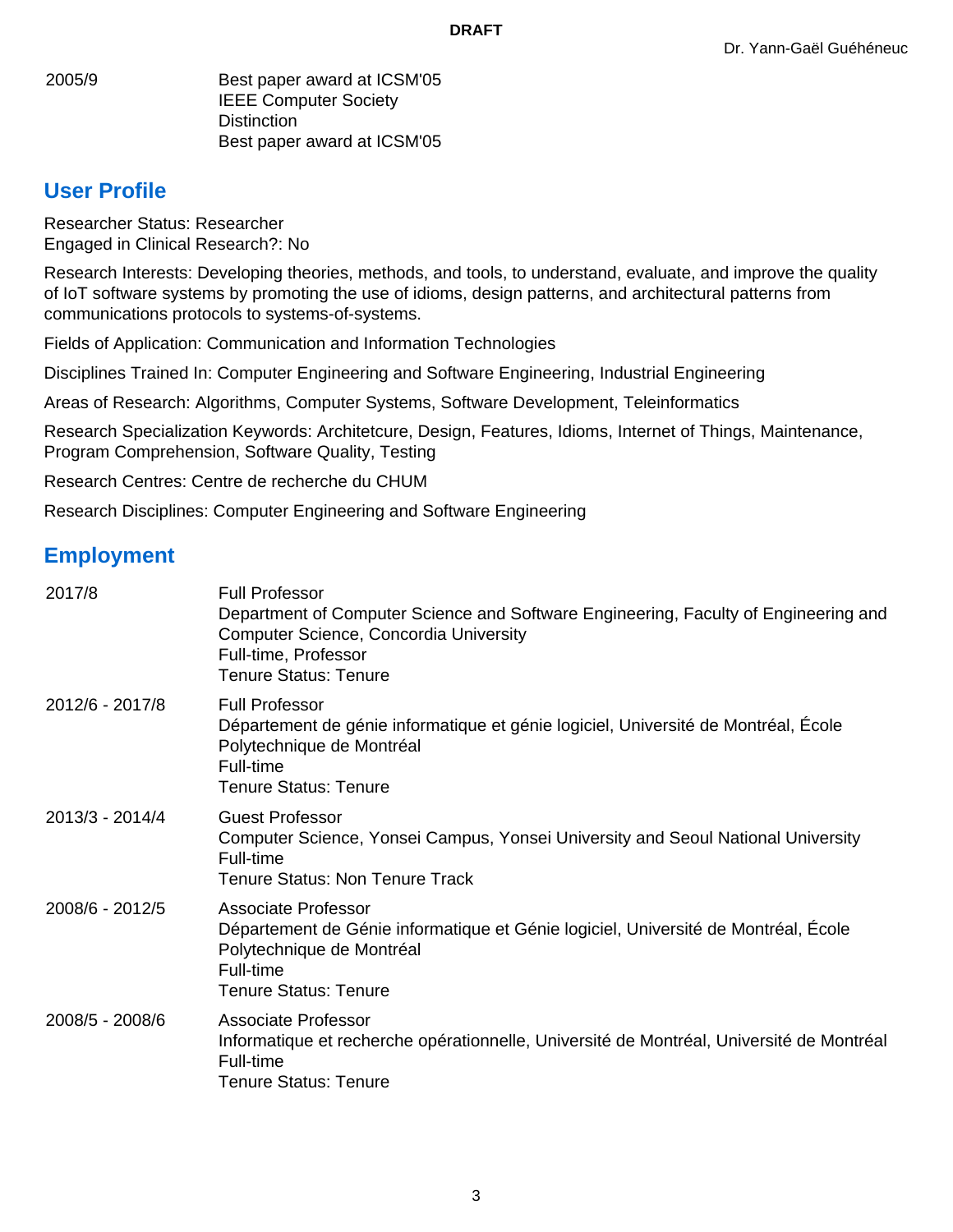2003/8 - 2008/5 Assistant Professor

|                                                     | Full-time<br><b>Tenure Status: Tenure Track</b>                                                                                                             | Informatique et recherche opérationnelle, Université de Montréal, Université de Montréal                                                                                                                         |
|-----------------------------------------------------|-------------------------------------------------------------------------------------------------------------------------------------------------------------|------------------------------------------------------------------------------------------------------------------------------------------------------------------------------------------------------------------|
| 1999/12 - 2001/5                                    | Software Developer<br><b>Object Technology International</b>                                                                                                |                                                                                                                                                                                                                  |
| 1998/12 - 2000/4                                    | <b>Invited Researcher</b><br>School of Computer Science, Université de Montréal, Carleton University<br>Full-time<br><b>Tenure Status: Non Tenure Track</b> |                                                                                                                                                                                                                  |
| <b>Affiliations</b>                                 |                                                                                                                                                             |                                                                                                                                                                                                                  |
| The primary affiliation is denoted by (*)           |                                                                                                                                                             |                                                                                                                                                                                                                  |
| $(*)$ 2017/8                                        |                                                                                                                                                             | Full Professor, Computer Science and Software Engineering, Concordia University                                                                                                                                  |
| 2012/6 - 2017/8                                     |                                                                                                                                                             | Full professor, Computer and Software Engineering, École Polytechnique de Montréal                                                                                                                               |
| <b>Research Funding History</b>                     |                                                                                                                                                             |                                                                                                                                                                                                                  |
| Awarded [n=11]<br>2018/5 - 2025/4                   | Empirical Software Engineering for the Internet of Things, Research Chair                                                                                   |                                                                                                                                                                                                                  |
| Principal Investigator                              | <b>Funding Sources:</b>                                                                                                                                     |                                                                                                                                                                                                                  |
|                                                     | 2018/5 - 2025/4                                                                                                                                             | Canada Research Chairs (CRC)<br>Tier 1<br>Total Funding - 1,400,000 (Canadian dollar)<br>Portion of Funding Received - 100<br><b>Funding Competitive?: Yes</b>                                                   |
| 2018/5 - 2024/4<br>Principal Investigator Operating |                                                                                                                                                             | Building Multi-language, Multi-system Quality Models Using Features and APIs, Grant,                                                                                                                             |
|                                                     | <b>Funding Sources:</b>                                                                                                                                     |                                                                                                                                                                                                                  |
|                                                     | 2018/5 - 2023/4                                                                                                                                             | <b>NSERC</b><br><b>Discovery Grant</b><br>Total Funding - 180,000 (Canadian dollar)<br>Portion of Funding Received - 20<br><b>Funding Competitive?: Yes</b>                                                      |
| 2020/1 - 2022/12<br>Co-investigator                 | Clinical Research Project?: No                                                                                                                              | Open Partnership Joint Research, Grant, Operating                                                                                                                                                                |
|                                                     | <b>Funding Sources:</b>                                                                                                                                     |                                                                                                                                                                                                                  |
|                                                     | 2020/1 - 2022/12                                                                                                                                            | Japan Society for the Promotion of Science (JSPS)<br>Open Partnership Joint Research<br>Total Funding - 4,000,000 (Japanese yen) (Canadian dollar)<br>Funding Renewable?: No<br><b>Funding Competitive?: Yes</b> |
|                                                     | Principal Applicant: Hironori Washizaki                                                                                                                     |                                                                                                                                                                                                                  |
| 2020/1 - 2022/12<br>Co-applicant                    | <b>INRIA Associate Team, Grant, Operating</b><br>Clinical Research Project?: No                                                                             |                                                                                                                                                                                                                  |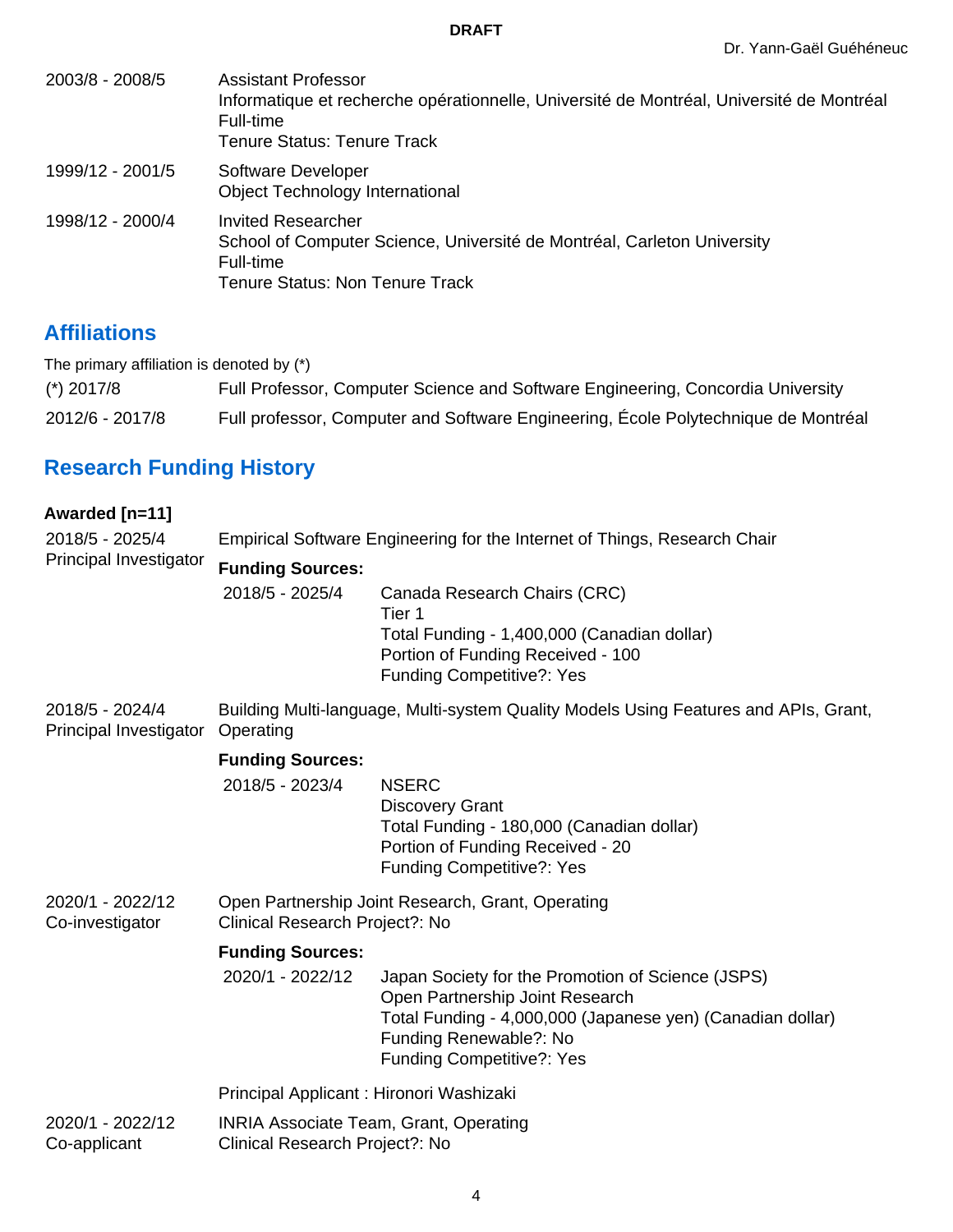|                                     | <b>Funding Sources:</b>                                                                                                                                                                                                                |                                                                                                                                                                                                               |
|-------------------------------------|----------------------------------------------------------------------------------------------------------------------------------------------------------------------------------------------------------------------------------------|---------------------------------------------------------------------------------------------------------------------------------------------------------------------------------------------------------------|
|                                     | 2020/1 - 2022/12                                                                                                                                                                                                                       | European Smalltalk User Group<br>Total Funding - 2,400 (Euro) (Canadian dollar)<br>Funding Renewable?: Yes<br><b>Funding Competitive?: Yes</b>                                                                |
|                                     | 2020/1 - 2022/12                                                                                                                                                                                                                       | Institut National de Recherche en Informatique et Automatique<br>(INRIA)<br>Équipe associée<br>Total Funding - 13,000 (Euro) (Canadian dollar)<br>Funding Renewable?: Yes<br><b>Funding Competitive?: Yes</b> |
|                                     |                                                                                                                                                                                                                                        | Co-applicant : Christopher Fuhrman; Nicolas Anquetil; Stéphane Ducasse                                                                                                                                        |
| 2020/7 - 2022/7                     |                                                                                                                                                                                                                                        | IoT Research: from Modelling to Implementing Smart Cities, Grant, Workshop                                                                                                                                    |
| Principal Investigator              | <b>Funding Sources:</b>                                                                                                                                                                                                                |                                                                                                                                                                                                               |
|                                     | 2020/4 - 2021/4                                                                                                                                                                                                                        | <b>Concordia University</b><br>Aid to Research-related Events<br>Total Funding - 5,000 (Canadian dollar)                                                                                                      |
|                                     | Co-investigator: Ursula Eicker                                                                                                                                                                                                         |                                                                                                                                                                                                               |
| 2021/5 - 2022/4<br>Co-investigator  | Infrastructure                                                                                                                                                                                                                         | A Research Laboratory to Develop and Assess Context-Aware Smart Applications, Grant,                                                                                                                          |
|                                     | <b>Funding Sources:</b><br>2021/1 - 2022/12                                                                                                                                                                                            | Canada Foundation for Innovation (CFI)<br><b>Innovation Fund</b><br>Total Funding - 722,423 (Canadian dollar)                                                                                                 |
|                                     | Moha; Simon Bacon; Wessam Ajib;                                                                                                                                                                                                        | Co-investigator : Ghizlane El Boussaidi; Halima Elbiaze; Mounir Boukadoum; Naouel                                                                                                                             |
|                                     |                                                                                                                                                                                                                                        | Principal Investigator: Hafedh Mili; Kim Lavoie                                                                                                                                                               |
| 2020/1 - 2021/12                    | Collaboration de recherche interdisciplinaire entre le Québec et le Mexique pour soutenir<br>Principal Investigator la création, l'exploitation et le test de logiciels robustes pour l'Internet des objets (IoT),<br>Grant, Operating |                                                                                                                                                                                                               |
|                                     | <b>Funding Sources:</b>                                                                                                                                                                                                                |                                                                                                                                                                                                               |
|                                     | 2019/5 - 2021/4                                                                                                                                                                                                                        | Ministère des Relations Internationales du Québec<br>Groupe de travail Québec-Mexique<br>Total Funding - 16,000 (Canadian dollar)                                                                             |
|                                     | Co-investigator: Carlos Coello Coello                                                                                                                                                                                                  |                                                                                                                                                                                                               |
| 2018/2 - 2021/12<br>Co-investigator | Grant, Operating                                                                                                                                                                                                                       | An Intelligent Mixed-reality Simulation and Training Ecosystem for Extreme Environments,                                                                                                                      |
|                                     | <b>Funding Sources:</b><br>2020/5 - 2023/4                                                                                                                                                                                             | Quebec (CRIAQ)<br>AUT-1653_TRL4+<br>Total Funding - 5,259,495 (Canadian dollar)                                                                                                                               |
|                                     | Saussié; Grégory Dudek; Inna Sharf;                                                                                                                                                                                                    | Co-investigator : Andréa Lodi; Antoine Legrain; Caroline Aubé; David Meger; David                                                                                                                             |

Principal Investigator : Gabriela Nicolescu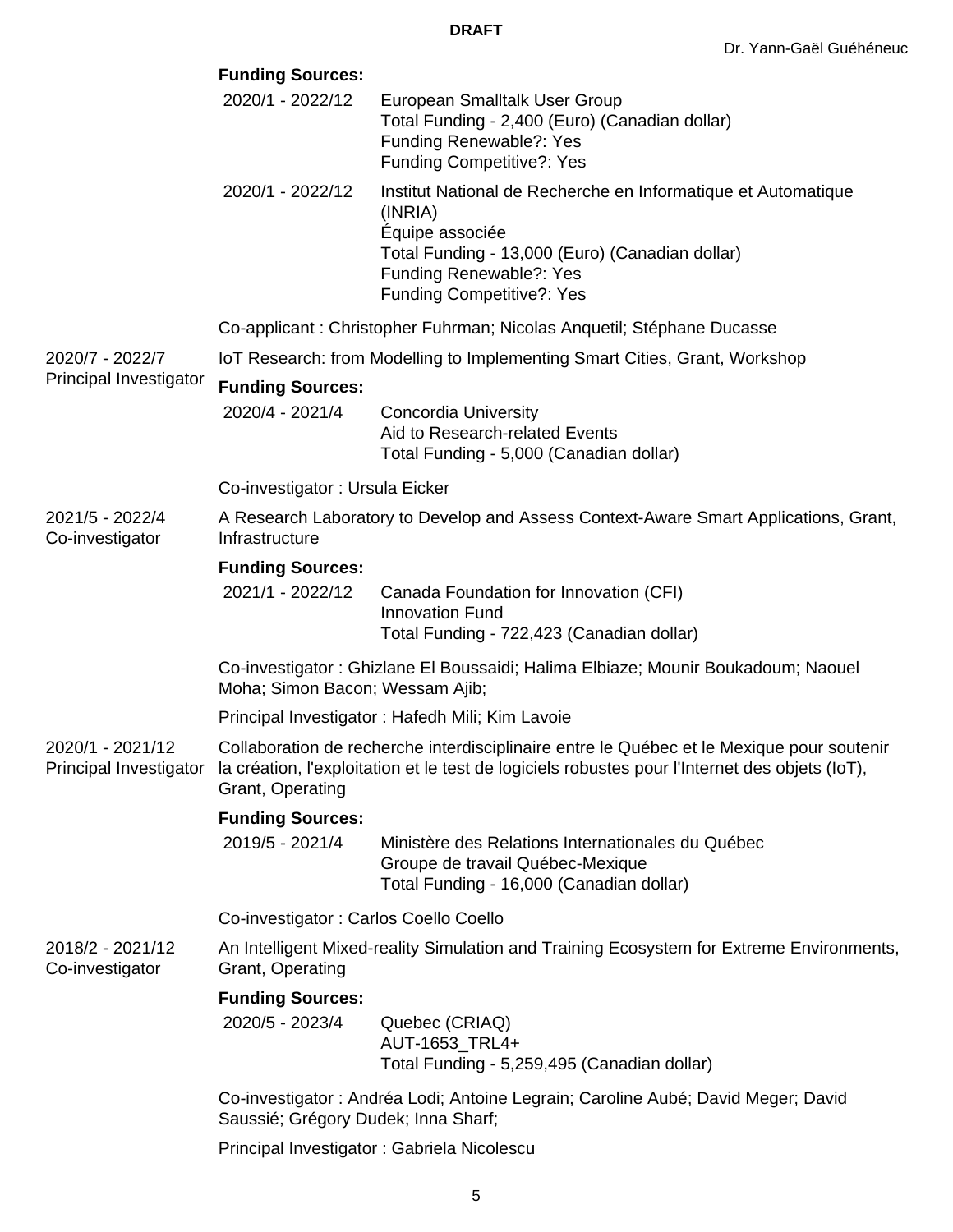| 2020/6 - 2021/9<br><b>Principal Applicant</b> | Verifying and Deploying 5G Cloud Infrastructure for Improved Logistic and Communication<br>in Healthcare Facilities Dealing with COVID-19 Patients, Grant, Operating |                                                                                                                                                                                        |  |
|-----------------------------------------------|----------------------------------------------------------------------------------------------------------------------------------------------------------------------|----------------------------------------------------------------------------------------------------------------------------------------------------------------------------------------|--|
|                                               | <b>Funding Sources:</b>                                                                                                                                              |                                                                                                                                                                                        |  |
|                                               | 2020/6 - 2022/5                                                                                                                                                      | Mathematics of Information Technology and Complex Systems<br>(MITACS)<br>Accelerate<br>Total Funding - 120,000 (Canadian dollar)                                                       |  |
|                                               |                                                                                                                                                                      | Principal Investigator: Abdo Shabah (Humanitas Solutions)                                                                                                                              |  |
| 2020/9 - 2021/8                               |                                                                                                                                                                      | Real-time Surrogate Safety Analysis Solution using Lidar Technology Powered by Artificial                                                                                              |  |
| <b>Principal Applicant</b>                    | Intelligence, Grant, Operating                                                                                                                                       |                                                                                                                                                                                        |  |
|                                               | <b>Funding Sources:</b>                                                                                                                                              |                                                                                                                                                                                        |  |
|                                               | 2020/9 - 2022/8                                                                                                                                                      | Mathematics of Information Technology and Complex Systems<br>(MITACS)<br>Accelerate<br>Total Funding - 60,000 (Canadian dollar)                                                        |  |
|                                               |                                                                                                                                                                      | Co-applicant: Asad Lesani (BlueCity Technology)                                                                                                                                        |  |
| 2018/5 - 2019/4                               |                                                                                                                                                                      | Empirical Software Engineering for the Internet of Things, Grant, Infrastructure                                                                                                       |  |
| Principal Investigator                        | <b>Funding Sources:</b>                                                                                                                                              |                                                                                                                                                                                        |  |
|                                               | 2018/5 - 2019/4                                                                                                                                                      | Canadian Foundation for Innovation<br>Canada Research Chair Tier 1<br>Total Funding - 282,135 (Canadian dollar)<br>Portion of Funding Received - 0<br><b>Funding Competitive?: Yes</b> |  |
| Completed [n=31]                              |                                                                                                                                                                      |                                                                                                                                                                                        |  |
| 2018/4 - 2019/12                              |                                                                                                                                                                      | Evaluation empirique des environnements de développement logiciel, Grant, Operating                                                                                                    |  |
| Principal Investigator                        | <b>Funding Sources:</b>                                                                                                                                              |                                                                                                                                                                                        |  |
|                                               | 2018/4 - 2019/12                                                                                                                                                     | Agence Universitaire de la Francophonie (AUF)<br><b>PRISA</b>                                                                                                                          |  |
|                                               |                                                                                                                                                                      | Total Funding - 15,895 (Canadian dollar)                                                                                                                                               |  |
|                                               |                                                                                                                                                                      | Co-investigator: Marcelo Soares Pimenta; Marco Tulio Valente; Regina Motz                                                                                                              |  |
| 2017/9 - 2019/8                               | Startup, Grant, Establishment                                                                                                                                        |                                                                                                                                                                                        |  |
| Principal Investigator                        | <b>Funding Sources:</b>                                                                                                                                              |                                                                                                                                                                                        |  |
|                                               | 2017/9 - 2019/12                                                                                                                                                     | <b>Concordia University</b><br>Startup<br>Total Funding - 75,000 (Canadian dollar)<br>Portion of Funding Received - 100<br><b>Funding Competitive?: No</b>                             |  |
| 2018/5 - 2019/4<br>Co-investigator            |                                                                                                                                                                      | Applying Machine Learning Techniques to the Identification and Correction of Anomalies<br>in Transaction Sale Data, Grant, Operating                                                   |  |
|                                               | <b>Funding Sources:</b>                                                                                                                                              |                                                                                                                                                                                        |  |
|                                               | 2018/9 - 2019/8                                                                                                                                                      | Mathematics of Information Technology and Complex Systems<br>(MITACS)<br>Accelerate<br>Total Funding - 3,000 (Canadian dollar)                                                         |  |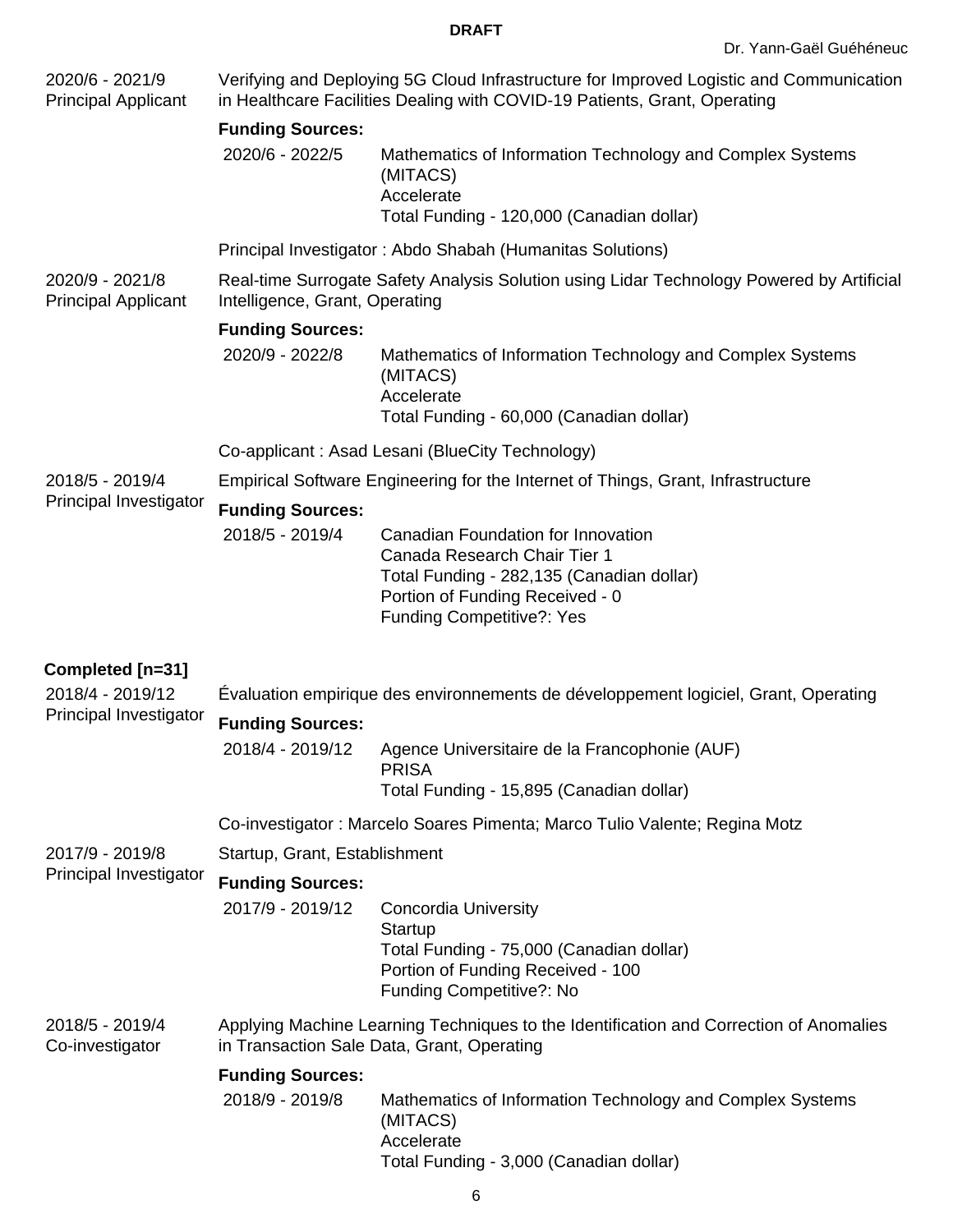|                                               | Co-applicant: Bernd Lehnert (SAP);                                                   |                                                                                                                                                                                                                                                                        |
|-----------------------------------------------|--------------------------------------------------------------------------------------|------------------------------------------------------------------------------------------------------------------------------------------------------------------------------------------------------------------------------------------------------------------------|
|                                               | Co-investigator: Foutse Khomh                                                        |                                                                                                                                                                                                                                                                        |
| 2014/5 - 2019/4<br><b>Principal Applicant</b> | Patterns in Mixed-language Systems, Research Chair<br>Clinical Research Project?: No |                                                                                                                                                                                                                                                                        |
|                                               | <b>Funding Sources:</b>                                                              |                                                                                                                                                                                                                                                                        |
|                                               | 2009/5 - 2014/4                                                                      | Canada Research Chairs (CRC)<br>Tier 2<br>Total Funding - 500,000 (Canadian dollar)<br>Portion of Funding Received - 25 (Canadian dollar)<br><b>Funding Competitive?: Yes</b>                                                                                          |
|                                               |                                                                                      | Principal Investigator: Yann-Gaël Guéhéneuc                                                                                                                                                                                                                            |
| 2014/5 - 2018/12                              | <b>REUSE, Grant, Operating</b>                                                       |                                                                                                                                                                                                                                                                        |
| Co-applicant                                  | <b>Funding Sources:</b>                                                              |                                                                                                                                                                                                                                                                        |
|                                               | 2014/5 - 2018/8                                                                      | Korea National Research and Development Projects<br><b>Team Project</b><br>Total Funding - 30,000 (Canadian dollar)<br>Portion of Funding Received - 10<br><b>Funding Competitive?: Yes</b>                                                                            |
| 2015/5 - 2018/4<br>Co-applicant               | Operating                                                                            | Réingénierie architecturale orientée services de logiciels légataires orientés objet, Grant,                                                                                                                                                                           |
|                                               | <b>Funding Sources:</b>                                                              |                                                                                                                                                                                                                                                                        |
|                                               | 2015/5 - 2018/4                                                                      | Fonds Québécois de la Recherche sur la Nature et les<br>Technologies (FQRNT)<br><b>Team Grant</b><br>Total Funding - 144,000 (Canadian dollar)<br>Portion of Funding Received - 28,800 (Canadian dollar)<br>Funding Renewable?: No<br><b>Funding Competitive?: Yes</b> |
| 2012/5 - 2018/4<br>Principal Investigator     | Clinical Research Project?: No                                                       | Building Practical Software Quality Models, Grant, Operating                                                                                                                                                                                                           |
|                                               | <b>Funding Sources:</b>                                                              |                                                                                                                                                                                                                                                                        |
|                                               | 2012/5 - 2017/4                                                                      | Natural Sciences and Engineering Research Council of Canada<br>(NSERC)<br>Subvention à la découverte<br>Total Funding - 204,000 (Canadian dollar)<br>Portion of Funding Received - 100 (Canadian dollar)<br><b>Funding Competitive?: Yes</b>                           |
| 2012/5 - 2017/4<br>Principal Investigator     | ICD Management, Grant, Operating<br>Clinical Research Project?: No                   |                                                                                                                                                                                                                                                                        |
|                                               | <b>Funding Sources:</b>                                                              |                                                                                                                                                                                                                                                                        |
|                                               | 2012/5 - 2016/12                                                                     | Natural Sciences and Engineering Research Council of Canada<br>(NSERC)<br>Recherche et développement collaborative<br>Total Funding - 132,000 (Canadian dollar)<br>Portion of Funding Received - 33 (Canadian dollar)<br><b>Funding Competitive?: Yes</b>              |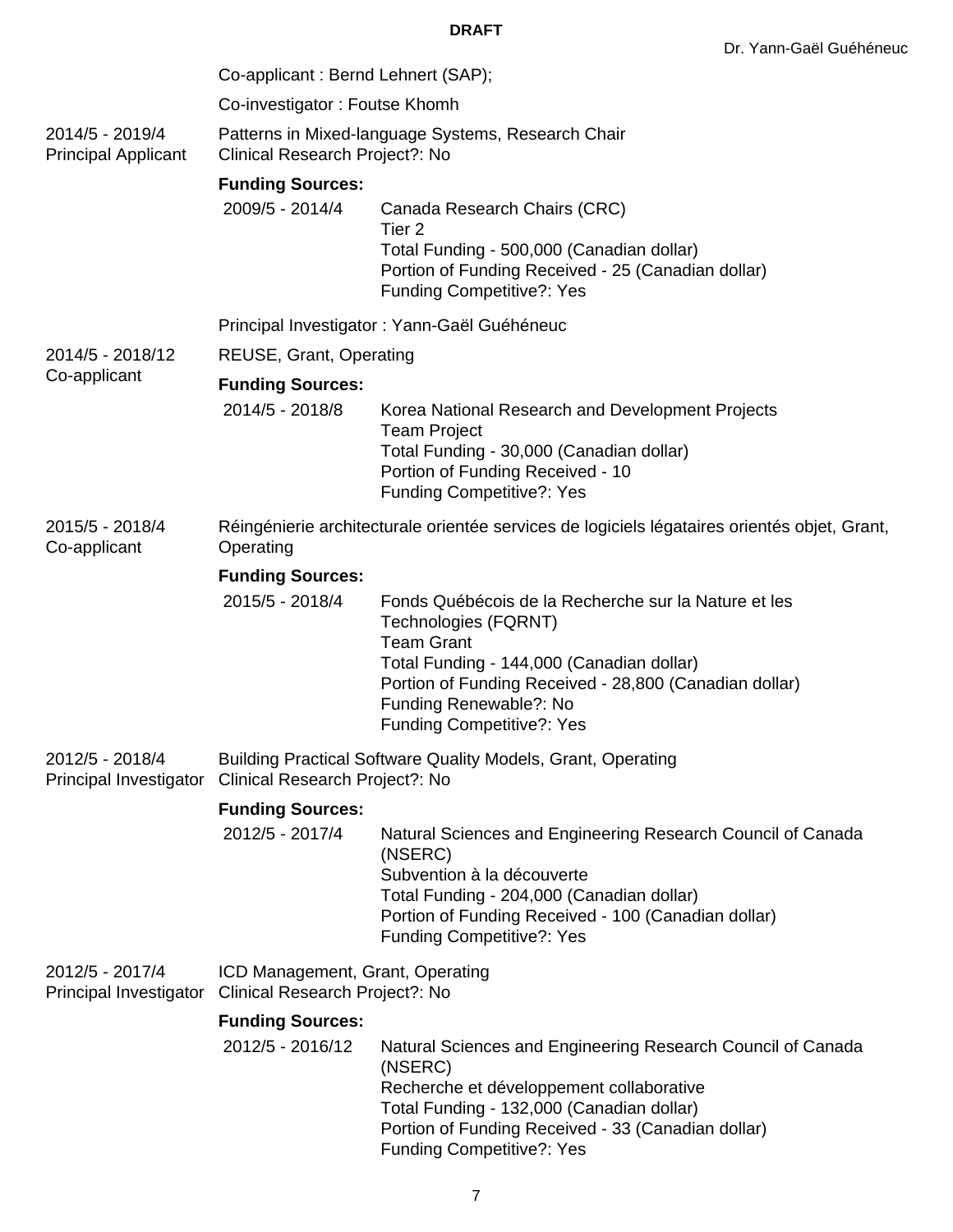|                                 |                                                                      | <b>DRAFT</b>                                                                                                                                                                                                                                                        | Dr. Yann-Gaël Guéhéneu |
|---------------------------------|----------------------------------------------------------------------|---------------------------------------------------------------------------------------------------------------------------------------------------------------------------------------------------------------------------------------------------------------------|------------------------|
|                                 | Co-applicant : Pierre Labrèche;                                      |                                                                                                                                                                                                                                                                     |                        |
|                                 |                                                                      | Co-investigator: Roger Champane; Yvan Labiche;                                                                                                                                                                                                                      |                        |
|                                 |                                                                      | Collaborator: Claire Mangado; Giuliano Antoniol; John Mullins                                                                                                                                                                                                       |                        |
| 2013/9 - 2016/8<br>Co-applicant | with HIV, Grant, Operating<br><b>Clinical Research Project?: Yes</b> | Evaluation of a Tailored Virtual Intervention as an Instrument of Prevention and<br>Therapeutic Support to Improve the Health of PLHIV and Reduce Comorbidity Associated                                                                                            |                        |
|                                 | <b>Funding Sources:</b>                                              |                                                                                                                                                                                                                                                                     |                        |
|                                 | 2013/9 - 2016/8                                                      | Canadian Institutes of Health Research (CIHR)<br><b>HIV</b>                                                                                                                                                                                                         |                        |
|                                 |                                                                      | Total Funding - 421,224 (Canadian dollar)<br>Portion of Funding Received - 1 (Canadian dollar)<br>Funding Renewable?: No<br><b>Funding Competitive?: Yes</b>                                                                                                        |                        |
| 2013/9 - 2016/4<br>Co-applicant | Operating<br>Clinical Research Project?: No                          | A Recommendation System for Managing the Configuration of Multi-tier Systems, Grant,                                                                                                                                                                                |                        |
|                                 | <b>Funding Sources:</b>                                              |                                                                                                                                                                                                                                                                     |                        |
|                                 | 2013/9 - 2016/4                                                      | Fonds Québécois de la Recherche sur la Nature et les<br><b>Technologies (FQRNT)</b><br>Team project<br>Total Funding - 126,000 (Canadian dollar)<br>Portion of Funding Received - 1 (Canadian dollar)<br>Funding Renewable?: No<br><b>Funding Competitive?: Yes</b> |                        |
| 2016/1 - 2016/4                 |                                                                      | NSERC Day on Software Engineering for Cyber-physical Systems, Grant, Workshop                                                                                                                                                                                       |                        |
| Principal Investigator          | <b>Funding Sources:</b>                                              |                                                                                                                                                                                                                                                                     |                        |
|                                 | 2016/1 - 2016/4                                                      | Natural Sciences and Engineering Research Council of Canada<br>(NSERC)<br>Connect<br>Total Funding - 2,880 (Canadian dollar)<br>Portion of Funding Received - 100<br><b>Funding Competitive?: Yes</b>                                                               |                        |
| 2015/9 - 2015/12                | Ptidej Tool Suite, Grant, Operating                                  |                                                                                                                                                                                                                                                                     |                        |
| Principal Investigator          | <b>Funding Sources:</b>                                              |                                                                                                                                                                                                                                                                     |                        |
|                                 |                                                                      | Korean Open Source Association<br><b>OSS World Challenge</b>                                                                                                                                                                                                        |                        |

Total Funding - 3,000 Portion of Funding Received - 100 Funding Competitive?: Yes

2009/6 - 2014/6 Principal Investigator Clinical Research Project?: NoSoftware Patterns and Patterns of Software, Research Chair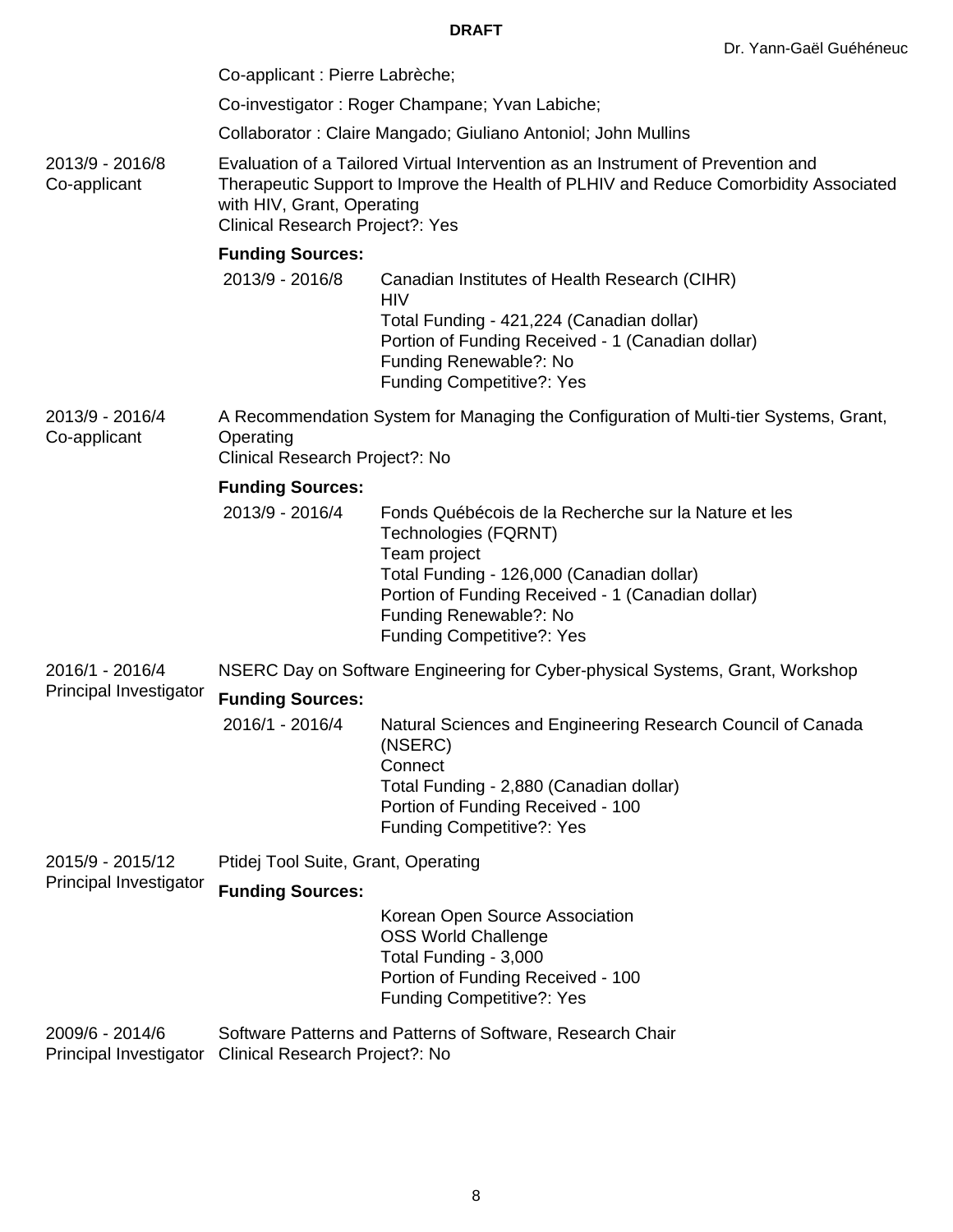|                                           |                                                                             | <b>Funding Sources:</b>                                                                                                                                                               |                                                                                                                                                                                                                                         |
|-------------------------------------------|-----------------------------------------------------------------------------|---------------------------------------------------------------------------------------------------------------------------------------------------------------------------------------|-----------------------------------------------------------------------------------------------------------------------------------------------------------------------------------------------------------------------------------------|
|                                           |                                                                             | 2009/6 - 2014/5                                                                                                                                                                       | Canada Research Chairs (CRC)<br>Tier <sub>2</sub><br>Total Funding - 500,000 (Canadian dollar)<br>Portion of Funding Received - 50 (Canadian dollar)<br><b>Funding Competitive?: Yes</b>                                                |
|                                           | 2009/5 - 2014/4<br>Principal Investigator                                   | Clinical Research Project?: No                                                                                                                                                        | Software Patterns and Patterns of Software, Grant, Infrastructure                                                                                                                                                                       |
|                                           |                                                                             | <b>Funding Sources:</b>                                                                                                                                                               |                                                                                                                                                                                                                                         |
|                                           |                                                                             | 2009/5 - 2014/4                                                                                                                                                                       | Canada Foundation for Innovation (CFI)<br>Tier II<br>Total Funding - 103,280 (Canadian dollar)<br>Portion of Funding Received - 100 (Canadian dollar)<br><b>Funding Competitive?: Yes</b>                                               |
|                                           |                                                                             |                                                                                                                                                                                       | Principal Investigator: Yann-Gaël Guéhéneuc                                                                                                                                                                                             |
|                                           | 2012/1 - 2013/4<br>Principal Investigator                                   | Clinical Research Project?: No                                                                                                                                                        | Operationalizing Quality Evaluation for Heterogeneous Legacy Systems, Grant, Operating                                                                                                                                                  |
|                                           |                                                                             | <b>Funding Sources:</b>                                                                                                                                                               |                                                                                                                                                                                                                                         |
|                                           |                                                                             | 2012/1 - 2013/4                                                                                                                                                                       | <b>MITACS and Benchmark Consulting</b><br>Accelerate<br>Total Funding - 80,000 (Canadian dollar)<br>Portion of Funding Received - 100 (Canadian dollar)<br><b>Funding Competitive?: No</b>                                              |
|                                           |                                                                             | Co-applicant: Giuliano Antoniol                                                                                                                                                       |                                                                                                                                                                                                                                         |
|                                           | 2009/5 - 2012/4<br>Co-investigator                                          | Grant, Operating<br>Clinical Research Project?: No                                                                                                                                    | Méthodes à base de contraintes pour la vérification des systèmes logiciels-matériels,                                                                                                                                                   |
|                                           |                                                                             | <b>Funding Sources:</b>                                                                                                                                                               |                                                                                                                                                                                                                                         |
|                                           |                                                                             | 2009/5 - 2012/4                                                                                                                                                                       | Fonds Québécois de la Recherche sur la Nature et les<br>Technologies (FQRNT)<br>Projet en équipe<br>Total Funding - 168,900 (Canadian dollar)<br>Portion of Funding Received - 50 (Canadian dollar)<br><b>Funding Competitive?: Yes</b> |
|                                           |                                                                             | Co-investigator: Giuliano Antoniol;                                                                                                                                                   |                                                                                                                                                                                                                                         |
|                                           |                                                                             | Principal Investigator: Gilles Pesant                                                                                                                                                 |                                                                                                                                                                                                                                         |
| 2007/5 - 2012/4<br>Principal Investigator | Understanding the Impacts of Software Design Patterns and, Grant, Operating |                                                                                                                                                                                       |                                                                                                                                                                                                                                         |
|                                           |                                                                             | <b>Funding Sources:</b>                                                                                                                                                               |                                                                                                                                                                                                                                         |
|                                           | 2007/5 - 2012/4                                                             | Natural Sciences and Engineering Research Council of Canada<br>(NSERC)<br>Subvention à la découverte<br>Total Funding - 135,000 (Canadian dollar)<br><b>Funding Competitive?: Yes</b> |                                                                                                                                                                                                                                         |
|                                           |                                                                             |                                                                                                                                                                                       | Principal Investigator: Yann-Gaël Guéhéneuc                                                                                                                                                                                             |
|                                           | 2008/5 - 2011/4<br>Co-investigator                                          |                                                                                                                                                                                       | Évaluation d'une intervention virtuelle (application Web) visant à optimiser la prise des<br>antirétroviraux auprès des personnes vivant avec le VIH, Grant, Operating                                                                  |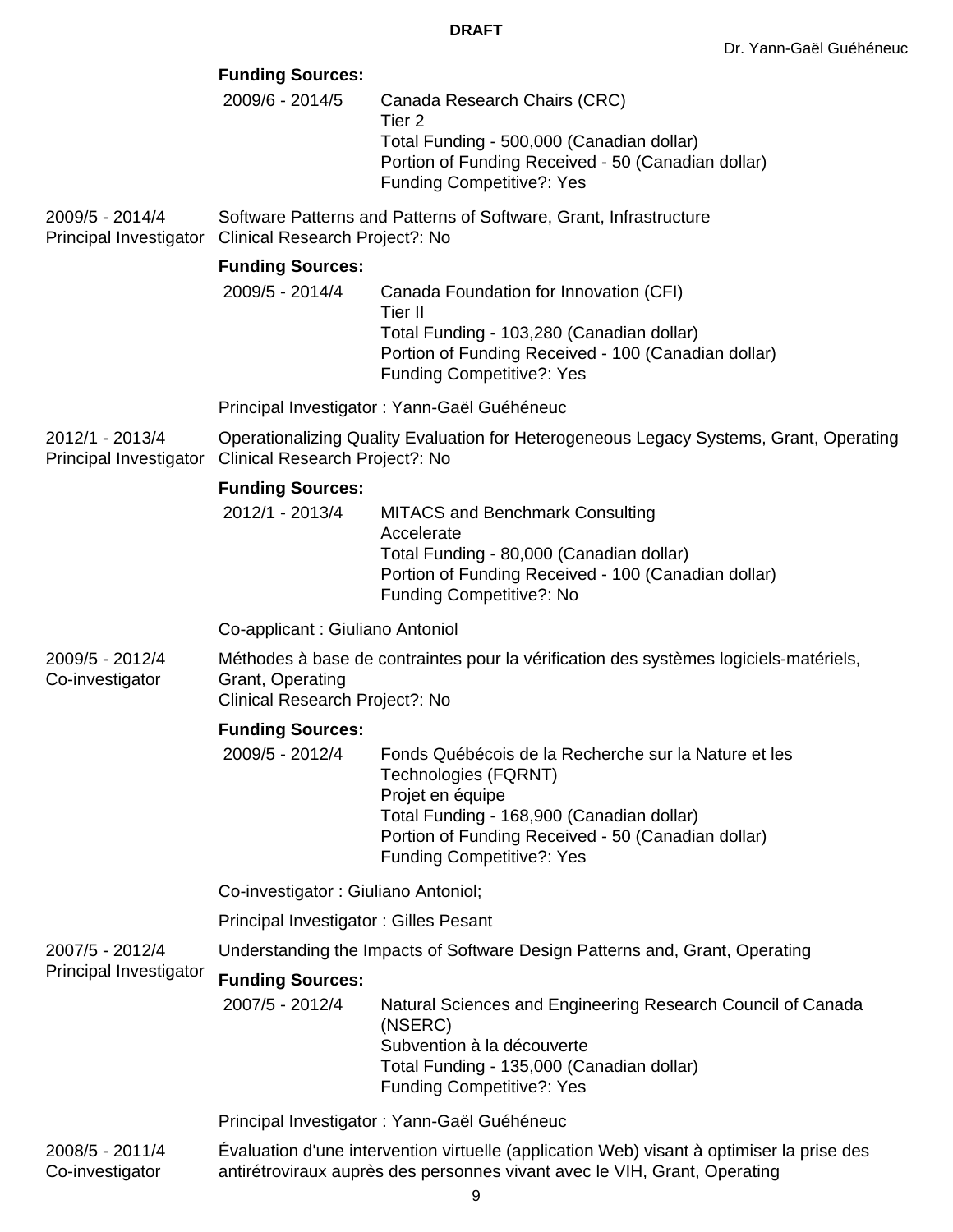|                                             | Clinical Research Project?: No                                                                                     |                                                                                                                                                                                                                                   |  |
|---------------------------------------------|--------------------------------------------------------------------------------------------------------------------|-----------------------------------------------------------------------------------------------------------------------------------------------------------------------------------------------------------------------------------|--|
|                                             | <b>Funding Sources:</b>                                                                                            |                                                                                                                                                                                                                                   |  |
|                                             | 2008/5 - 2011/4                                                                                                    | Fonds de la Recherche en Santé du Québec (FRSQ)<br><b>Équipe</b><br>Total Funding - 229,160 (Canadian dollar)<br>Portion of Funding Received - 1 (Canadian dollar)<br><b>Funding Competitive?: Yes</b>                            |  |
|                                             | Principal Investigator : José Côté                                                                                 |                                                                                                                                                                                                                                   |  |
| 2007/5 - 2010/4<br>Principal Investigator   | Application d'algorithmes de bio-informatique à l'analyse des programmes et de leur<br>évolution, Grant, Operating |                                                                                                                                                                                                                                   |  |
|                                             | <b>Funding Sources:</b>                                                                                            |                                                                                                                                                                                                                                   |  |
|                                             | 2007/5 - 2010/4                                                                                                    | Fonds Québécois de la Recherche sur la Nature et les<br>Technologies (FQRNT)<br>Projet en équipe<br>Total Funding - 155,000 (Canadian dollar)<br><b>Funding Competitive?: Yes</b>                                                 |  |
|                                             | Co-investigator: Sylvie Hamel                                                                                      |                                                                                                                                                                                                                                   |  |
| 2006/11 - 2009/10<br>Principal Investigator | Mesure des objets pour la visualisation, l'évaluation et la re-ingénierie des logiciels,<br>Contract, Operating    |                                                                                                                                                                                                                                   |  |
|                                             | <b>Funding Sources:</b>                                                                                            |                                                                                                                                                                                                                                   |  |
|                                             | 2006/11 - 2009/10                                                                                                  | <b>SNCF</b><br>Contrat de recherche<br>Total Funding - 112,000 (Canadian dollar)<br><b>Funding Competitive?: No</b>                                                                                                               |  |
|                                             | Co-investigator: Houari Saharoui                                                                                   |                                                                                                                                                                                                                                   |  |
| 2007/5 - 2009/4<br>Co-investigator          | Efficacité d'un programme d'intervention sur mesure à optimiser l'adhésion au<br>antirétroviraux, Grant, Operating |                                                                                                                                                                                                                                   |  |
|                                             | <b>Funding Sources:</b>                                                                                            |                                                                                                                                                                                                                                   |  |
|                                             | 2007/5 - 2009/4                                                                                                    | Fonds Québécois de la Recherche sur la Société et la Culture<br>(FQRSC)<br>Projet en équipe<br>Total Funding - 150,000 (Canadian dollar)<br><b>Funding Competitive?: Yes</b>                                                      |  |
|                                             | Principal Investigator: Côté, José                                                                                 |                                                                                                                                                                                                                                   |  |
| 2008/1 - 2008/12<br>Co-investigator         | REMOOS, Grant, Operating<br>Clinical Research Project?: No                                                         |                                                                                                                                                                                                                                   |  |
|                                             | <b>Funding Sources:</b>                                                                                            |                                                                                                                                                                                                                                   |  |
|                                             | 2008/1 - 2008/12                                                                                                   | Institut National de Recherche en Informatique et Automatique<br>(INRIA)<br>Équipe Associée<br>Total Funding - 36,570 (Canadian dollar)<br>Portion of Funding Received - 50 (Canadian dollar)<br><b>Funding Competitive?: Yes</b> |  |
|                                             | Co-investigator: Oscar Nierstrasz;                                                                                 |                                                                                                                                                                                                                                   |  |
|                                             |                                                                                                                    |                                                                                                                                                                                                                                   |  |

Principal Investigator : Stéphane Ducasse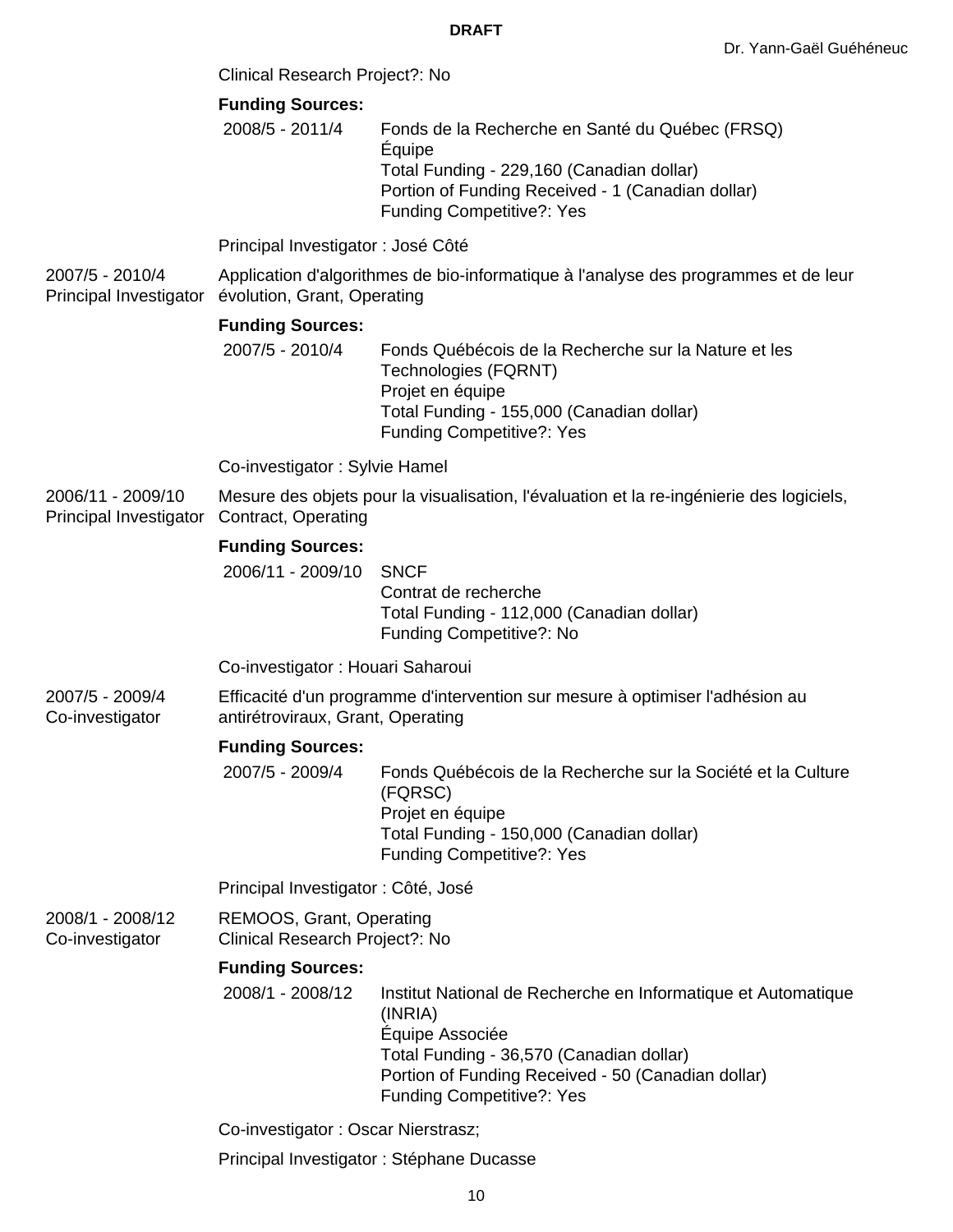| 2007/9 - 2008/12<br>Co-investigator       | Vers un langage spécifique au domaine de la suggestion de correction des défauts de<br>conception, Grant, Operating |                                                                                                                                                                                     |  |
|-------------------------------------------|---------------------------------------------------------------------------------------------------------------------|-------------------------------------------------------------------------------------------------------------------------------------------------------------------------------------|--|
|                                           | <b>Funding Sources:</b>                                                                                             |                                                                                                                                                                                     |  |
|                                           | 2007/9 - 2008/12                                                                                                    | Institut National de Recherche en Informatique et Automatique<br>(INRIA)<br>Programme INRIA--FQRNT<br>Total Funding - 12,850 (Canadian dollar)<br><b>Funding Competitive?: Yes</b>  |  |
|                                           |                                                                                                                     | Co-investigator: Anne-Françoise Le Meur;                                                                                                                                            |  |
|                                           |                                                                                                                     | Principal Investigator: Laurence Duchien                                                                                                                                            |  |
| 2008/1 - 2008/8                           | Soutenance de la thèse de doctorat de Naouel Moha, Grant, Operating                                                 |                                                                                                                                                                                     |  |
| Principal Investigator                    | <b>Funding Sources:</b>                                                                                             |                                                                                                                                                                                     |  |
|                                           | 2008/1 - 2008/8                                                                                                     | Université Lille 2 (France)<br>Crédits BQR - Internationalisation de la recherche<br>Total Funding - 2,215 (Canadian dollar)                                                        |  |
|                                           |                                                                                                                     | Principal Investigator: Laurence Duchien                                                                                                                                            |  |
| 2007/5 - 2008/4                           |                                                                                                                     | Un outil d'évaluation de la qualité architecturale logicielle, Grant, Operating                                                                                                     |  |
| Principal Investigator                    | <b>Funding Sources:</b>                                                                                             |                                                                                                                                                                                     |  |
|                                           | 2007/5 - 2008/4                                                                                                     | University of Montreal<br>Valorisation des innovations et du capital intellectuel<br>Total Funding - 6,720 (Canadian dollar)                                                        |  |
|                                           |                                                                                                                     | Principal Investigator: Yann-Gaël Guéhéneuc                                                                                                                                         |  |
| 2007/5 - 2007/6                           | Detection and Correction of Design Defects, Grant, Operating                                                        |                                                                                                                                                                                     |  |
| Principal Investigator                    | <b>Funding Sources:</b>                                                                                             |                                                                                                                                                                                     |  |
|                                           | 2007/5 - 2007/6                                                                                                     | Department of Foreign Affairs and International Trade (Canada)<br>Remboursement des frais de présentation<br>Total Funding - 495 (Canadian dollar)                                  |  |
|                                           |                                                                                                                     | Principal Investigator : Yann-Gaël Guéhéneuc                                                                                                                                        |  |
| 2007/3 - 2007/4<br>Principal Investigator | Futurs ADAM, Grant, Operating                                                                                       | Collaboration avec Laurence Duchien et Anne-Francoise Le Meur de l'equipe INRIA                                                                                                     |  |
|                                           | <b>Funding Sources:</b>                                                                                             |                                                                                                                                                                                     |  |
|                                           | 2007/3 - 2007/4                                                                                                     | Institut National de Recherche en Informatique et Automatique<br>(INRIA)<br>EGIDE : Centre français pour l'accueil et les échanges inter<br>Total Funding - 4,400 (Canadian dollar) |  |
|                                           | Meur                                                                                                                | Principal Investigator : Yann-Gaël Guéhéneuc, Laurence Duchien et Anne-Francoise Le                                                                                                 |  |
| 2004/5 - 2007/4<br>Principal Investigator | Grant, Operating                                                                                                    | Tools to improve architectural and design maintenability of object-oriented programs,                                                                                               |  |
|                                           | <b>Funding Sources:</b>                                                                                             |                                                                                                                                                                                     |  |
|                                           | 2004/5 - 2007/4                                                                                                     | Natural Sciences and Engineering Research Council of Canada<br>(NSERC)<br>Subvention à la découverte<br>Total Funding - 74,100 (Canadian dollar)                                    |  |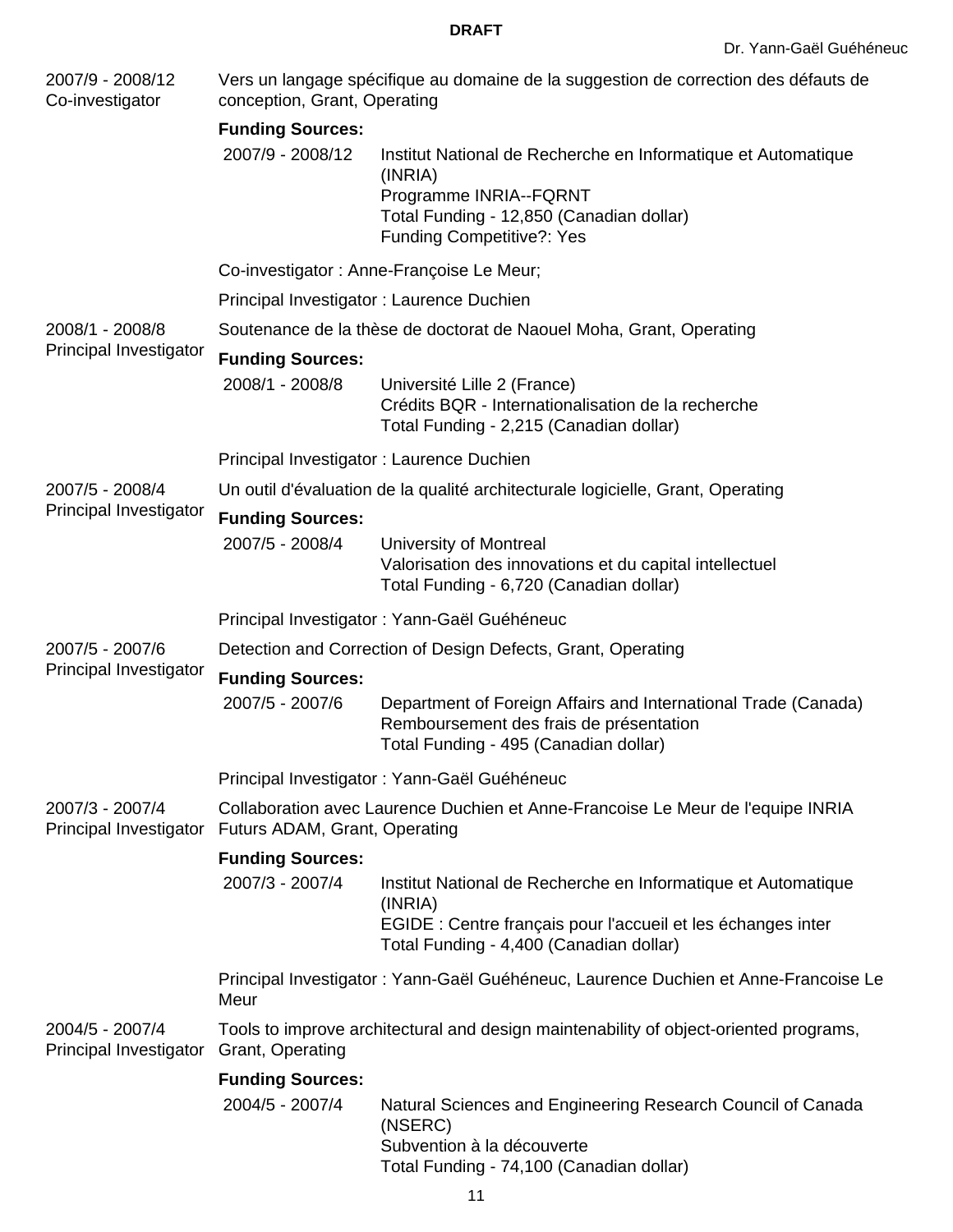|                                           |                                                                                                                                 | Principal Investigator: Yann-Gaël Guéhéneuc                                                                                                                                      |  |
|-------------------------------------------|---------------------------------------------------------------------------------------------------------------------------------|----------------------------------------------------------------------------------------------------------------------------------------------------------------------------------|--|
| 2005/9 - 2006/8<br>Co-investigator        | Support informatique pour l'analyse et l'amélioration du comportement des patients avec<br>une maladie longue, Grant, Operating |                                                                                                                                                                                  |  |
|                                           | <b>Funding Sources:</b>                                                                                                         |                                                                                                                                                                                  |  |
|                                           | 2005/9 - 2006/8                                                                                                                 | Fonds de la Recherche en Santé du Québec (FRSQ)<br>Réseau SIDA et maladies infectieuses du FRSQ, en équipe<br>Total Funding - 15,000 (Canadian dollar)                           |  |
|                                           | Principal Investigator: Côté, José                                                                                              |                                                                                                                                                                                  |  |
| 2005/9 - 2006/4<br>Principal Investigator | Grant, Equipment                                                                                                                | A laboratory for experimental software engineering to evaluate online static analyses and<br>program understanding techniques that support program maintenance and development., |  |
|                                           | <b>Funding Sources:</b>                                                                                                         |                                                                                                                                                                                  |  |
|                                           | 2005/9 - 2006/4                                                                                                                 | Canada Foundation for Innovation (CFI)<br>Infrastructure                                                                                                                         |  |
|                                           |                                                                                                                                 | Total Funding - 362,140 (Canadian dollar)                                                                                                                                        |  |
|                                           | Principal Investigator:                                                                                                         |                                                                                                                                                                                  |  |
| 2003/9 - 2004/8<br>Principal Investigator |                                                                                                                                 | Ptidej, une suite d'outils pour évaluer et améliorer la qualité des programmes orientés-<br>objets en promouvant l'utilisation de patrons, Grant, Establishment                  |  |
|                                           | <b>Funding Sources:</b>                                                                                                         |                                                                                                                                                                                  |  |
|                                           | 2003/9 - 2004/8                                                                                                                 | University of Montreal                                                                                                                                                           |  |
|                                           |                                                                                                                                 | Fonds de démarrage<br>Total Funding - 30,000 (Canadian dollar)                                                                                                                   |  |
|                                           | Principal Investigator:                                                                                                         |                                                                                                                                                                                  |  |
| Under Review [n=1]                        |                                                                                                                                 |                                                                                                                                                                                  |  |
|                                           |                                                                                                                                 | Principal Investigator WAPITERb - Where Are People In The ER Building, Grant, Equipment                                                                                          |  |
|                                           | <b>Funding Sources:</b>                                                                                                         |                                                                                                                                                                                  |  |
|                                           | 2021/1 - 2024/12                                                                                                                | <b>Concordia University</b>                                                                                                                                                      |  |
|                                           |                                                                                                                                 | <b>Capital Call</b>                                                                                                                                                              |  |

Co-investigator : Ursula Eicker

# **Student/Postdoctoral Supervision**

# **Master's Thesis [n=25]**

| 2020/1                      | Jianbin Lai (In Progress), Concordia University           |
|-----------------------------|-----------------------------------------------------------|
| <b>Principal Supervisor</b> | Student Degree Start Date: 2020/1                         |
|                             | Thesis/Project Title: Comparing IoT APIs                  |
| 2020/1                      | Mohammad Nazemi (In Progress), Concordia University       |
| <b>Principal Supervisor</b> | Student Degree Start Date: 2020/1                         |
|                             | Thesis/Project Title: Software System for LIDAR Analsyses |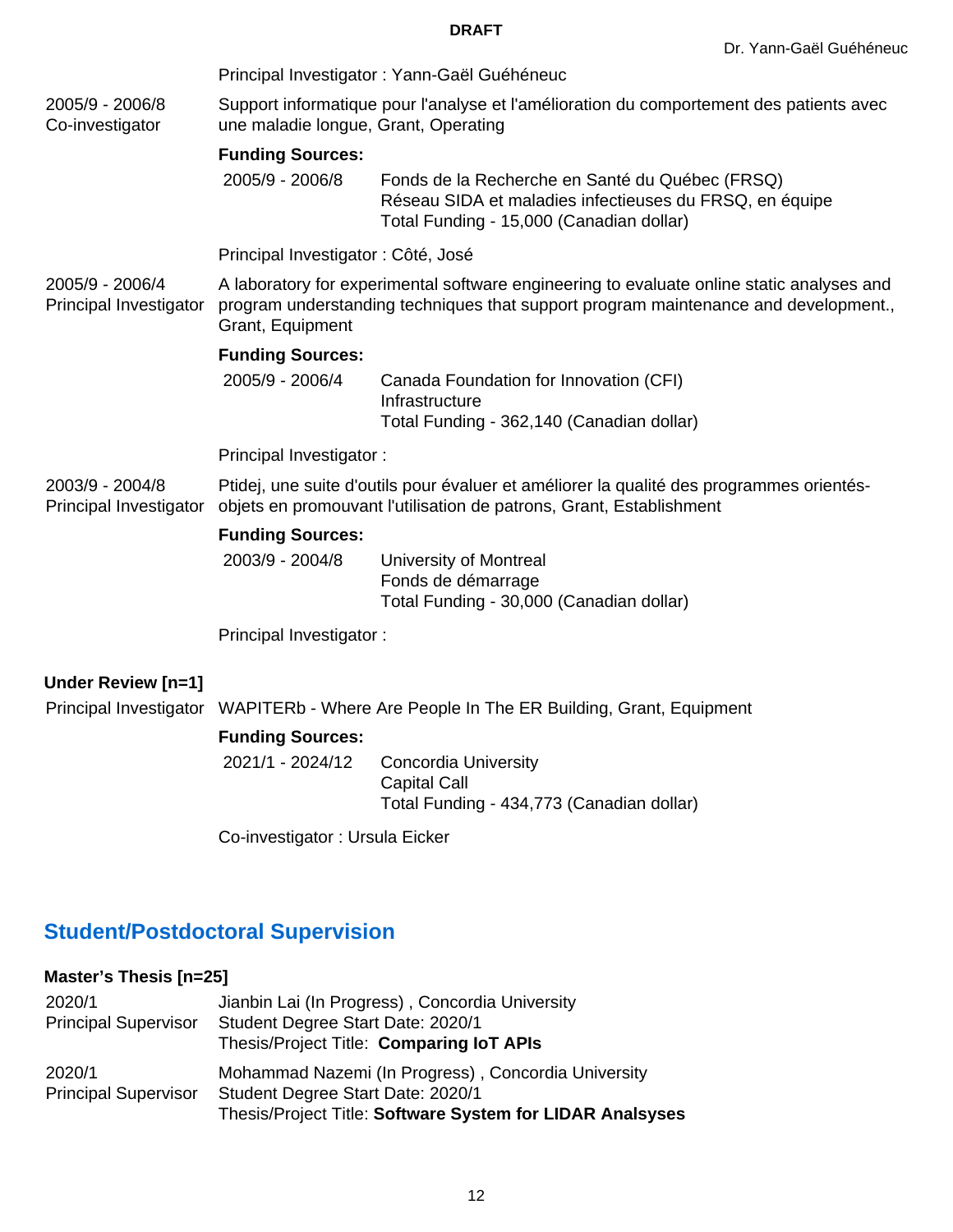| 2019/9 - 2021/2<br>Co-Supervisor               | Rafik Tighilt (Completed), UQAM<br>Student Degree Start Date: 2019/9<br>Student Degree Received Date: 2021/2<br>Thesis/Project Title: Assistance à la maintenance et à l'évolution des logiciels<br>via l'identification automatique d'anti-patrons dans les architectures à base de<br>microservices                                                                                             |
|------------------------------------------------|---------------------------------------------------------------------------------------------------------------------------------------------------------------------------------------------------------------------------------------------------------------------------------------------------------------------------------------------------------------------------------------------------|
| 2019/6 - 2021/7<br><b>Principal Supervisor</b> | Tuan Van Tran (Completed), Concordia University<br>Student Degree Start Date: 2019/6<br>Student Degree Received Date: 2021/7<br>Thesis/Project Title: Formalising Solutions to REST API Practices as Design<br>(Anti)patterns                                                                                                                                                                     |
| 2017/9 - 2019/4<br>Co-Supervisor               | Antoine Barbez (Completed), Polytechnique Montréal<br>Student Degree Start Date: 2017/9<br>Student Degree Received Date: 2018/12<br>Thesis/Project Title: Applying Machine Learning Techniques to the Identification of<br><b>Code Smells</b><br><b>Present Position: Master Student</b>                                                                                                          |
| 2016/9 - 2018/5<br>Co-Supervisor               | Atefeh Meshinchi (Completed), Polytechnique Montréal<br>Student Degree Start Date: 2016/9<br>Student Degree Received Date: 2018/5<br>Thesis/Project Title: QoS-aware Adaptive Resource Allocation Framework in SDN-<br>based IoT Middleware<br><b>Project Description: Efficient SDN Configuration</b><br><b>Present Position: Professional</b>                                                   |
| 2016/5 - 2017/12<br>Co-Supervisor              | Mahdis Zolfagharinia (Completed), Polytechnique Montréal<br>Student Degree Start Date: 2016/5<br>Student Degree Received Date: 2017/12<br>Thesis/Project Title: Leveraging Build Systems for Migration<br>Project Description: Leveraging Build Systems for Migration<br><b>Present Position: M.Sc. Student</b>                                                                                   |
| 2015/1 - 2016/8<br>Co-Supervisor               | Béchir Bani (Completed), Polytechnique Montréal<br>Student Degree Start Date: 2014/5<br>Student Degree Received Date: 2016/8<br>Thesis/Project Title: The Impact of Cloud Patterns and Databases on the Energy<br><b>Consumption of Cloud Applications</b><br>Present Position: Business Intelligence Engineer, Ubisoft Montréal                                                                  |
| 2011/1 - 2012/8<br>Co-Supervisor               | Duclos Étienne (Completed), Polytechnique Montréal<br>Student Degree Start Date: 2011/1<br>Student Degree Received Date: 2012/8<br>Thesis/Project Title: ACRE : un générateur automatique d'aspect pour tester des<br>logiciels écrits en C++<br>Project Description: Génération de cas de tests pour un logiciel scientifique<br>Present Position: Automation Engineer, Intel Security           |
| 2010/1 - 2012/12<br>Co-Supervisor              | Neelesh Bhattacharya (Completed), Polytechnique Montréal<br>Student Degree Start Date: 2009/9<br>Student Degree Received Date: 2012/12<br>Thesis/Project Title: Test Data Generation for Exposing Interference Bugs in Multi-<br>threaded Systems<br>Project Description: Test data generation for software-hardware systems<br><b>Present Position: Financial Solutions Analyst, BNP Paribas</b> |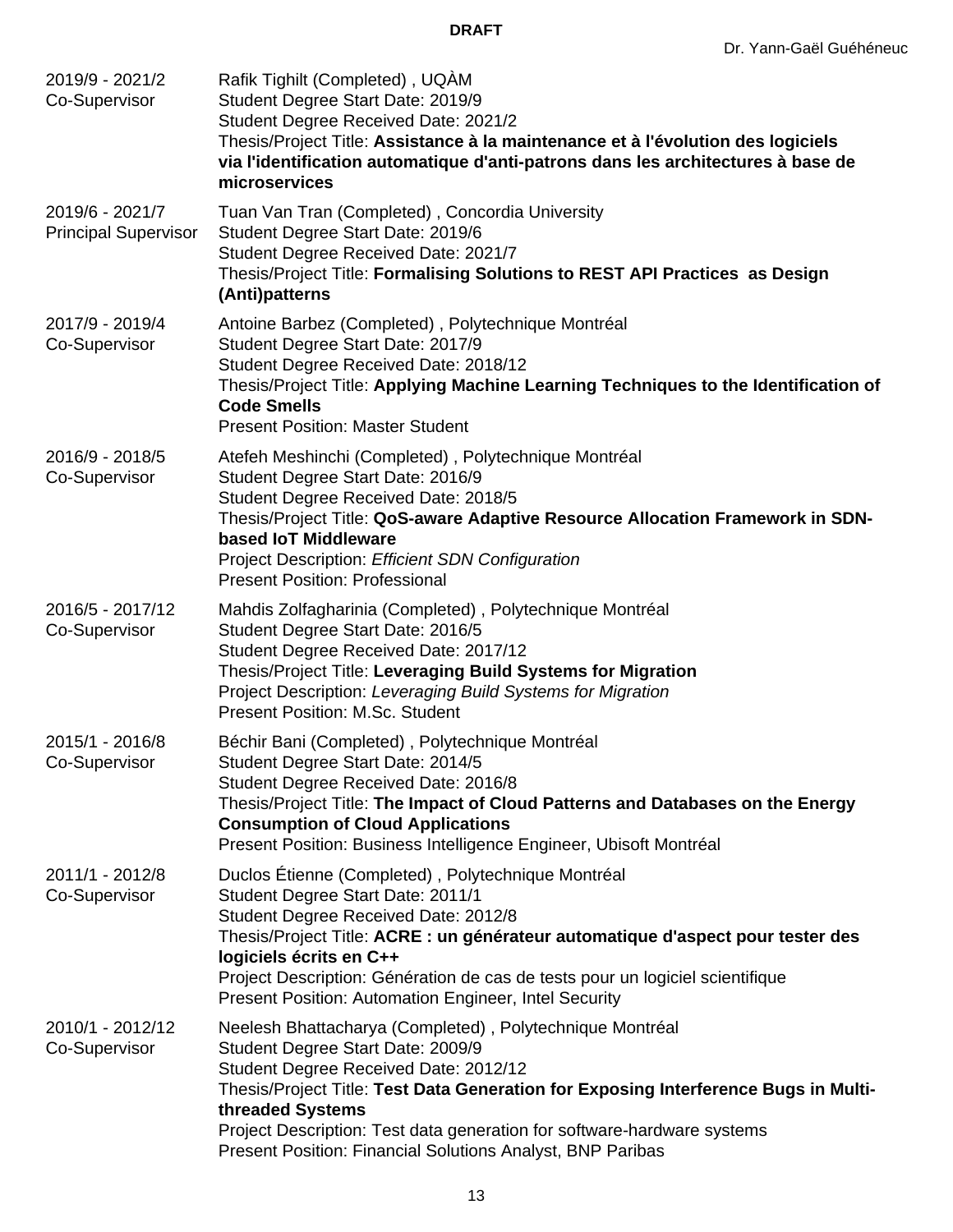| 2010/1 - 2012/12<br>Co-Supervisor               | Boughanmi Ferdaous (Completed), Polytechnique Montréal<br>Student Degree Start Date: 2008/9<br>Student Degree Received Date: 2012/12<br>Thesis/Project Title: Source Code and License Statement Co-evolution<br>Project Description: Multi-lingual framework evolution<br>Present Position: Lecturer, Cégep Bois-de-Bologne                            |
|-------------------------------------------------|--------------------------------------------------------------------------------------------------------------------------------------------------------------------------------------------------------------------------------------------------------------------------------------------------------------------------------------------------------|
| 2008/9 - 2010/11<br><b>Principal Supervisor</b> | Abbes Marwen (Completed), Polytechnique Montréal<br>Student Degree Start Date: 2008/9<br>Student Degree Received Date: 2010/11<br>Thesis/Project Title: Impact of Antipatterns on Program Comprehension<br>Project Description: Impact of antipatterns on program comprehension<br>Present Position: Senior Software Architect / Developer, Domum Link |
| 2007/9 - 2009/12<br><b>Principal Supervisor</b> | Tanteri Julien (Completed), Université de Montréal<br>Student Degree Start Date: 2007/9<br>Student Degree Received Date: 2009/12<br>Thesis/Project Title: Visualisation of Software Histories                                                                                                                                                          |
| 2007/9 - 2009/12<br><b>Principal Supervisor</b> | Lemoine Mathieu (Completed), Université de Montréal<br>Student Degree Start Date: 2007/5<br>Student Degree Received Date: 2009/10<br>Thesis/Project Title: Refatorings and Traceability                                                                                                                                                                |
| 2007/9 - 2008/8<br><b>Principal Supervisor</b>  | Tagmouti Yousra (Completed), Université de Montréal<br>Student Degree Start Date: 2006/9<br>Student Degree Received Date: 2008/7<br>Thesis/Project Title: Generating Source Code from Patterns to Hardware Systems                                                                                                                                     |
| 2007/5 - 2009/12<br><b>Principal Supervisor</b> | Wu Wei (Completed), Université de Montréal<br>Student Degree Start Date: 2007/9<br>Student Degree Received Date: 2009/12<br><b>Thesis/Project Title: Framework Evolution</b>                                                                                                                                                                           |
| 2007/5 - 2008/8<br><b>Principal Supervisor</b>  | Bertrand Paul (Completed), Université de Montréal<br>Student Degree Start Date: 2007/1<br>Student Degree Received Date: 2008/7<br>Thesis/Project Title: Study of the Usability of PocketPC                                                                                                                                                             |
| 2006/9 - 2008/9<br><b>Principal Supervisor</b>  | Cepeda Gerardo (Completed), Université de Montréal<br>Student Degree Start Date: 2007/9<br>Student Degree Received Date: 2008/8<br>Thesis/Project Title: Study of UML-based Program Comprehension                                                                                                                                                      |
| 2006/9 - 2008/9<br><b>Principal Supervisor</b>  | Habti Norddin (Completed), Université Montréal<br>Student Degree Start Date: 2006/5<br>Student Degree Received Date: 2008/8<br>Thesis/Project Title: Static Analysis of the Composition Relation<br><b>Present Position: Etudiant</b>                                                                                                                  |
| 2006/9 - 2008/7<br><b>Principal Supervisor</b>  | Ka-Yee Ng Janice (Completed), Université Montréal<br>Student Degree Start Date: 2004/9<br>Student Degree Received Date: 2008/6<br>Thesis/Project Title: Modelling and Detecting the Behaviour of Design Patterns<br><b>Present Position: Etudiante</b>                                                                                                 |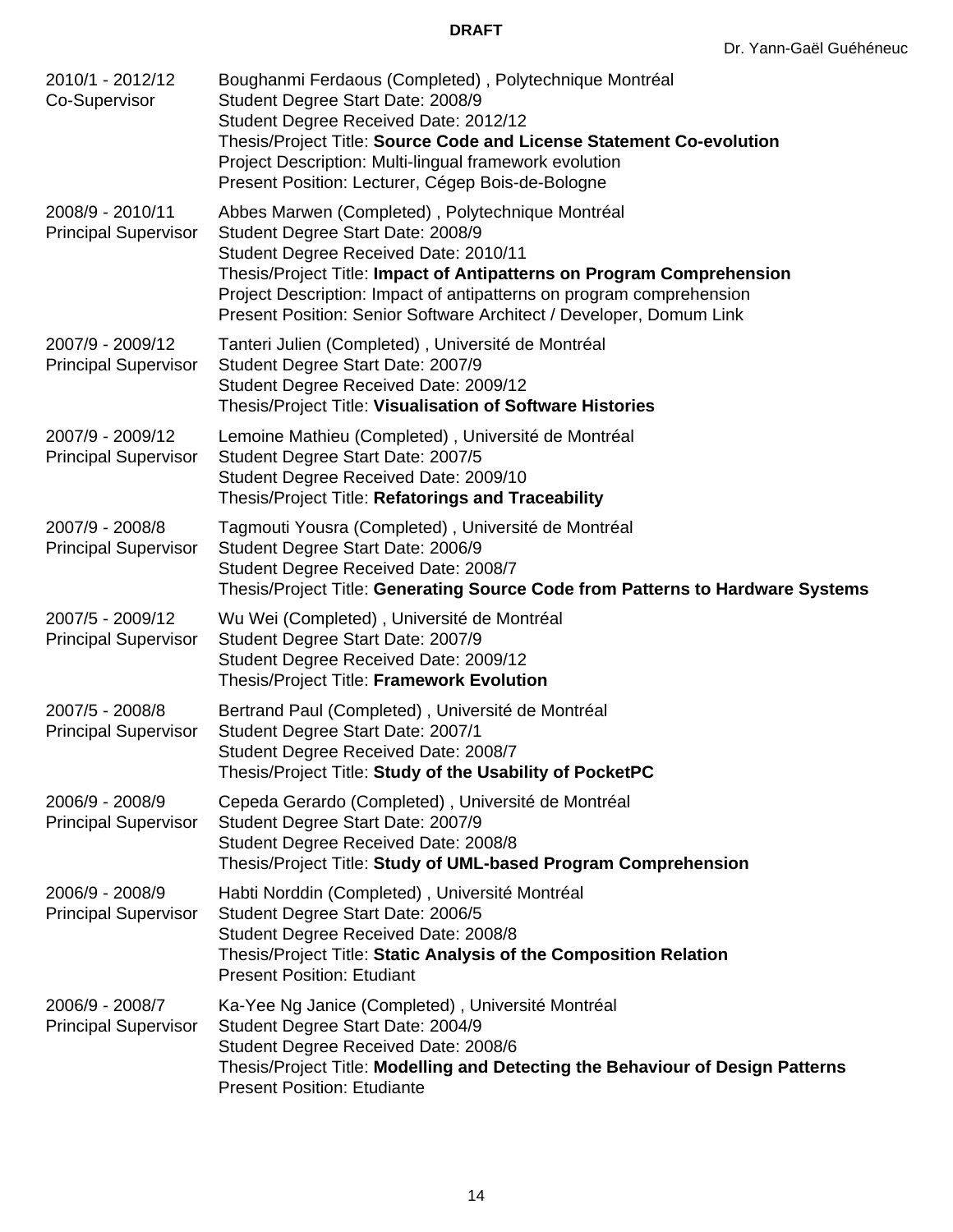| 2004/9 - 2006/4<br><b>Principal Supervisor</b> | Guyomarc'h Jean-Yves (Completed), Université de Montréal<br>Student Degree Start Date: 2004/9<br>Student Degree Received Date: 2006/4<br>Thesis/Project Title: Studying the Quality of Aspect-oriented Source Code<br>Present Position: Analyste-programmeur      |
|------------------------------------------------|-------------------------------------------------------------------------------------------------------------------------------------------------------------------------------------------------------------------------------------------------------------------|
| 2004/9 - 2005/8<br><b>Principal Supervisor</b> | Samah Rached (Completed), Université de Montréal<br>Student Degree Start Date: 2003/9<br>Student Degree Received Date: 2005/10<br>Thesis/Project Title: Visualisation du comportement des programmes par matrices<br>d'adjacence<br><b>Present Position: ?</b>    |
| 2004/9 - 2007/2<br><b>Principal Supervisor</b> | Bouden Saliha (Completed), Université Montréal<br>Student Degree Start Date: 2003/9<br>Student Degree Received Date: 2007/2<br>Thesis/Project Title: Coarse-grain (Non-)Behavior Preserving Refactorings<br><b>Present Position: Etudiante</b>                    |
| 2004/1 - 2005/8<br>Co-Supervisor               | Olivier Kaczor (Completed), Université de Montréal<br>Student Degree Start Date: 2004/9<br>Student Degree Received Date: 2006/4<br>Thesis/Project Title: Design Pattern Identification using Bio-informatics Algorithms<br>Present Position: Analyste-programmeur |
| 2003/9 - 2005/8<br><b>Principal Supervisor</b> | Khosravi Khashayar (Completed), Université de Montréal<br>Student Degree Start Date: 2003/9<br>Student Degree Received Date: 2005/10<br>Thesis/Project Title: Design-patterns-enabled Object-oriented Metrics<br><b>Present Position: ?</b>                       |
| Doctorate [n=29]                               |                                                                                                                                                                                                                                                                   |
| 2021/5<br><b>Principal Supervisor</b>          | Peter Yefi (In Progress), Concordia University<br>Student Degree Start Date: 2021/5<br>Thesis/Project Title: Designing IoT Systems for Sustainability                                                                                                             |
| 2021/5<br><b>Principal Supervisor</b>          | Jean Baptiste Minani (In Progress), Concordia University<br>Student Degree Start Date: 2021/5<br>Thesis/Project Title: IoT as a Service                                                                                                                           |
| 2021/5<br>Co-Supervisor                        | Muhammad Shoaib (In Progress), Concordia University<br>Student Degree Start Date: 2021/5<br>Thesis/Project Title: IoT Software Architecture                                                                                                                       |
| 2021/1<br>Co-Supervisor                        | Imen Trabelsi (In Progress), UQAM<br>Student Degree Start Date: 2021/1<br>Thesis/Project Title: Unsupervised Learning for Micro Service Migration                                                                                                                 |
| 2018/5<br>Co-Supervisor                        | Cristiano Politowski (In Progress), Concordia University<br>Student Degree Start Date: 2018/5<br>Thesis/Project Title: Software Testing for Video Games<br><b>Present Position: Doctorate</b>                                                                     |
| 2017/9<br>Co-Supervisor                        | Mashael Etaiwi (In Progress), Polytechnique Montréal<br>Student Degree Start Date: 2017/9<br>Thesis/Project Title: Applying Consensus on Software Engineering Data<br><b>Present Position: Doctorate</b>                                                          |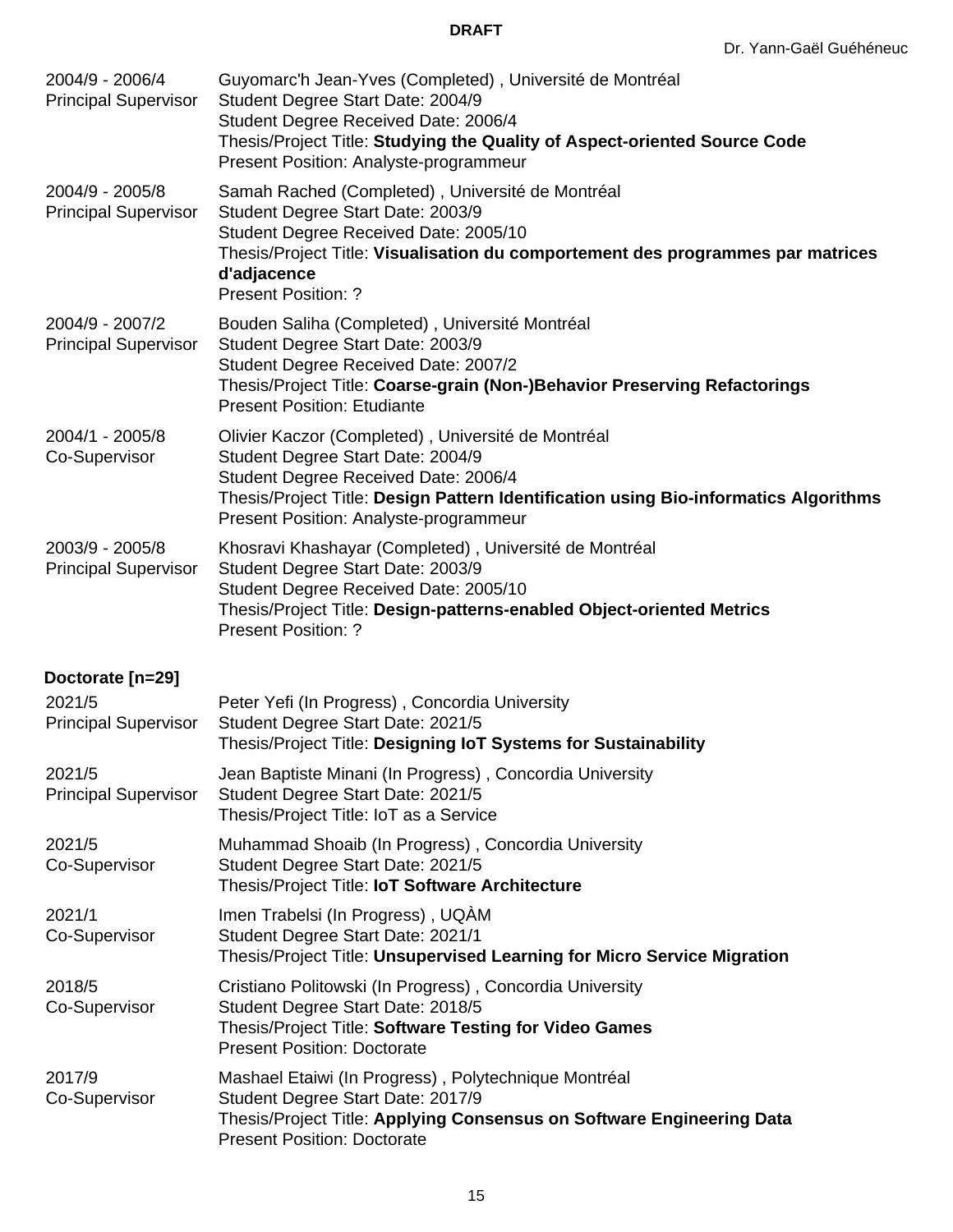| 2017/9<br>Co-Supervisor                         | Diana El-Masri (In Progress), Polytechnique Montréal<br>Student Degree Start Date: 2017/9<br>Thesis/Project Title: Log for IoT Systems<br><b>Present Position: Master Student</b>                                                                                                                                                                                     |
|-------------------------------------------------|-----------------------------------------------------------------------------------------------------------------------------------------------------------------------------------------------------------------------------------------------------------------------------------------------------------------------------------------------------------------------|
| 2017/9<br>Co-Supervisor                         | William Flageol (In Progress), Concordia University<br>Student Degree Start Date: 2017/9<br>Thesis/Project Title: Programming Languages and Design Constraints<br><b>Present Position: Doctorate</b>                                                                                                                                                                  |
| 2017/5 - 2017/8<br>Co-Supervisor                | Fatima Sabir (Completed), COMSATS Institute of Information Technology Lahore<br>Student Degree Start Date: 2017/5<br>Student Degree Received Date: 2017/8<br>Thesis/Project Title: Correction of SOA Anti-patterns<br><b>Present Position: Ph.D. Student</b>                                                                                                          |
| 2016/5 - 2021/7<br><b>Principal Supervisor</b>  | Manel Abdellatif (Completed), Polytechnique Montréal<br>Student Degree Start Date: 2016/5<br>Student Degree Received Date: 2021/7<br>Thesis/Project Title: Service Identification to Support the Migration of Legacy<br><b>Systems to SOA</b><br><b>Present Position: Ph.D. Student</b>                                                                               |
| 2015/9 - 2017/4<br>Co-Supervisor                | Fabio Petrillo (Completed), Universidade Federal do Rio Grande do Sul<br>Student Degree Start Date: 2015/9<br>Student Degree Received Date: 2016/8<br>Thesis/Project Title: Swarm Debugging: the Collective Debugging Intelligence of the<br><b>Crowd</b><br>Present Position: Research Associate, Concordia University                                               |
| 2015/1 - 2019/7<br>Co-Supervisor                | Zeinab Kermansaravi (Completed), Polytechnique Montréal<br>Student Degree Start Date: 2015/1<br>Student Degree Received Date: 2019/7<br>Thesis/Project Title: Mutations of Software Patterns<br><b>Present Position: Ph.D. Student</b>                                                                                                                                |
| 2014/9 - 2017/12<br>Co-Supervisor               | Rubén Saborido-Infantes (Completed), Polytechnique Montréal<br>Student Degree Start Date: 2014/9<br>Student Degree Received Date: 2017/4<br>Thesis/Project Title: Analysing and Understanding Energy Consumption of Software<br>Present Position: Ph.D. Student                                                                                                       |
| 2011/9 - 2015/8<br><b>Principal Supervisor</b>  | Francis Palma (Completed), Polytechnique Montréal<br>Student Degree Start Date: 2011/9<br>Student Degree Received Date: 2015/8<br>Thesis/Project Title: Unifying Service Oriented Technologies for the Specification and<br><b>Detection of their Antipatterns</b><br>Present Position: Professor, Linnaeus University                                                |
| 2011/1 - 2015/12<br><b>Principal Supervisor</b> | Zépyrin Soh (Completed), Polytechnique Montréal<br>Student Degree Start Date: 2010/9<br>Student Degree Received Date: 2015/12<br>Thesis/Project Title: Improving Program Comprehension and Recommendation<br><b>Systems using Developers' Context</b><br>Project Description: Compréhension des patrons de conception<br>Present Position: Software Developer, Adacel |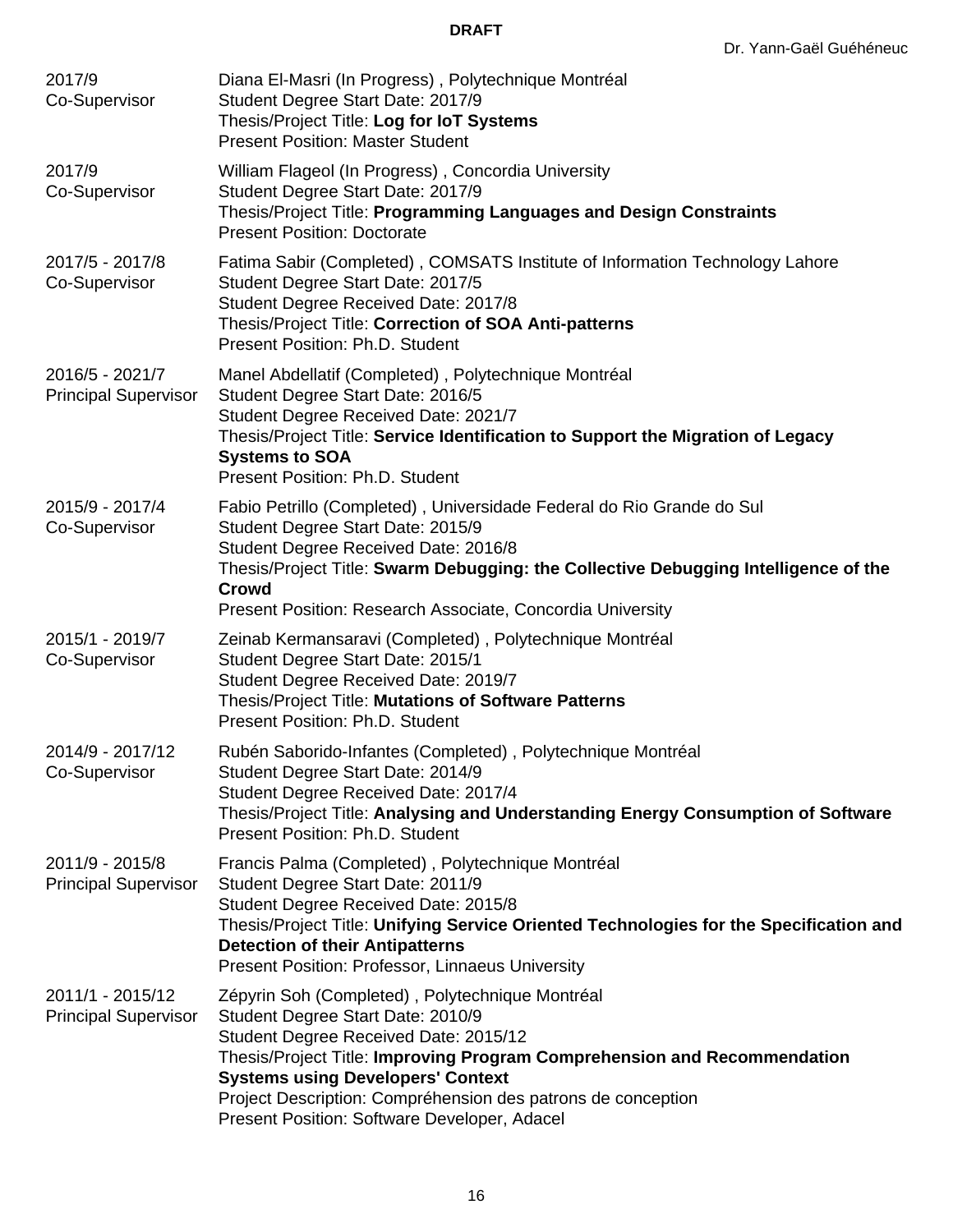| 2010/9 - 2014/11<br><b>Principal Supervisor</b> | Medini Soumaya (Completed), Polytechnique Montréal<br>Student Degree Start Date: 2010/9<br>Student Degree Received Date: 2014/11<br>Thesis/Project Title: Concepts Extraction from Execution Traces<br>Present Position: Research Associate, Concordia University                                                                                                                                                                                                      |
|-------------------------------------------------|------------------------------------------------------------------------------------------------------------------------------------------------------------------------------------------------------------------------------------------------------------------------------------------------------------------------------------------------------------------------------------------------------------------------------------------------------------------------|
| 2010/9 - 2015/5<br><b>Principal Supervisor</b>  | Sharafi Zohreh (Completed), Polytechnique Montréal<br>Student Degree Start Date: 2010/9<br>Student Degree Received Date: 2015/5<br>Thesis/Project Title: On the Influence of Representation Type and Gender on<br><b>Recognition Tasks of Program Comprehension</b><br>Present Position: Technology Associate, Morgan Stanley                                                                                                                                          |
| 2010/5 - 2014/12<br><b>Principal Supervisor</b> | Wu Wei (Completed), Polytechnique Montréal<br>Student Degree Start Date: 2010/5<br>Student Degree Received Date: 2014/12<br>Thesis/Project Title: Understanding and Tooling Framework API Evolution<br>Project Description: Multi-objective quality improvements<br>Present Position: Software Developer, SAP                                                                                                                                                          |
| 2010/1 - 2014/12<br>Co-Supervisor               | Sakti Abdelilah (Completed), Polytechnique Montréal<br>Student Degree Start Date: 2010/9<br>Student Degree Received Date: 2014/12<br>Thesis/Project Title: Automatic Test Data Generation using Constraint Programming<br>and Search Based Software Engineering Techniques<br>Project Description: Test case generation with constraint-programming and search-based<br>techniques<br>Present Position: Senior Research Scientist, United Technologies Research Center |
| 2009/9 - 2012/7<br><b>Principal Supervisor</b>  | Ali Nasir (Completed), Polytechnique Montréal<br>Student Degree Start Date: 2009/9<br>Student Degree Received Date: 2012/12<br>Thesis/Project Title: Analysing Source Code Structure and Mining Software<br><b>Repositories to Create Requirements Traceability Links</b><br>Project Description: Improving requirements traceability<br>Present Position: Development Specialist, Strategic Mobility Group                                                            |
| 2009/9 - 2015/12<br><b>Principal Supervisor</b> | Sabané Aminata (Completed), Polytechnique Montréal<br>Student Degree Start Date: 2009/9<br>Student Degree Received Date: 2015/12<br>Thesis/Project Title: Reducing Object-oriented Testing through the Analysis of<br><b>Antipatterns</b><br>Project Description: Design pattern and testing<br>Present Position: Lecturer, University of Ouagadougou                                                                                                                  |
| 2009/9 - 2013/12<br><b>Principal Supervisor</b> | Jaafar Fehmi (Completed), Université de Montréal<br>Student Degree Start Date: 2009/9<br>Student Degree Received Date: 2013/12<br>Thesis/Project Title: Analysing Artefacts Dependencies to Evolving Software<br><b>Systems</b><br>Project Description: Evolution of software versions<br>Present Position: Professor, Concordia University of Edmonton                                                                                                                |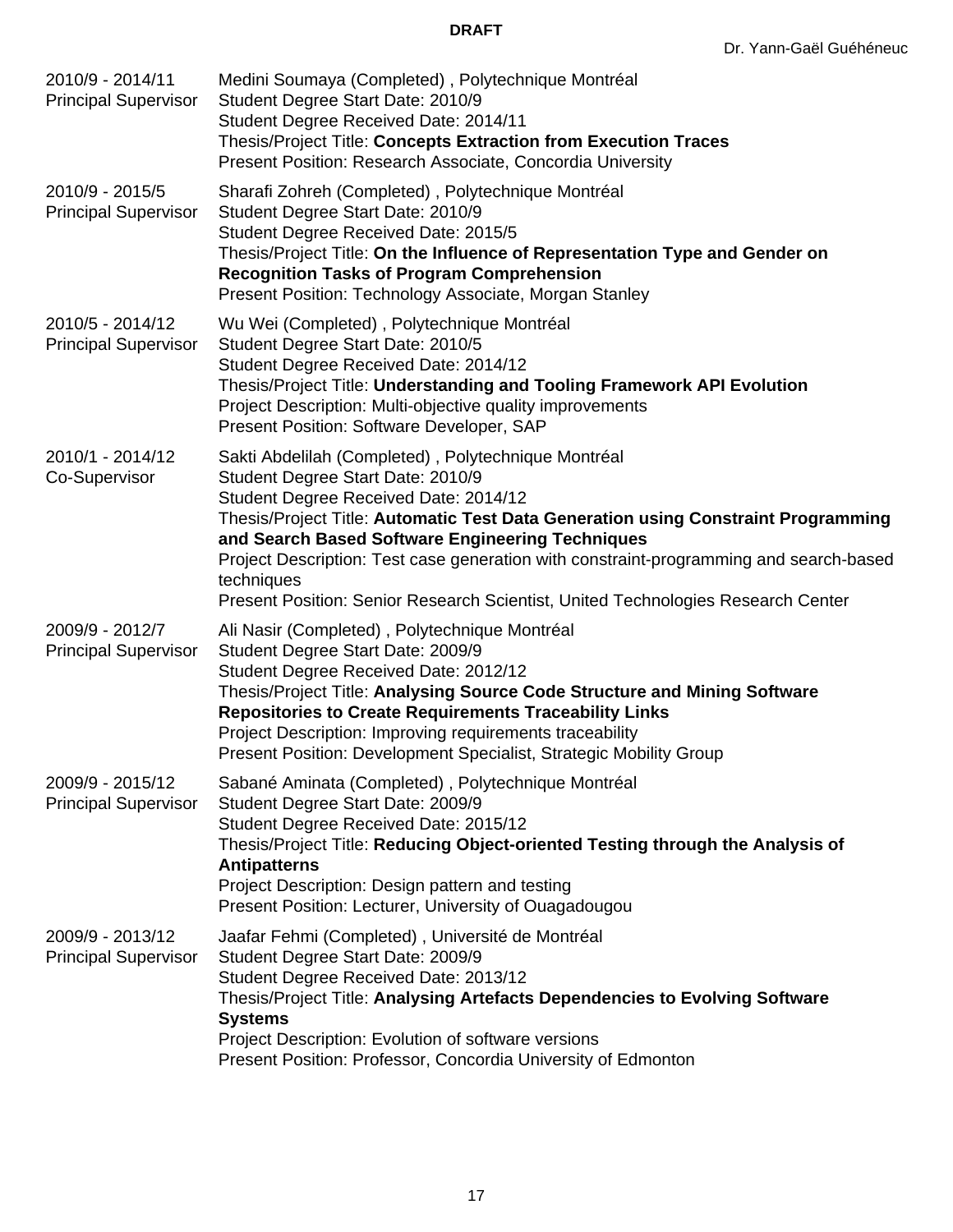| 2009/9 - 2014/8<br><b>Principal Supervisor</b>  | Arnaoudova Venera (Completed), Polytechnique Montréal<br>Student Degree Start Date: 2009/9<br>Student Degree Received Date: 2014/8<br>Thesis/Project Title: Towards Improving the Code Lexicon and its Consistency<br>Project Description: Linguistic antipatterns<br>Present Position: Assistant Professor, Washington State University                                               |
|-------------------------------------------------|----------------------------------------------------------------------------------------------------------------------------------------------------------------------------------------------------------------------------------------------------------------------------------------------------------------------------------------------------------------------------------------|
| 2009/9 - 2013/8<br>Co-Supervisor                | Guerrouj Latifa (Completed), Polytechnique Montréal<br>Student Degree Start Date: 2009/5<br>Student Degree Received Date: 2013/8<br>Thesis/Project Title: Context-aware Source Code Vocabulary Normalization for<br><b>Software Maintenance</b><br>Project Description: Identifier splitting and program comprehension<br>Present Position: Professor, École de Technologie Supérieure |
| 2009/5 - 2015/12<br>Co-Supervisor               | Eshkevari Laleh (Completed), Polytechnique Montréal<br>Student Degree Start Date: 2009/9<br>Student Degree Received Date: 2015/12<br>Thesis/Project Title: Automatic Detection and Classification of Identifiers<br>Project Description: Identifiers impact on program comprehension and evolution<br>Present Position: Post-doctoral Researcher, Concordia University                 |
| 2008/9 - 2012/11<br><b>Principal Supervisor</b> | Maiga Abdou (Completed), Université de Montréal<br>Student Degree Start Date: 2008/9<br>Student Degree Received Date: 2012/11<br>Thesis/Project Title: Impact and Detection of Design Smells<br>Project Description: Extended studies on design defects<br>Present Position: Director of IT, Ministry of Higher Education and Scientific Research,<br><b>Ivory Coast</b>               |
| 2007/9 - 2012/12<br><b>Principal Supervisor</b> | Hassaine Salima (Completed), Université de Montréal<br>Student Degree Start Date: 2007/9<br>Student Degree Received Date: 2012/12<br>Thesis/Project Title: Evaluating Design Decay during Software Evolution<br>Project Description: Metaphors to software evolution<br>Present Position: N/A, N/A                                                                                     |
| 2006/9 - 2010/8<br><b>Principal Supervisor</b>  | Khomh Foutse (Completed), Université Montréal<br>Student Degree Start Date: 2006/9<br>Student Degree Received Date: 2010/8<br>Thesis/Project Title: A Design-aware Quality Model<br>Project Description: Design pattern-based software quality<br>Present Position: Associate Professor, Polytechnique Montréal                                                                        |
| 2005/9 - 2008/8<br><b>Principal Supervisor</b>  | Moha Naouel (Completed), Université Montréal<br>Student Degree Start Date: 2005/5<br>Student Degree Received Date: 2008/8<br>Thesis/Project Title: Classification, Identification, and Correction of Design Defects<br>Project Description: Design smells and object-oriented architectures<br>Present Position: Professor, UQAM                                                       |
|                                                 |                                                                                                                                                                                                                                                                                                                                                                                        |

# **Post-doctorate [n=10]**

| 2020/3 - 2021/12            | Fatima Sabir (In Progress), Concordia University                          |
|-----------------------------|---------------------------------------------------------------------------|
| <b>Principal Supervisor</b> | Student Degree Start Date: 2020/3                                         |
|                             | Student Degree Expected Date: 2021/12                                     |
|                             | Thesis/Project Title: Software Engineering Drones for Emergency Responses |
|                             |                                                                           |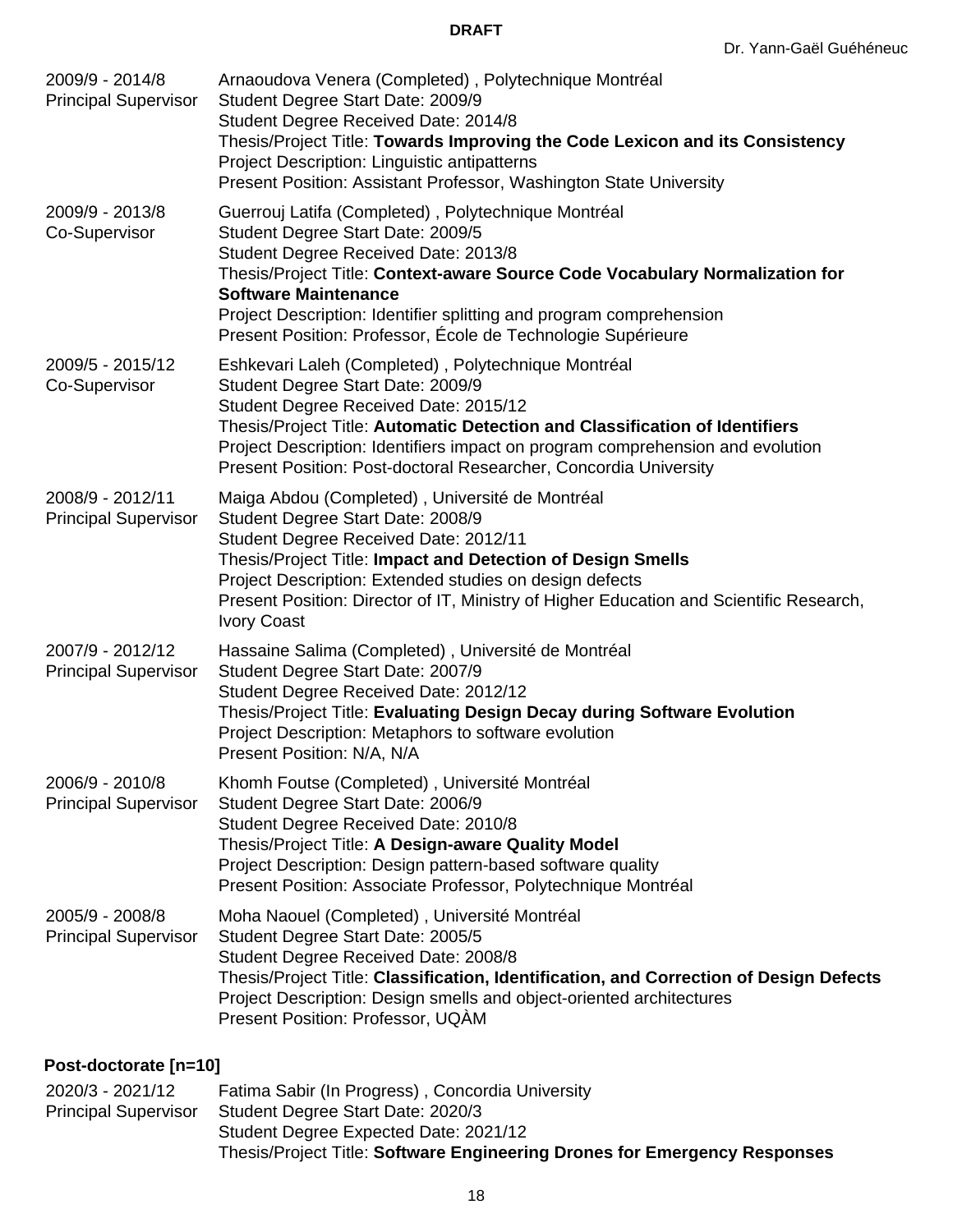| 2018/6 - 2018/12<br><b>Principal Supervisor</b> | Rodrigo Morales (Completed), Concordia University<br>Student Degree Start Date: 2018/6<br>Student Degree Received Date: 2018/12<br>Thesis/Project Title: Improving Software Quality of IoT through Refactorings<br><b>Present Position: Post-doctorate</b>                                                                                       |
|-------------------------------------------------|--------------------------------------------------------------------------------------------------------------------------------------------------------------------------------------------------------------------------------------------------------------------------------------------------------------------------------------------------|
| 2018/6 - 2018/12<br><b>Principal Supervisor</b> | Rubén Saborido-Infantes (Completed), Concordia University<br>Student Degree Start Date: 2018/5<br>Student Degree Received Date: 2018/12<br>Thesis/Project Title: Search Based Software Engineering in Program Optimization for<br><b>IoT</b><br><b>Present Position: Post-doctorate</b>                                                          |
| 2018/3 - 2019/4<br><b>Principal Supervisor</b>  | Rodrigo Morales (Completed), Concordia University<br>Student Degree Start Date: 2018/3<br>Student Degree Received Date: 2019/4<br>Thesis/Project Title: Improving Software Quality through Refactorings                                                                                                                                          |
| 2017/9 - 2018/12<br>Co-Supervisor               | Md Saidur Rahman (Completed), Polytechnique Montréal<br>Student Degree Start Date: 2017/9<br>Student Degree Received Date: 2018/12<br>Thesis/Project Title: Applying Machine Learning Techniques to the Identification and<br><b>Correction of Anomalies in Data</b><br><b>Present Position: Post-doctorate</b>                                  |
| 2016/12 - 2017/7<br>Co-Supervisor               | Anas Shatnawi (Completed), UQAM<br>Student Degree Start Date: 2016/12<br>Student Degree Received Date: 2017/7<br>Thesis/Project Title: Service-oriented Reengineering<br>Present Position: Post-doctoral Researcher, University of Milan                                                                                                         |
| 2015/4 - 2016/2<br>Co-Supervisor                | Carla De Monteiro Marques (Completed), Polytechnique Montréal<br>Student Degree Start Date: 2014/9<br>Student Degree Received Date: 2016/2<br>Student Canadian Residency Status: Work Permit<br>Thesis/Project Title: Anti-patterns in Networks<br>Present Position: Professor, Centro Universitário de João Pessoa, Brazil                      |
| 2015/4 - 2016/2<br><b>Principal Supervisor</b>  | Henrique Jorge Amorim Holanda (Completed), Polytechnique Montréal<br>Student Degree Start Date: 2014/9<br>Student Degree Received Date: 2016/2<br>Student Canadian Residency Status: Work Permit<br>Thesis/Project Title: Anti-patterns in Service-based Application<br>Present Position: Professor, Centro Universitário de João Pessoa, Brazil |
| 2013/1 - 2013/12<br><b>Principal Supervisor</b> | Ségla Kpodjedo (Completed), Polytechnique Montréal<br>Student Degree Start Date: 2013/1<br>Student Degree Received Date: 2013/12<br>Thesis/Project Title: Graph Matching<br>Present Position: Professor, École de Technologie Supérieure                                                                                                         |
| 2007/9 - 2008/8<br><b>Principal Supervisor</b>  | Denier Simon (Completed), Université de Montréal<br>Student Degree Start Date: 2007/9<br>Student Degree Received Date: 2009/8<br>Thesis/Project Title: Design Pattern Composition<br>Present Position: Software Engineer, Sogilis                                                                                                                |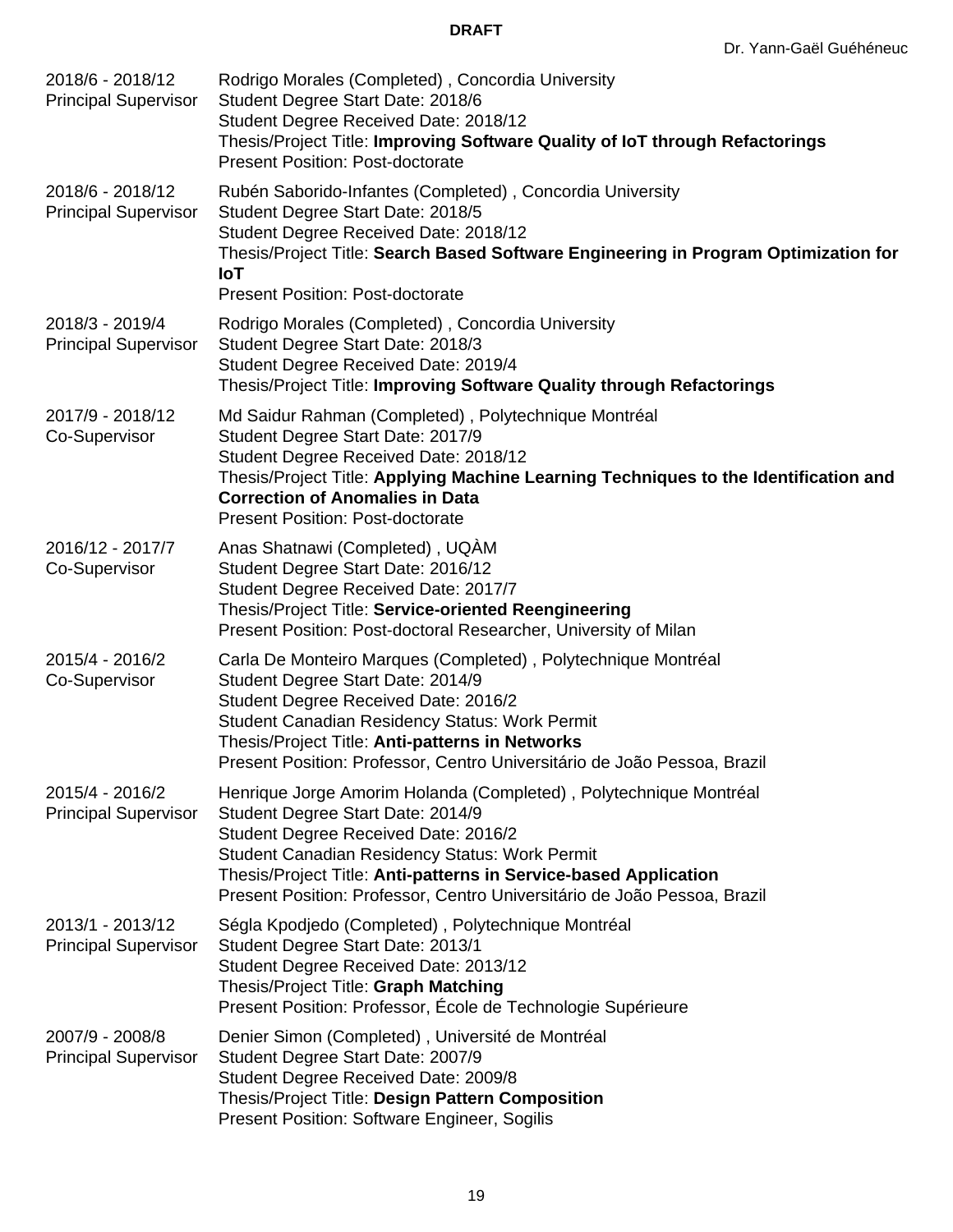| <b>Research Associate [n=4]</b>                 |                                                                                                                                                                                                                                                                                                                                                      |
|-------------------------------------------------|------------------------------------------------------------------------------------------------------------------------------------------------------------------------------------------------------------------------------------------------------------------------------------------------------------------------------------------------------|
| 2017/9 - 2018/8<br><b>Principal Supervisor</b>  | Fábio Petrillo (Completed), Concordia University<br>Student Degree Start Date: 2017/9<br>Student Degree Received Date: 2018/8<br>Thesis/Project Title: Alleviating the New Software Engineering Crisis<br><b>Present Position: Post-doctoral Researcher</b>                                                                                          |
| 2009/1 - 2009/8<br><b>Principal Supervisor</b>  | Tagmouti Yousra (Completed), Université de Montréal<br>Student Degree Start Date: 2009/5<br>Student Degree Received Date: 2009/12<br>Thesis/Project Title: Maintaining an Eye-tracking Infrastructure<br>Project Description: Maintenance d'une infrastructure d'oculométrie<br>Present Position: Lecturer, Collège de Maisonneuve                   |
| 2008/9 - 2010/11<br><b>Principal Supervisor</b> | Abbes Marwen (Completed), Polytechnique Montréal<br>Student Degree Start Date: 2011/1<br>Student Degree Received Date: 2011/4<br>Thesis/Project Title: Impact of Antipatterns on Program Comprehension<br>Project Description: Maintenance d'une infrastructure d'oculométrie<br>Present Position: Senior Software Architect / Developer, Domum Link |
| 2008/9 - 2009/8<br><b>Principal Supervisor</b>  | Cepeda Gerardo (Completed), Université de Montréal<br>Student Degree Start Date: 2008/9<br>Student Degree Received Date: 2008/12<br>Thesis/Project Title: Eye-tracking and UML Class Diagrams<br>Project Description: Evaluation de mises en page de diagrammes de classes<br>Present Position: DevOps, Evangelist, Awesomeness Enabler, Desjardins  |

# **Staff Supervision**

Number of Scientific and Technical Staff: 0

Number of Visiting Researchers: 0

# **Community and Volunteer Activities**

2012/5 - 2016/4 Évaluateur, Natural Sciences and Engineering Research Council of Canada (NSERC)

# **Publications**

### **Journal Articles**

- 1. Gias Uddin, Yann-Gaël Guéhénuc, Foutse Khomh, and Chanchal Roy. (2021). **An Empirical Study of an Ensemble of Stand-Alone Sentiment Detection Tools for Software Engineering Document**. Transactions on Software Engineering and Methodology. Published, ACM Press, Refereed?: Yes
- 2. Zeinab Azadeh Kermansaravi, Md Saidur Rahman, Foutse Khomh, Fehmi Jaafar, and Yann-Gaël Guéhéneuc. (2021). **Investigating Design Patterns and Design Anti-pattern Mutations and their Change- and Fault-proneness**. Empirical Software Engineering Journal. Co-Author Published, Springer, Refereed?: Yes, Open Access?: No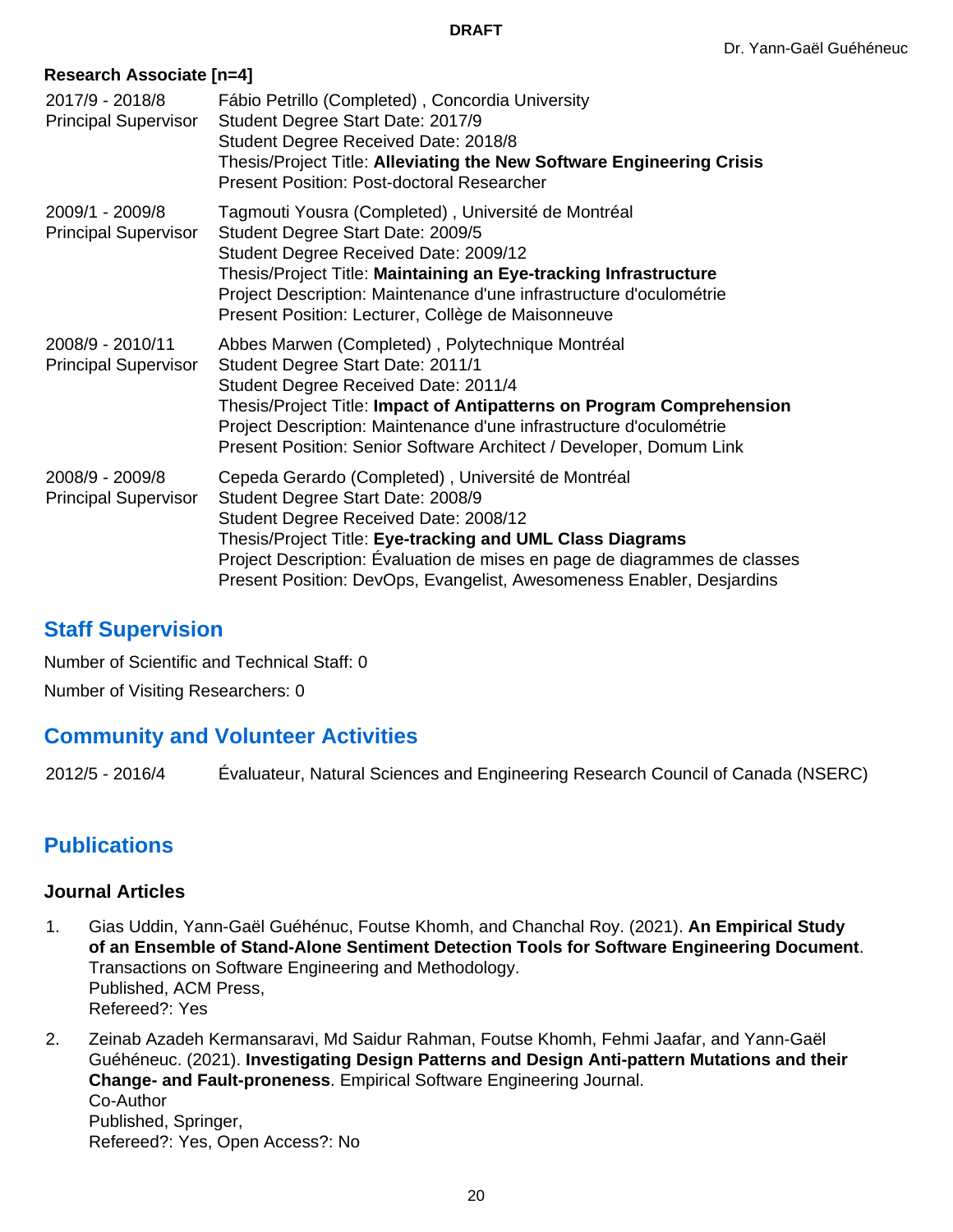- 3. Cristiano Politowski, Fabio Petrillo, Gabriel C. Ullmann, Yann-Gaël Guéhéneuc. (2021). **Game Industry Problems: an Extensive Analysis of the Gray Literature** . Information and Software Technology. 134 Co-Author Published, Elsevier, Refereed?: Yes, Open Access?: No
- 4. Fatima Sabir, Yann-Gaël Guéhéneuc, Francis Palma, Naouel Moha, Ghulam Rasool, and Hassan Akhtar. (2021). **A Mixed-method Approach to Recommend Corrections and Correct REST Antipatterns**. Transactions on Software Engineering. Published, IEEE CS Press, Refereed?: Yes
- 5. Manel Abdellatif, Rafik Tighilt, Abdelkarim Belkhir, Naouel Moha, Yann-Gaël Guéhéneuc, and Éric Beaudry. (2021). **A Multi-dimensional Study on the State of the Practice of REST APIs Usage in Android Apps**. Automated Software Engineering. 27 Co-Author Published, Springer, Refereed?: Yes, Open Access?: No
- 6. Cristiano Politowski, Fabio Petrillo, João Eduardo Montandon, Marco Tulio Valente, and Yann-Gaël Guéhéneuc. (2021). **Are Game Engines Software Frameworks? A Three-perspective Study**. Journal of Software and Systems. 171 Co-Author Published, Elsevier, Refereed?: Yes, Open Access?: No
- 7. Manel Abdellatif, Anas Shatnawi, HafedhMili, Naouel Moha, Ghizlane El Boussaidi, Geoffrey Hecht, Jean Privat, and Yann-Gaël Guéhéneuc. (2021). **A Taxonomy of Service Identification Approaches for Legacy Software Systems Modernization**. Journal of Systems and Software. 173 Co-Author Published, Elsevier, Refereed?: Yes, Open Access?: No
- 8. João Eduardo Montandon, Cristiano Politowski, Luciana Lourdes Silva, Marco Tulio Valente, Fabio Petrillo, and Yann-Gaël Guéhéneuc. (2021). **What Skills do IT Companies look for in New Developers? A Study with Stack Overflow Jobs (Short)** . Information and Software Technology. 129 Co-Author Published, Elsevier, Refereed?: Yes, Open Access?: No
- 9. Gias Uddin, Fatima Sabir, Yann-Gaël Guéhéneuc, Omar Alam, and Foutse Khomh. (2021). **An Empirical Study of IoT Topics in IoT Developer Discussions on Stack Overflow**. Empirical Software Engineering Journal. Published, Springer, Refereed?: Yes
- 10. Cristiano Politowski, Foutse Khomh, Simone Romano, Giuseppe Scanniello, Fabio Petrillo, Yann-Gaël Guéhéneuc, and Abdou Maiga. (2020). **A large scale empirical study of the impact of Spaghetti Code and Blob anti-patterns on program comprehension.**Journal of Systems and Software. 122 Co-Author Published, Elsevier, Refereed?: Yes, Open Access?: No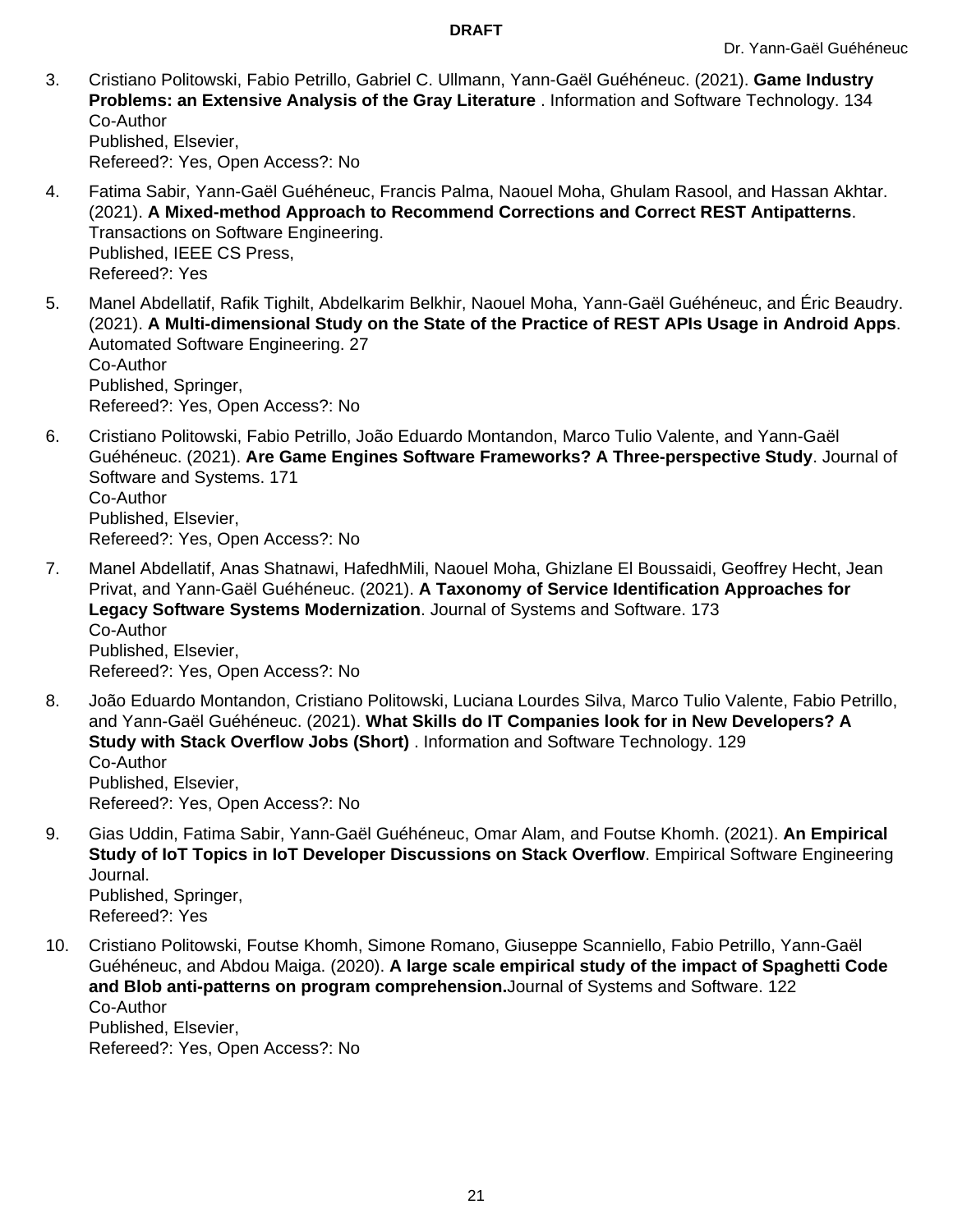- 11. Guilherme Lacerda, Fabio Petrillo, Marcelo Pimenta, and Yann-Gaël Guéhéneuc. (2020). **Code Smells and Refactoring: A Tertiary Systematic Review of Challenges and Observations**. Journal of Systems and Software. 167 Co-Author Published, Elsevier, Refereed?: Yes, Open Access?: No
- 12. Antoine Barbez, Foutse Khomh, and Yann-Gaël Guéhéneuc. (2020). **A Machine-learning based Ensemble Method for Anti-patterns Detection**. Journal of Systems and Software. 161 Published, Elsevier, Refereed?: Yes
- 13. Diana El-Masri, Fabio Petrillo, Yann-Gaël Guéhéneuc, Abdelwahab Hamou-Lhadj, and Anas Bouziane. (2020). **A Systematic Literature Review on Automated Log Abstraction Techniques**. Information and Software Technology. Published, Elsevier, Refereed?: Yes
- 14. Zohreh Sharafi, Bonita Sharif, Yann-Gaël Guéhéneuc, Andrew Begel, Roman Bednarik, and Martha E. Crosby. (2020). A Practical Guide on Conducting Eye Tracking Studies in Software Engineering. Empirical Software Engineering Journal. 25: 3128-3174. Co-Author Published, Springer, Refereed?: Yes, Open Access?: No
- 15. Rodrigo Morales, Rubén Saborido, and Yann-Gaël Guéhéneuc. (2020). MoMIT: Porting a JavaScript Interpreter on a Quarter Coin. Transactions on Software Engineering. Published, IEEE CS Press, Refereed?: Yes
- 16. Mohab Aly, Foutse Khomh, Yann-Gaël Guéhéneuc, Hironori Washizaki, and Soumaya Yacout. (2019). **Is Fragmentation a Threat to the Success of the Internet of Things?**. Internet of Things Journal. 6: 472-487.

Published, IEEE CS Press, Refereed?: Yes

- 17. Fatima Sabir, Francis Palma, Ghulam Rasool, Yann-Gaël Guéhéneuc, and Naouel Moha. (2019). **A Systematic Literature Review on the Detection of Smells and their Evolution in Object-oriented and Service-oriented Systems**. Journal of Software - Practice and Experience. 49: 3-39. Published, Wiley, Refereed?: Yes
- 18. Fábio Petrillo, Yann-Gaël Guéhéneuc, Marcelo Pimenta, Carla Maria Dal Sasso Freitas, and Foutse Khomh. (2019). **Swarm Debugging: The Collective Intelligence on Interactive Debugging**. Journal of Systems and Software. 153: 152-174. Published, Elsevier, Refereed?: Yes
- 19. Mahdis Zolfagharinia, Bram Adams, and Yann-Gaël Guéhéneuc. (2019). **A Study of Build Inflation in 30 Million CPAN Builds on 13 Perl Versions and 10 Operating Systems**. Empirical Software Engineering. 24: 3933-3971. Published, Springer, Refereed?: Yes
- 20. Francis Palma, Naouel Moha, and Yann-Gaël Guéhéneuc. (2019). **UniDoSA: The Unified Specification and Detection of Service Antipatterns**. Transactions on Software Engineering. 45(10): 1024-1053. Co-Author Published, IEEE CS Press, Refereed?: Yes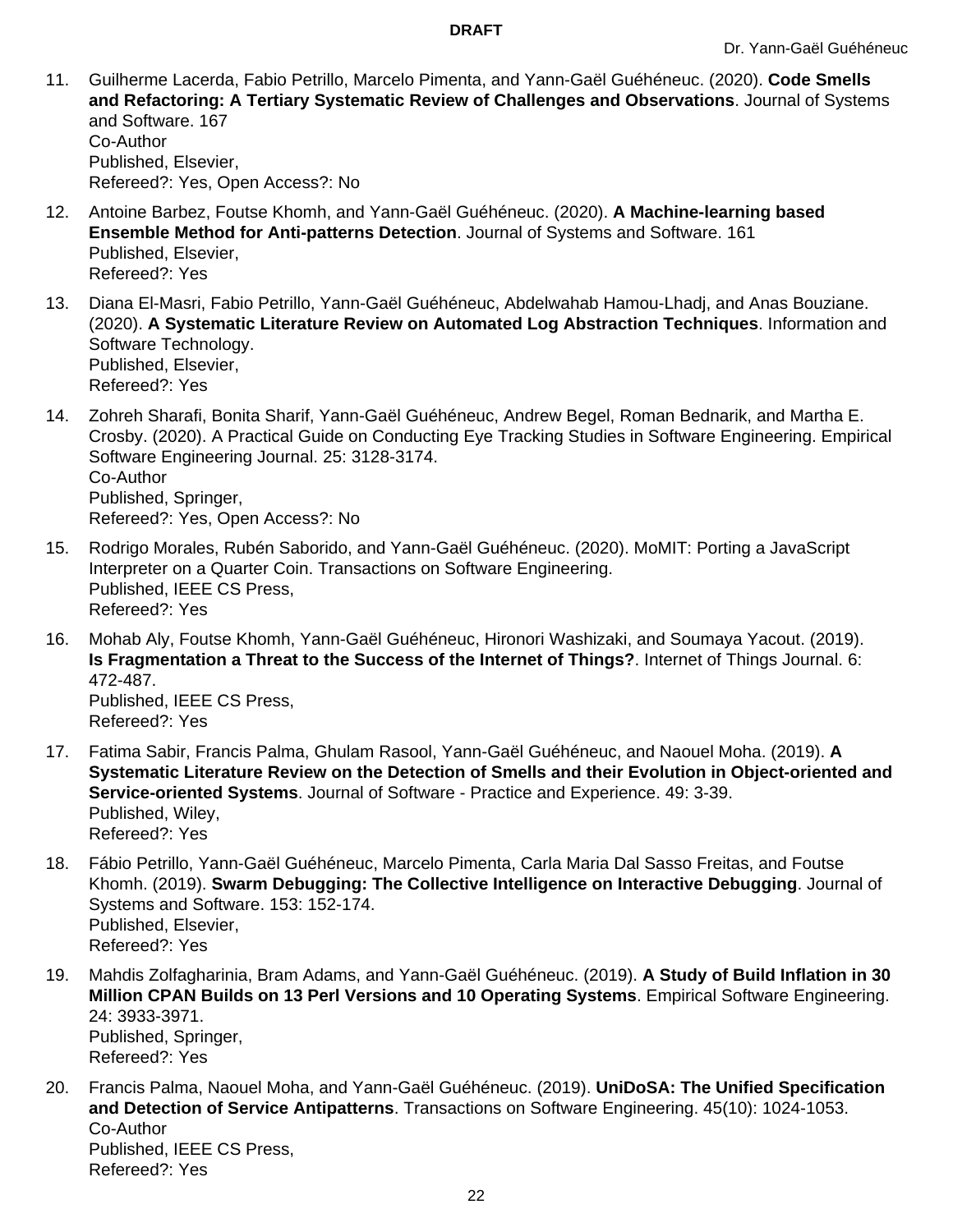- 21. Hayet Brabra, Achraf Mtibaa, Fábio Petrillo, Philippe Merle, Layth Sliman, Naouel Moha, Walid Gaaloul, Yann-Gaël Guéhéneuc, Boualem Benatallah, and Faïez Gargouri. (2019). **On Semantic Detection of Cloud API (Anti)Patterns**. Information and Software Technology. 107: 65-82. Published, Elsevier, Refereed?: Yes
- 22. Hironori Washizaki, Foutse Khomh, and Yann-Gaël Guéhéneuc. (2018). **ProMeTA: A Taxonomy for Program Metamodels in Program Reverse Engineering**. Journal of Empirical Software Engineering. 23(4): 2323-2358. Published, Refereed?: Yes
- 23. Cristiano Politowski, Lisandra M. Fontoura, Fabio Petrillo, and Yann-Gaël Guéhéneuc. (2018). **Learning from the Past: a Process Recommendation System for Video Game Projects using Postmortems Experiences**. Information and Software Technology. 100: 103-118. Published, Refereed?: Yes
- 24. Rubén Saborido, Rodrigo Morales, Foutse Khomh, Yann-Gaël Guéhéneuc, and Giuliano Antoniol. (2018). **Getting the Most from Map Data Structures in Android**. Journal of Empirical Software Engineering. 23(5): 2829-2864. Published, Refereed?: Yes
- 25. Mohab Aly, Foutse Khomh, Yann-Gaël Guéhéneuc, Hironori Washizaki, and Soumaya Yacout. (2018). **Is Fragmentation a Threat to the Success of the Internet of Things?**. Internet of Things Journal. N/A: 24. Published,

Refereed?: Yes

- 26. Fatima Sabir, Francis Palma, Ghulam Rasool, Yann-Gaël Guéhéneuc, and Naouel Moha. (2018). **A Systematic Literature Review on the Detection of Smells and their Evolution in Object-Oriented and Service-Oriented Systems**. Software: Practice and Experience. N/A: 48. Published, Refereed?: Yes
- 27. Aminata Sabané, Yann-Gaël Guéhéneuc, Venera Arnaoudova, and Giuliano Antoniol. (2017). **Fragile Base-class Problem, Problem?**. Springer Journal of Empirical Software Engineering. 22(5): 2612–2657. Co-Author Published, Refereed?: Yes
- 28. Latifa Guerrouj, Zeinab Kermansaravi, Venera Arnaoudova, Benjamin C. M. Fung, Foutse Khomh, Giuliano Antoniol, and Yann-Gaël Guéhéneuc. (2017). **Investigating the Relation between Lexical Smells and Change- and Fault-proneness: An Empirical Study**. Springer Software Quality Journal. 25(3): 641–670. Co-Author Published, Refereed?: Yes
- 29. Rubén Saborido, Foutse Khomh, Yann-Gaël Guéhéneuc, Giuliano Antoniol. (2017). **Comprehension of Ads-supported and Paid Android Applications: Are They Different?**. Cornell University Library arXiv. N/A: N/A.

Co-Author Published, Refereed?: Yes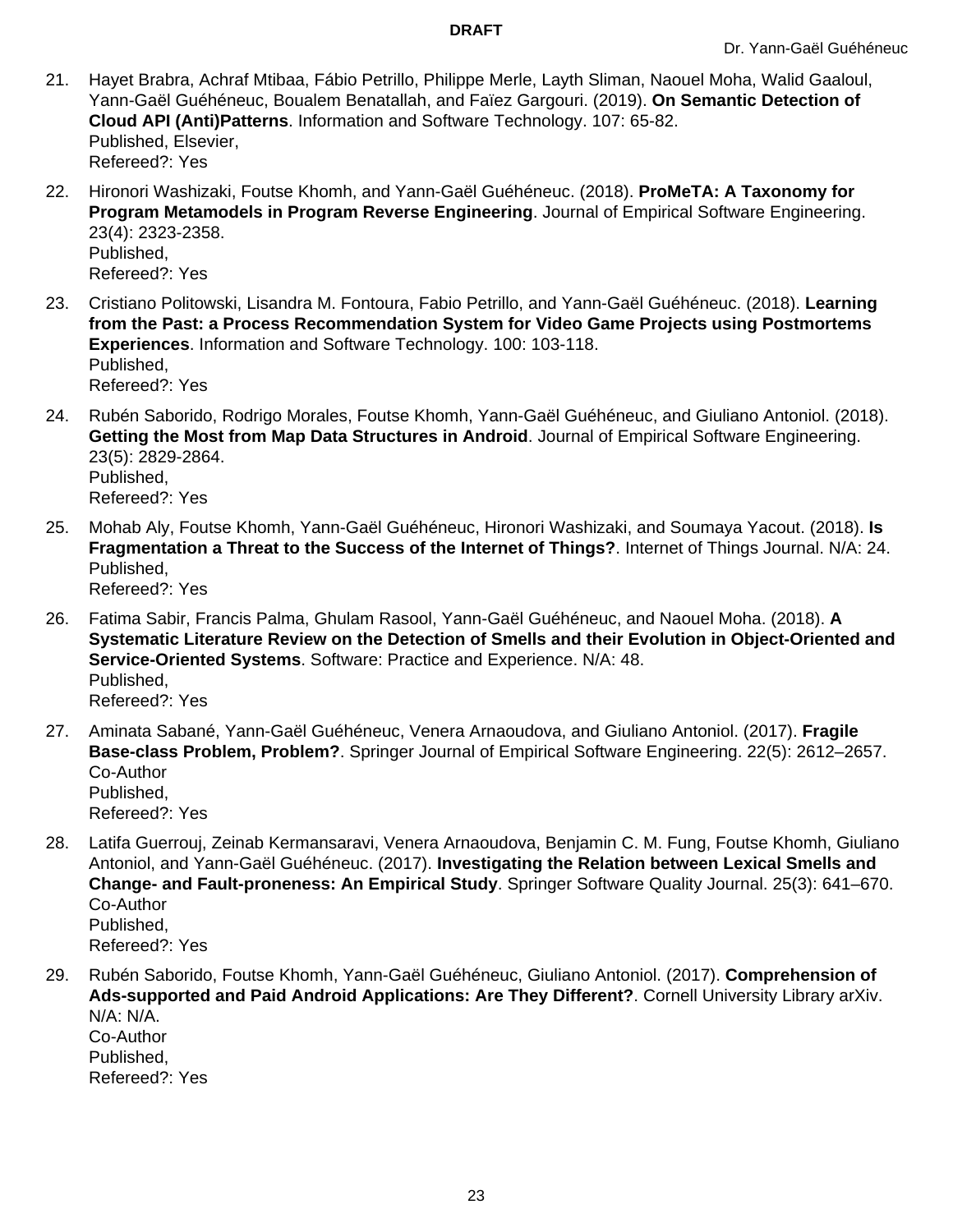- 30. Francis Palma, Javier Gonzalez-Huerta, Mohamed Founi, Naouel Moha, Guy Tremblay, and Yann-Gaël Guéhéneuc. (2017). **Semantic Analysis of RESTful APIs for the Detection of Linguistic Patterns and Antipatterns**. World Scientific International Journal of Cooperative Information Systems. 26(2): 1–37. Co-Author Published, Refereed?: Yes
- 31. Zéphyrin Soh, Foutse Khomh, Yann-Gaël Guéhéneuc, Giuliano Antoniol. (2017). **Noise in Mylyn Interaction Traces and Its Impact on Developers and Recommendation Systems**. Springer Journal of Empirical Software Engineering. N/A: N/A. Co-Author Published,

Refereed?: Yes

32. Fehmi Jaafar, Angela Lozano, Yann-Gaël Guéhéneuc, and Kim Mens. (2017). **Analyzing Software Evolution and Quality by Extracting Asynchrony Change Patterns**. Elsevier Journal of Systems and Software. 131: 311–322. Co-Author Published,

Refereed?: Yes

- 33. Le An, Foutse Khomh, and Yann-Gaël Guéhéneuc. (2017). **An Empirical Study of Crash-inducing Commits in Mozilla Firefox**. Springer Software Quality Journal. N/A: 1–32. Co-Author Published, Refereed?: Yes
- 34. Wenbin Li, Jane Huffman Hayes, Giulio Antoniol, Yann-Gaël Guéhéneuc, Bram Adams. (2016). **Error Leakage and Wasted Time: Sensitivity and Effort Analysis of a Requirements Consistency Checking Process**. Wiley Journal of Software: Evolution and Process. 28(12): 1061–1080. Co-Author Published, Refereed?: Yes
- 35. Fehmi Jaafar, Yann-Gaël Guéhéneuc, Sylvie Hamel, Foutse Khomh, and Mohammad Zulkernine. (2016). **Evaluating the Impact of Design Pattern and Anti-pattern Dependencies on Changes and Faults**. Springer Journal of Empirical Software Engineering. 21(3): 896–931. Co-Author Published, Springer, Refereed?: Yes, Synthesis?: No
- 36. Yann-Gaël Guéhéneuc, Gihwon Kwon, Pornsiri Muenchaisri. (2016). **Guest Editorial for the Special Section with the Extensions to the Best Papers from APSEC'13 and APSEC'14**. Elsevier Information and Software Technology. 74: 181–182. Co-Editor Published, Refereed?: No
- 37. Wei Wu, Foutse Khomh, Bram Adams, Yann-Gaël Guéhéneuc, Giuliano Antoniol. (2016). **An Exploratory Study of API Changes and Usages based on Apache and Eclipse Ecosystems**. Springer Journal of Empirical Software Engineering. 21(6): 2366–2412. Co-Author Published, Refereed?: Yes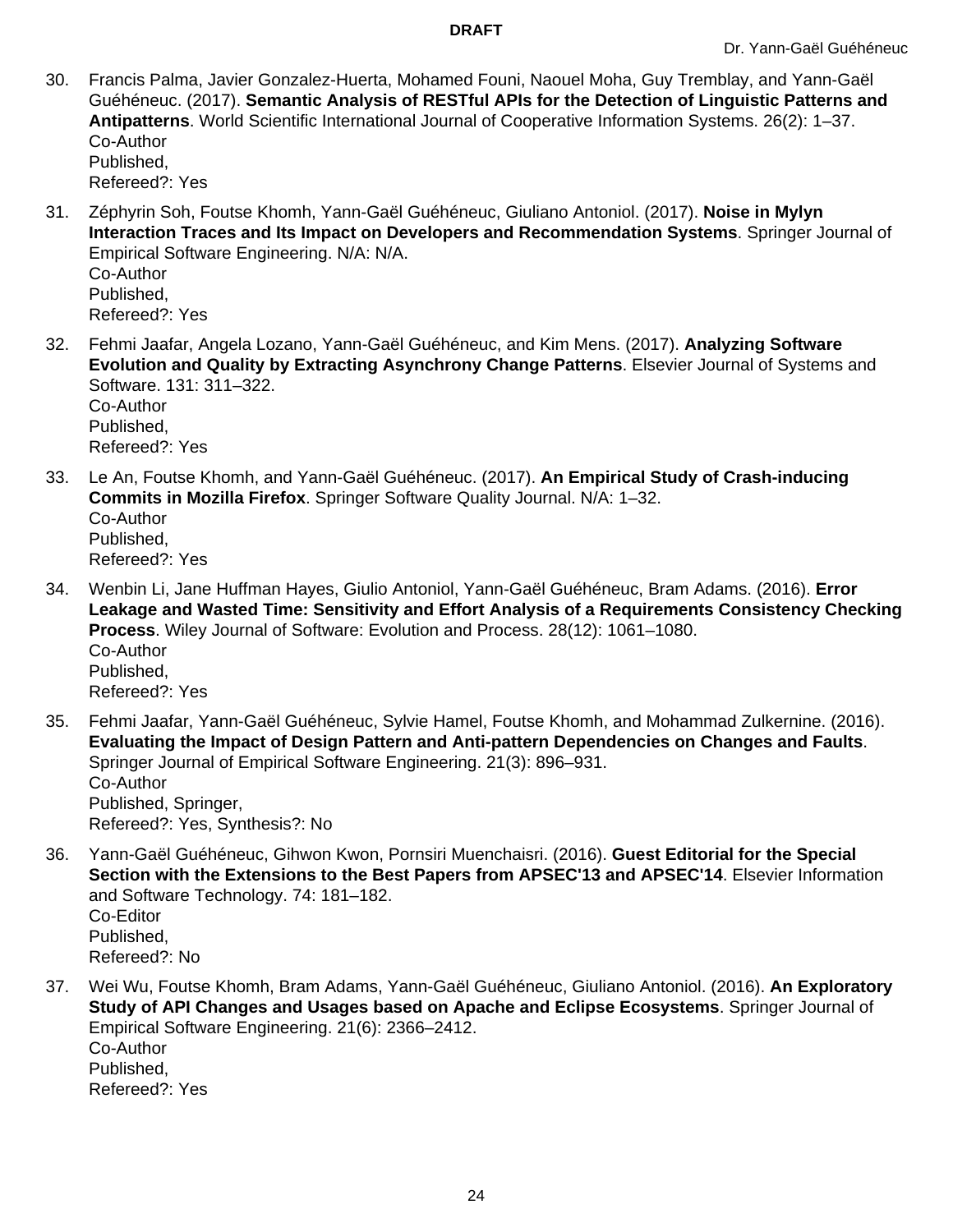- 38. Jane Huffman Hayes, Alexander Dekhtyar, Jody Larsen, and Yann-Gaël Guéhéneuc. (2016). **Effective Use of Analysts' Effort in Automated Tracing**. Springer Requirements Engineering. N/A: 1–25. Co-Author Published, Refereed?: Yes
- 39. José Côté, Sylvie Cossette, Pilar Ramirez-Garcia, Alexandra De Pokomandy, Catherine Worthington, Marie-Pierre Gagnon, Patricia Auger, François Boudreau, Joyal Miranda, Yann-Gaël Guéhéneuc, and Cécile Tremblay. (2015). **Evaluation of a Web-based Tailored Intervention (TAVIE en santé) to Support People Living with HIV in the Adoption of Health Promoting Behaviours: an Online Randomized Controlled Trial Protocol**. BMC Public Health. 15: N/A. Co-Author Published, Refereed?: Yes
- 40. Nasir Ali, Zohreh Sharafi, Yann-Gaël Guéhéneuc, and Giuliano Antoniol. (2015). **An Empirical Study on the Importance of Source Code Entities for Requirements Traceability**. Springer Journal of Empirical Software Engineering. 20(2): 442–478. Co-Author Published, Springer, Refereed?: Yes, Synthesis?: No Number of Contributors: 4
- 41. Yann-Gaël Guéhéneuc and Tom Mens. (2015). **Guest Introduction to the Special Issue on Software Maintenance and Evolution Research**. Springer Journal of Empirical Software Engineering. N/A: N/A. Co-Editor Published,

Refereed?: No

42. José Côté, Gaston Godin, Pilar Ramirez-Garcia, Geneviève Rouleau, Anne Bourbonnais, Yann-Gaël Guéhéneuc, Cécile Tremblay, and Joanne Otis. (2015). **Virtual Intervention to Support Self-Management of Antiretroviral Therapy Among People Living With HIV**. JMIR Publications Journal of Medical Internet Research. 17(1): e6.

Co-Author Published, JMIR, Refereed?: Yes, Synthesis?: No Number of Contributors: 8

- 43. Abdelilah Sakti, Gilles Pesant, and Yann-Gaël Guéhéneuc. (2015). **Instance Generator and Problem Representation to Improve Object Oriented Code Coverage**. IEEE Transaction on Software Engineering. 41(3): 294–313. Co-Author Published, Refereed?: Yes
- 44. Wei Wu, Adrien Serveaux, Yann-Gaël Guéhéneuc, Giuliano Antoniol. (2015). **The Impact of Imperfect Change Rules on Framework API Evolution Identification: an Empirical Study**. Springer Journal of Empirical Software Engineering. 20(4): 1126–1158. Co-Author Published, Refereed?: Yes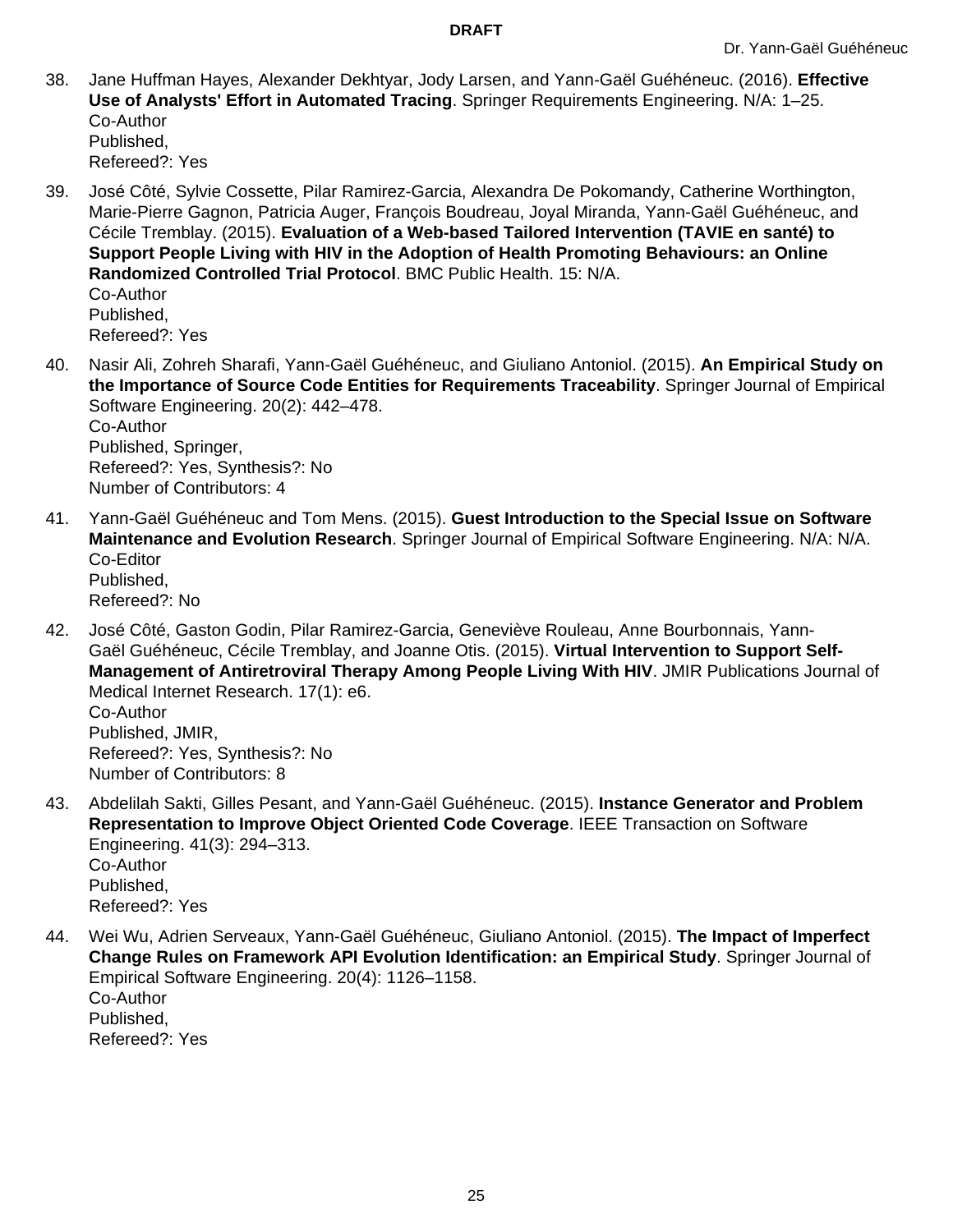- 45. Zohreh Sharafi, Zéphyrin Soh, Yann-Gaël Guéhéneuc. (2015). **A Systematic Literature Review on the Usage of Eye-tracking in Software Engineering**. Elsevier Information and Software Technology. 67: 79– 107. Co-Author Published,
	- Refereed?: Yes
- [46.](http://www.ptidej.net/publications/documents/TSE14b.doc.pdf) Abdelilah Sakti, Gilles Pesant, and Yann-Gaël Guéhéneuc. (2014). **Instance Generator and Problem Representation to Improve Object Oriented Code Coverage**. IEEE Transactions on Software Engineering. 40(99): 1–22. Co-Author Published, IEEE CS Press, Refereed?: Yes, Synthesis?: No Number of Contributors: 3
- [47.](http://www.ptidej.net/publications/documents/JSME13.doc.pdf) Fehmi Jaafar, Yann-Gaël Guéhéneuc, Guiliano Antoniol, and Sylvie Hamel. (2014). **Detecting Asynchrony and Dephase Change Patterns by Mining Software Repositories**. Wiley Journal of Software Maintenance and Evolution: Research and Practice. 26(1): 77–106. Co-Author Published, Wiley, Refereed?: Yes, Synthesis?: No Number of Contributors: 4
- [48.](http://www.ptidej.net/publications/documents/TSE14.doc.pdf) Venera Arnaoudova, Laleh Eshkevari, Massimiliano Di Penta, Rocco Oliveto, Giuliano Antoniol, and Yann-Gaël Guéhéneuc. (2014). **REPENT: Analyzing the Nature of Identifier Renamings**. IEEE Transactions on Software Engineering. 40(5): 502–532. Last Author Published, IEEE CS Press, Refereed?: Yes, Synthesis?: No Number of Contributors: 6
- [49.](http://www.ptidej.net/publications/documents/JSEP14.doc.pdf) Soumaya Medini, Venera Arnaoudova, Massimiliano Di Penta, Giulian Antoniol, Yann-Gaël Guéhéneuc, and Paolo Tonella. (2014). **SCAN: An Approach to Label and Relate Execution Trace Segments**. Wiley Journal of Software: Evolution and Process. 26(11): 962–995. Co-Author Published, Refereed?: Yes, Synthesis?: No Number of Contributors: 6
- [50.](http://www.ptidej.net/publications/documents/IJCIS14.doc.pdf) Francis Palma, Mathieu Nayrolles, Naouel Moha, Yann-Gaël Guéhéneuc, Benoit Baudry, and Jean-Marc Jézéquel. (2014). **SOA Antipatterns: An Approach for their Specification and Detection**. World Scientific International Journal of Cooperative Information Systems. 22(4): N/A. Co-Author Published, Refereed?: Yes, Synthesis?: No Number of Contributors: 6
- [51.](http://www.ptidej.net/publications/documents/ECEASST14.doc.pdf) Fehmi Jaafar, Yann-Gaël Guéhéneuc, Sylvie Hamel, and Foutse Khomh. (2013). **Analysing Anti-patterns Static Relationships with Design Patterns**. Electronic Communications of the EASST. 59: 930. Co-Author Published, Refereed?: Yes, Synthesis?: No

Number of Contributors: 4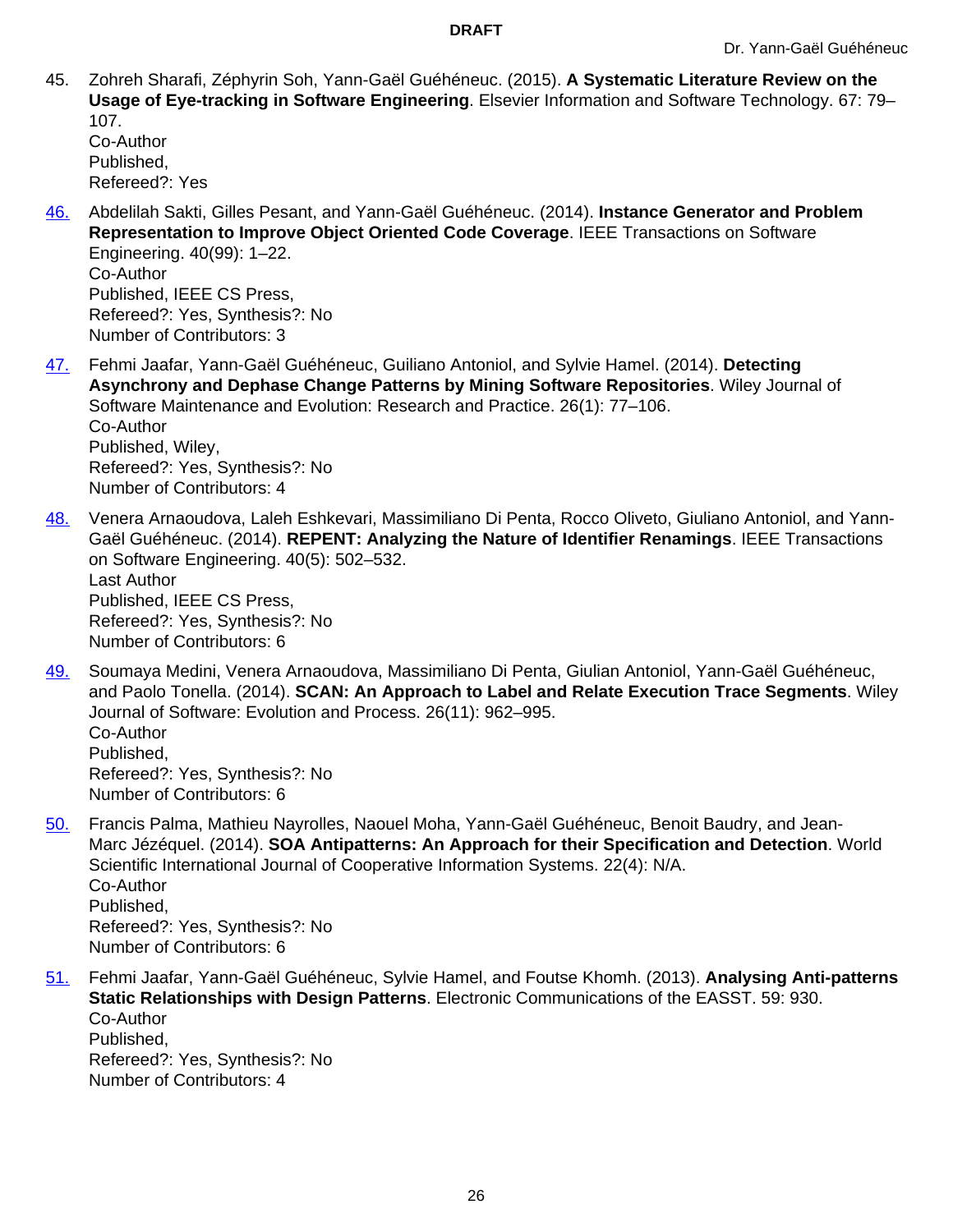- 52. Ségla Kpodjedo, Filippo Ricca, Philippe Galinier, Giuliano Antoniol, and Yann-Gaël Guéhéneuc. (2013). **Studying Software Evolution of Large Object-oriented Software Systems using an ETGM Algorithm**. Wiley Journal of Software Maintenance and Evolution: Research and Practice. 25(2): 139–163. Co-Author Published, Refereed?: Yes
- [53.](http://www.ptidej.net/publications/documents/JMIRResProtoc13.doc.pdf) Joyal Miranda, José Côté, Gaston Godin, Martin Blais, Joanne Otis, Yann-Gaël Guéhéneuc, Ghayas Fadel, Luisa Barton, and Shawn Fowler. (2013). **An Internet-Based Intervention Condom-Him to Increase Condom Use Among Human Immunodeficiency Virus-Positive Men Who Have Sex With Men: Protocol for a Randomized Controlled Trial**. JMIR Publications JMIR Research Protocols. 2(2): e39. Co-Author Published, JMIR, Refereed?: Yes, Synthesis?: No

Number of Contributors: 9

- [54.](http://www.ptidej.net/publications/documents/EMSE13a.doc.pdf) Latifa Guerrouj, Massimiliano Di Penta, Yann-Gaël Guéhéneuc, and Giuliano Antoniol. (2013). **An Experimental Investigation on the Effects of Context on Source Code Identifiers Splitting and Expansion**. Springer Journal of Empirical Software Engineering. 19(6): 1706–1753. Co-Author Published, Springer, Refereed?: Yes, Synthesis?: No Number of Contributors: 4
- [55.](http://www.ptidej.net/publications/documents/TSE13b.doc.pdf) Ségla Kpodjedo, Filippo Ricca, Philippe Galinier, Giuliano Antoniol, and Yann-Gaël Guéhéneuc. (2013). **MADMatch: Many-to-many Approximate Diagram Matching for Design Comparison**. IEEE Transactions on Software Engineering. 39(8): 1090–1111. Co-Author Published, IEEE CS Press, Refereed?: Yes, Synthesis?: No Number of Contributors: 5
- [56.](http://www.ptidej.net/publications/documents/TSE13a.doc.pdf) Nasir Ali, Yann-Gaël Guéhéneuc, and Giuliano Antoniol. (2013). **Trustrace: Mining Software Repositories to Improve the Accuracy of Requirement Traceability Links**. IEEE Transactions on Software Engineering. 39(5): 725–741.

Co-Author Published, IEEE CS Press, Refereed?: Yes, Synthesis?: No Number of Contributors: 3

- [57.](http://www.ptidej.net/publications/documents/SCP11.doc.pdf) Benoît de Smet, Lorent Lempereur, Zohreh Sharafi, Yann-Gaël Guéhéneuc, Giuliano Antoniol, and Naji Habra. (2012). **Taupe: Visualising and Analysing Eye-tracking Data**. Elsevier Science of Computer Programming. 79: 260–278. Co-Author Published, Elsevier, Refereed?: Yes, Synthesis?: No Number of Contributors: 6
- [58.](http://www.ptidej.net/publications/documents/Trials12.doc.pdf) José Coté, Gaston Godin, Yann-Gaël Guéhéneuc, Geneviève Rouleau, Pilar Ramirez-Garcia, Joanne Otis, Cécile Tremblay, and Ghayas Fadel. (2012). **Evaluation of a Real-time Virtual Intervention to Empower Persons Living with HIV for Therapy Self-management: Study Protocol for an Online Randomized Controlled Trial**. BioMed Central Trials. 13(1): 187. Co-Author Published, BioMed Central, Refereed?: Yes, Synthesis?: No Number of Contributors: 8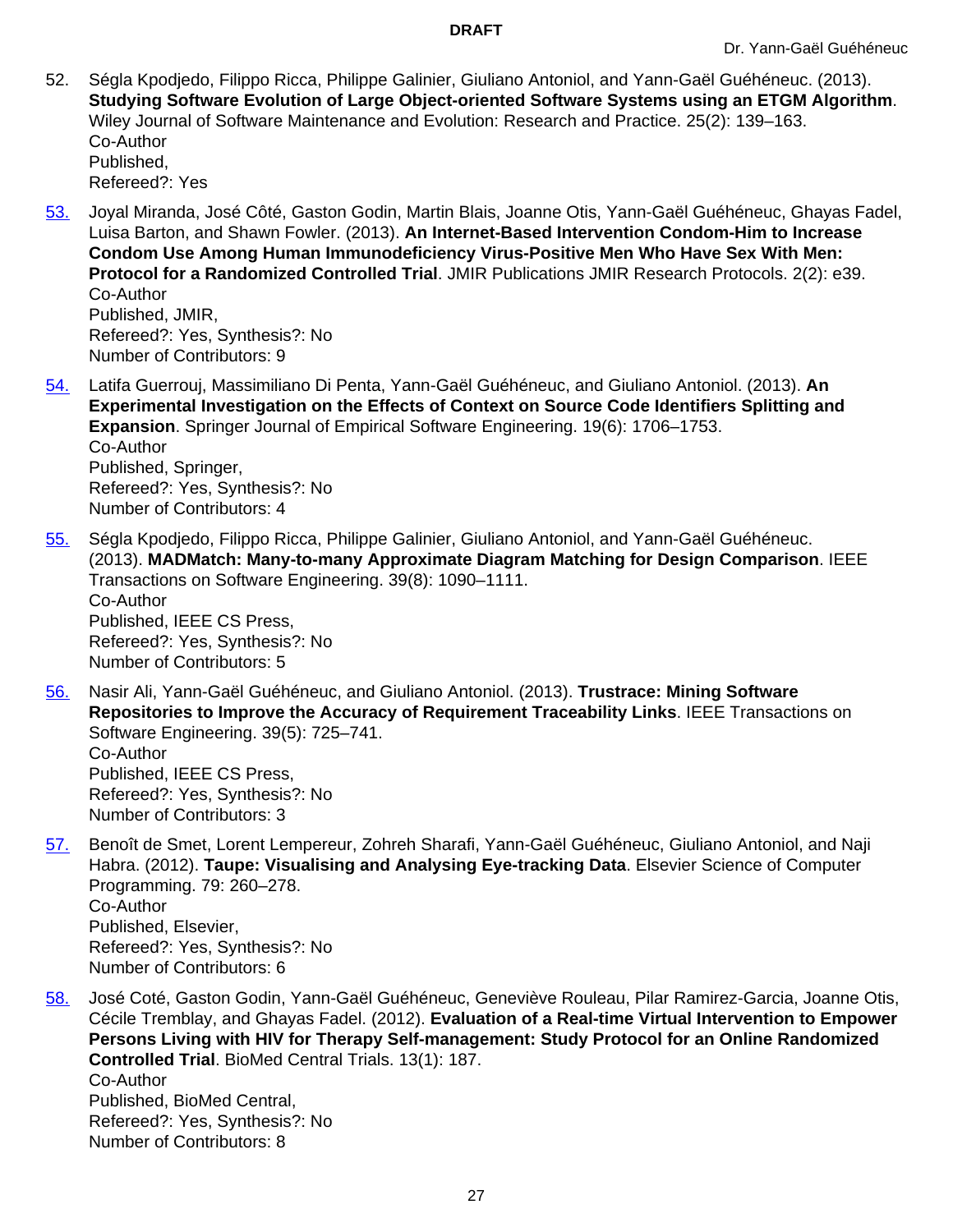- [59.](http://www.ptidej.net/publications/documents/JTT12.doc.pdf) José Côté, Geneviève Rouleau, Gaston Godin, Pilar Ramirez-Garcia, Yann-Gaël Guéhéneuc, Georgette Nahas, Cécile Tremblay, Joanne Otis, and Annick Hernandez. (2012). **Acceptability and Feasibility Study of a Virtual Intervention to Help Persons Living with HIV Manage their Daily Therapies**. SAGE Journal of Telemedecine and Telecare. 18(7): 409–421. Co-Author Published, Royal Society of Medicine Press, Refereed?: Yes, Synthesis?: No Number of Contributors: 9
- [60.](http://www.ptidej.net/publications/documents/EMSE11b.doc.pdf) Foutse Khomh, Massimiliano Di Penta, Yann-Gaël Guéhéneuc, and Giuliano Antoniol. (2012). **An Exploratory Study of the Impact of Antipatterns on Class Change- and Fault-Proneness**. Springer Journal of Empirical Software Engineering. 17(3): 243–275. Co-Author Published, Springer, Refereed?: Yes, Synthesis?: No Number of Contributors: 4
- [61.](http://www.ptidej.net/publications/documents/JSME11.doc.pdf) Latifa Guerrouj, Massimiliano Di Penta, Giuliano Antoniol, and Yann-Gaël Guéhéneuc. (2011). **TIDIER: An Identifier Splitting Approach using Speech Recognition Techniques**. Wiley Journal of software: Evolution and Process. 25(6): 575–599. Co-Author Published, Wiley, Refereed?: Yes, Synthesis?: No Number of Contributors: 4
- [62.](http://www.ptidej.net/publications/documents/EMSE11a.doc.pdf) Ségla Kpodjedo, Filippo Ricca, Philippe Galinier, Yann-Gaël Guéhéneuc, and Giuliano Antoniol. (2011). **Design Evolution Metrics for Defect Prediction in Object Oriented Systems**. Springer Journal of Empirical Software Engineering. 16(1): 141–175. Co-Author Published, Refereed?: Yes, Synthesis?: No Number of Contributors: 5
- [63.](http://www.ptidej.net/publications/documents/JSS11.doc.pdf) Foutse Khomh, Stéphane Vaucher, Yann-Gaël Guéhéneuc, and Houari Sahraoui. (2011). **A GQM-based Method and a Bayesian Approach for the Detection of Code and Design Smells**. Elsevier Journal of Software and Systems. 84(4): 559–572. Co-Author Published, Elsevier, Refereed?: Yes, Synthesis?: No Number of Contributors: 4
- [64.](http://www.ptidej.net/publications/documents/CIN09.doc.pdf) José Côté, Pilar Ramirez-Garcia, Geneviève Rouleau, Diane Saulnier, Yann-Gaël Guéhéneuc, Annick Hernandez, and Gaston Godin. (2011). **A Nursing Virtual Intervention: Real-Time Support for Managing Antiretroviral Therapy**. Wolters Kluwer Health Computers, Informatics, Nursing. 29(1): 43–51. Co-Author Published, Lippincott, Williams, and Wilkins, Refereed?: Yes, Synthesis?: No Number of Contributors: 7
- [65.](http://www.ptidej.net/publications/documents/TSE09.doc.pdf) Naouel Moha, Yann-Gaël Guéhéneuc, Laurence Duchien, and Anne-Françoise Le Meur. (2010). **DECOR: A Method for the Specification and Detection of Code and Design Smells**. IEEE Transactions on Software Engineering. 36(1): 20–36. Co-Author Published, IEEE Computer Society Press, Refereed?: Yes, Open Access?: No, Synthesis?: No Number of Contributors: 4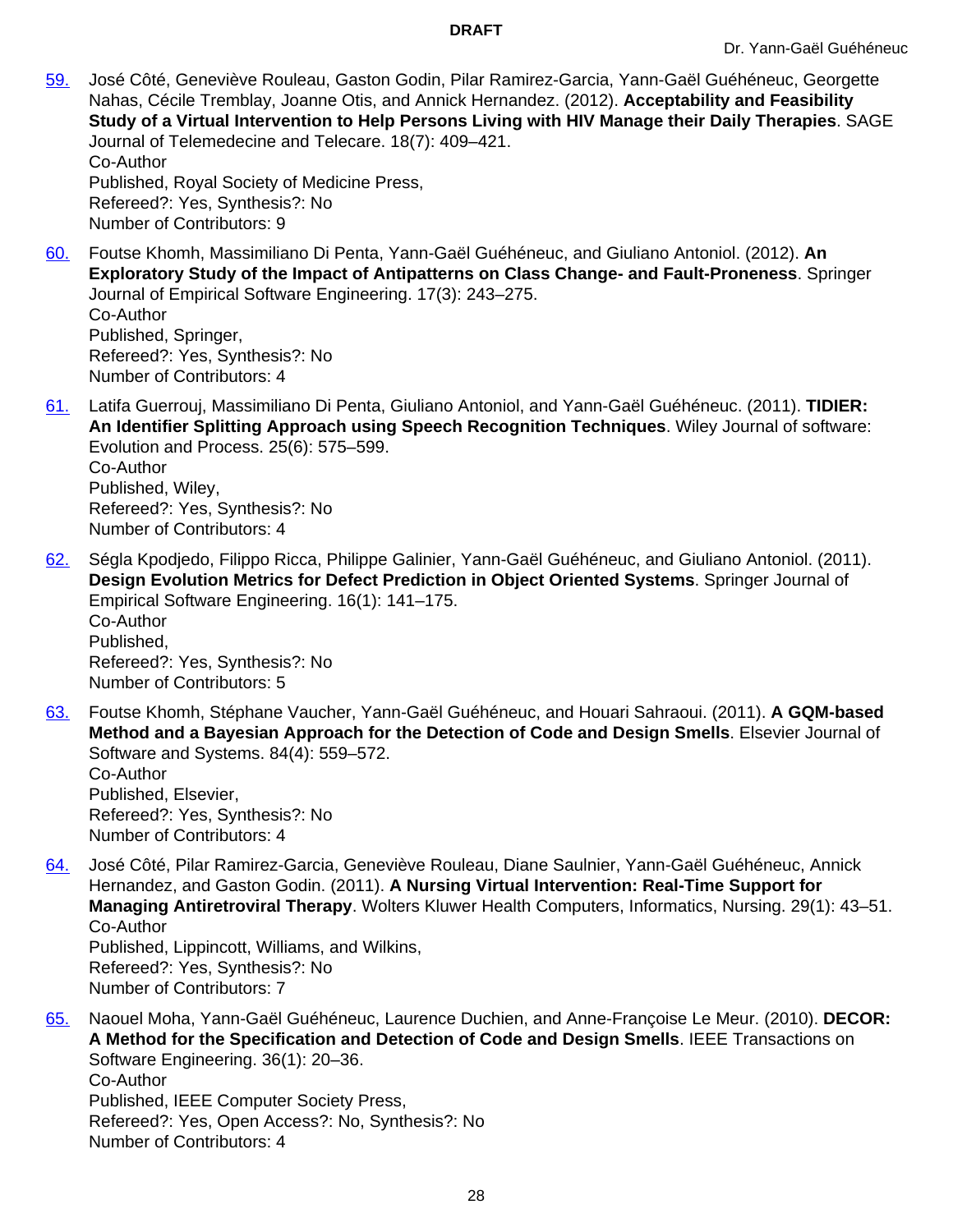- [66.](http://www.ptidej.net/publications/documents/IST10.doc.pdf) Houari Sahraoui, Lionel C. Briand, Yann-Gaël Guéhéneuc, and Olivier Beaurepaire. (2010). **Investigating the Impact of a Measurement Program on Software Quality**. Elsevier Information and Software Technology. 52(9): 923–933. Co-Author Published, Elsevier, Refereed?: Yes, Open Access?: No, Synthesis?: No Number of Contributors: 4
- [67.](http://www.ptidej.net/publications/documents/EMSE10.doc.pdf) Gerardo Cepeda Porras and Yann-Gaël Guéhéneuc. (2010). **An Empirical Study on the Efficiency of Different Design Pattern Representations in UML Class Diagrams**. Springer Empirical Software Engineering. 15(5): 493–522. Co-Author

Published, Springer, Refereed?: Yes, Open Access?: No, Synthesis?: No Number of Contributors: 2

[68.](http://www.ptidej.net/publications/documents/SQJ10.doc.pdf) Yann-Gaël Guéhéneuc, Jean-Yves Guyomarc'h, and Houari Sahraoui. (2010). **Improving Design Pattern Identification: a New Approach and an Exploratory Study**. Springer Software Quality Journal. 18(1): 145–166.

Co-Author Published, Springer, Refereed?: Yes, Open Access?: No, Synthesis?: No Number of Contributors: 3

- [69.](http://www.ptidej.net/publications/documents/IST09.doc.pdf) Olivier Kaczor, Yann-Gaël Guéhéneuc, and Sylvie Hamel. (2010). **Identification of Design Motifs with Pattern Matching Algorithms**. Elsevier Information and Software Technology. 52(2): 152–168. Co-Author Published, Elsevier, Refereed?: Yes, Open Access?: No, Synthesis?: No Number of Contributors: 3
- [70.](http://www.ptidej.net/publications/documents/FAC09.doc.pdf) Naouel Moha, Yann-Gaël Guéhéneuc, Anne-Françoise Le Meur, Laurence Duchien, and Alban Tiberghien. (2010). **From a Domain Analysis to the Specification and Detection of Code and Design Smells**. Springer Formal Aspects of Computing. 22(3): 345–368. Co-Author Published, Springer, Refereed?: Yes, Open Access?: No, Synthesis?: No Number of Contributors: 5
- [71.](http://www.ptidej.net/publications/documents/JSSCI09.doc.pdf) Yann-Gaël Guéhéneuc. (2009). **A Theory of Program Comprehension---Joining Vision Science and Program Comprehension**. International Journal of Software Science and Computational Intelligence. 1(2): 54-72. Co-Author Published, IGI Global,

Refereed?: Yes, Open Access?: No, Synthesis?: No Number of Contributors: 1

[72.](http://www.ptidej.net/publications/documents/JSME09.doc.pdf) Janice Ka-Yee Ng, Yann-Gaël Guéhéneuc, and Giuliano Antoniol. (2009). **Identification of Behavioral and Creational Design Motifs through Dynamic Analysis**. Journal of Software Maintenance and Evolution. 22(8): 597-627. Co-Author Published, Wiley, Refereed?: Yes, Open Access?: No, Synthesis?: No

Number of Contributors: 3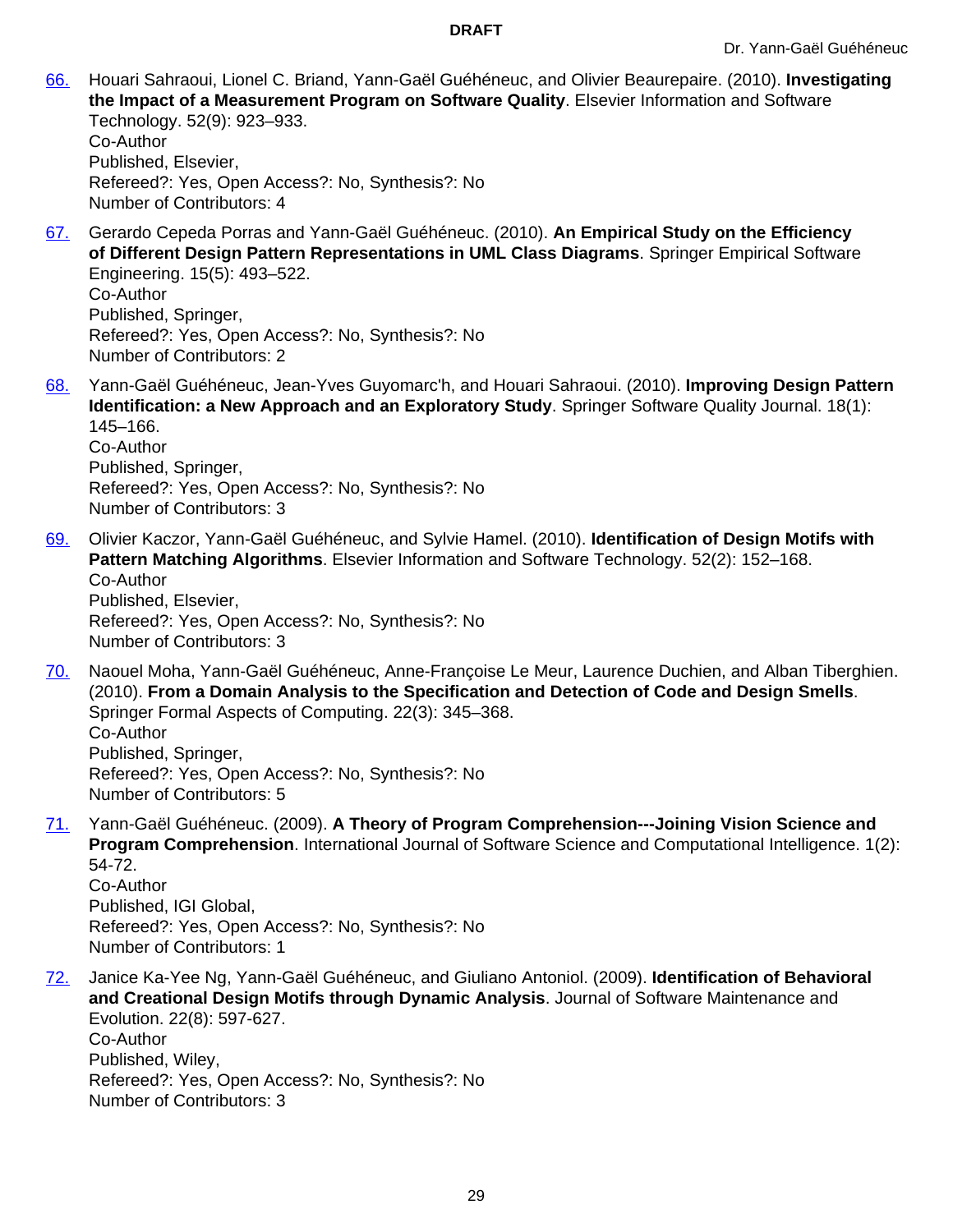- [73.](http://dx.doi.org/10.1109/ICPC.2009.5090057) Gueheneuc, Yann-Gael and Kagdi, Huzefa and Maletic, Jonathan I. (2009). Working session: Using eye-tracking to understand program comprehension. IEEE International Conference on Program Comprehension. : 278 - 279. Published,
- [74.](http://www.ptidej.net/publications/documents/TSE08.doc.pdf) Yann-Gaël Guéhéneuc and Giuliano Antoniol. (2008). DeMIMA: A Multi-layered Framework for Design Pattern Identification. Transactions on Software Engineerning. 34(5): 667-684. First Listed Author Published, IEEE CS Press, Refereed?: Yes, Open Access?: No, Synthesis?: No Editors: Dr. Taylor and Dr. Kramer
- [75.](http://www.ptidej.net/publications/documents/TSE07.doc.pdf) Denys Poshyvanyk, Yann-Gaël Guéhéneuc, Andrian Marcus, Giuliano Antoniol, and Václav Rajlich. (2007). **Feature Location using Probabilistic Ranking of Methods based on Execution Scenarios and Information Retrieval**. Transactions on Software Engineering. 33(6): 420-431. Co-Author Published, IEEE CS Press, Refereed?: Yes, Open Access?: No, Synthesis?: No Number of Contributors: 5
- [76.](http://www.ptidej.net/publications/documents/TSE06.doc.pdf) Giuliano Antoniol and Yann-Gaël Guéhéneuc. (2006). Feature Identification: An Epidemiological Metaphor. Transactions on Software Engineerning. 32(9): 627-641. Co-Author Published, IEEE CS Press, Refereed?: Yes, Open Access?: No, Synthesis?: No Number of Contributors: 2 Editors: Dr. Gyimothy and Dr. Rajlich
- [77.](http://www.ptidej.net/publications/documents/ETAPS03SC.doc.pdf) Andrés Farìas and Yann-Gaël Guéhéneuc. (2003). **On the Coherence of Component Protocols**. Electronic Notes in Theoretical Computer Science. 82(5): 42-53. Co-Author Published, Elsevier, Refereed?: Yes, Open Access?: No, Synthesis?: No Number of Contributors: 2

## **Journal Issues**

- [1.](http://www.ptidej.net/publications/documents/ICSM13EMSE15.doc.pdf) Yann-Gaël Guéhéneuc and Tom Mens. (2015). Guest Editor's Introduction: Software Maintenance and Evolution Research. Empirical Software Engineering. N/A Co-Author Accepted, Springer, Refereed?: No Number of Contributors: 2 Editors: Yann-Gaël Guéhéneuc and Tom Mens
- [2.](http://www.ptidej.net/publications/documents/APSEC14IST15.doc.pdf) Yann-Gaël Guéhéneuc and Gi-hwon Kwon. (2014). Guest Editor's Introduction: APSEC'14. Information and Software Technology. N/A Co-Author Published, Elsevier, Refereed?: No Number of Contributors: 2 Editors: Yann-Gaël Guéhéneuc and Gi-hwon Kwon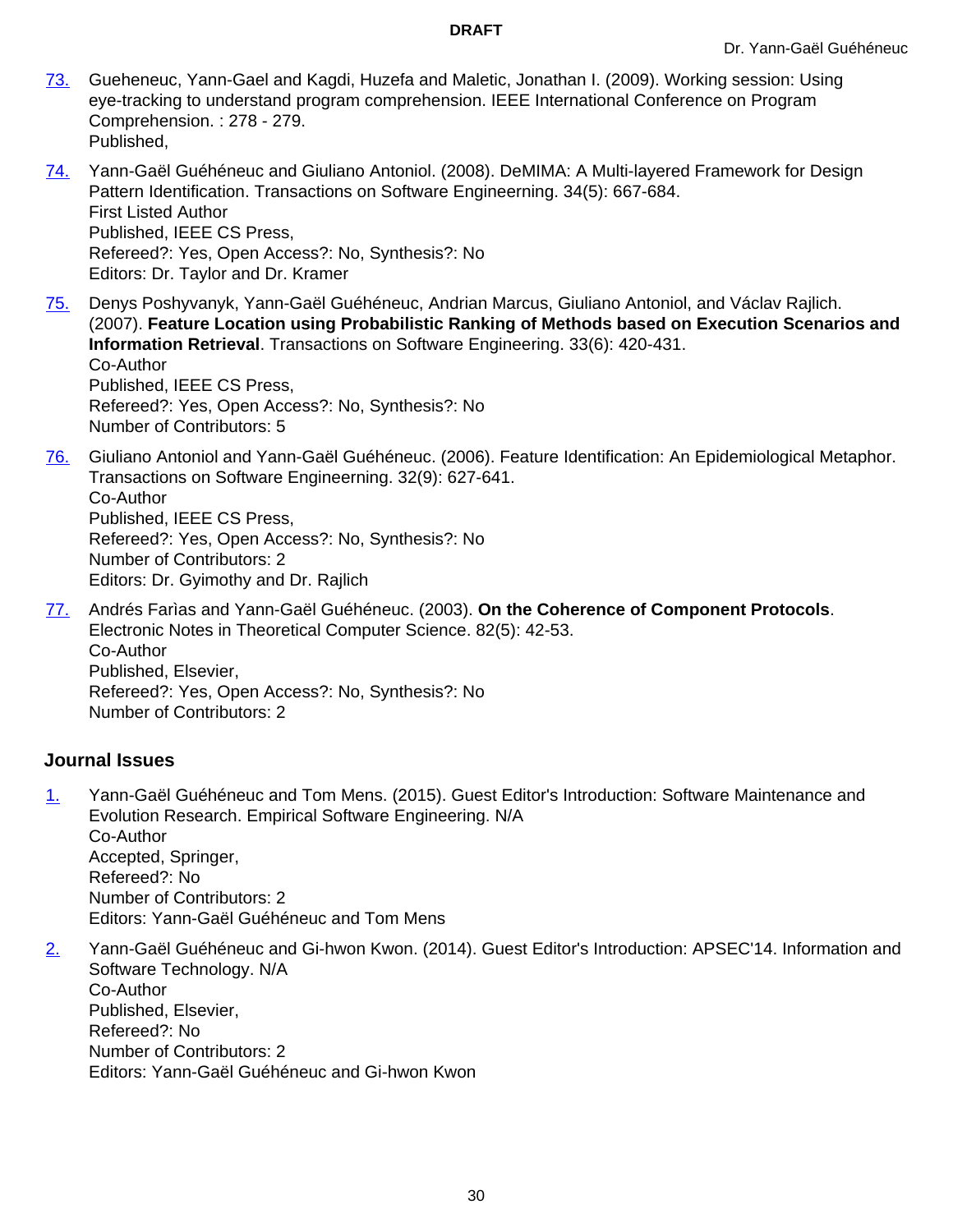[3.](http://www.ptidej.net/publications/documents/IEEESoftware10.doc.pdf) Tom Mens, Yann-Gaël Guéhéneuc, Juan Fernandez-Ramil, and Maja D'Hondt. (2010). Guest Editor's Introduction: Software Evolution. Software. 27(4): 4. Co-Author Published, IEEE CS Press, Refereed?: No, Open Access?: Yes Number of Contributors: 4 Editors: Tom Mens, Yann-Gaël Guéhéneuc, Juan Fernandez-Ramil, and Maja D'Hondt

# **Book Chapters**

- 1. Yann-Gaël Guéhéneuc and Foutse Khomh. (2019). Empirical Software Engineering. Sungdeok Cha, Richard N. Taylor, and Kyo Chul Kang. Handbook of Software Engineering. : 285-320. Co-Author Published, Springer, Refereed?: Yes
- 2. Yann-Gaël Guéhéneuc, Gi hwon Kwon, and Pornsiri Muenchaisri. (2016). Guest Editorial: Special Section with the Extensions to the Best Papers from APSEC'13 and APSEC'14. Yann-Gaël Guéhéneuc, Gi hwon Kwon, and Pornsiri Muenchaisri. Information and Software Technology. : N/A. Published, Elsevier, Germany Refereed?: No
- 3. Yann-Gaël Guéhéneuc and Tom Mens. (2015). Guest Editorial: Introduction to the Special Issue on Software Maintenance and Evolution Research. Yann-Gaël Guéhéneuc and Tom Mens. Journal of Empirical Software Engineering. : N/A. Published, Springer, Germany Refereed?: No
- [4.](http://www.ptidej.net/publications/documents/EMSL14.doc.pdf) Foutse Khomh, Yann-Gaël Guéhéneuc, Giuliano Antoniol, and Massimiliano Di Penta. (2014). Modèles de qualité et conception des programmes. Abdelhak-Djamel Seriai. Évolution et maintenance des systèmes logiciels. Éditions Lavoisier: 85–116. Co-Author Published, Hermes Science, France Refereed?: Yes Number of Contributors: 4
- [5.](http://www.ptidej.net/publications/documents/SST11.doc.pdf) Nasir Ali, Yann-Gaël Guéhéneuc, and Giuliano Antoniol. (2012). Factors Impacting the Inputs of Traceability Recovery Approaches. Jane Cleland-Huang, Orlena Gotel, and Andrea Zisman. Software and Systems Traceability. : 99–127. Co-Author Published, Springer, United States Refereed?: Yes Number of Contributors: 3
- [6.](http://www.ptidej.net/publications/documents/ESE10.doc.pdf) Yann-Gaël Guéhéneuc. (2010). Design Patterns: Empirical Studies on the Impact of Design Patterns on Quality. N/A. Encyclopedia of Software Engineering. : 204-219. First Listed Author Published, Taylor and Francis Group, France Refereed?: Yes Number of Contributors: 1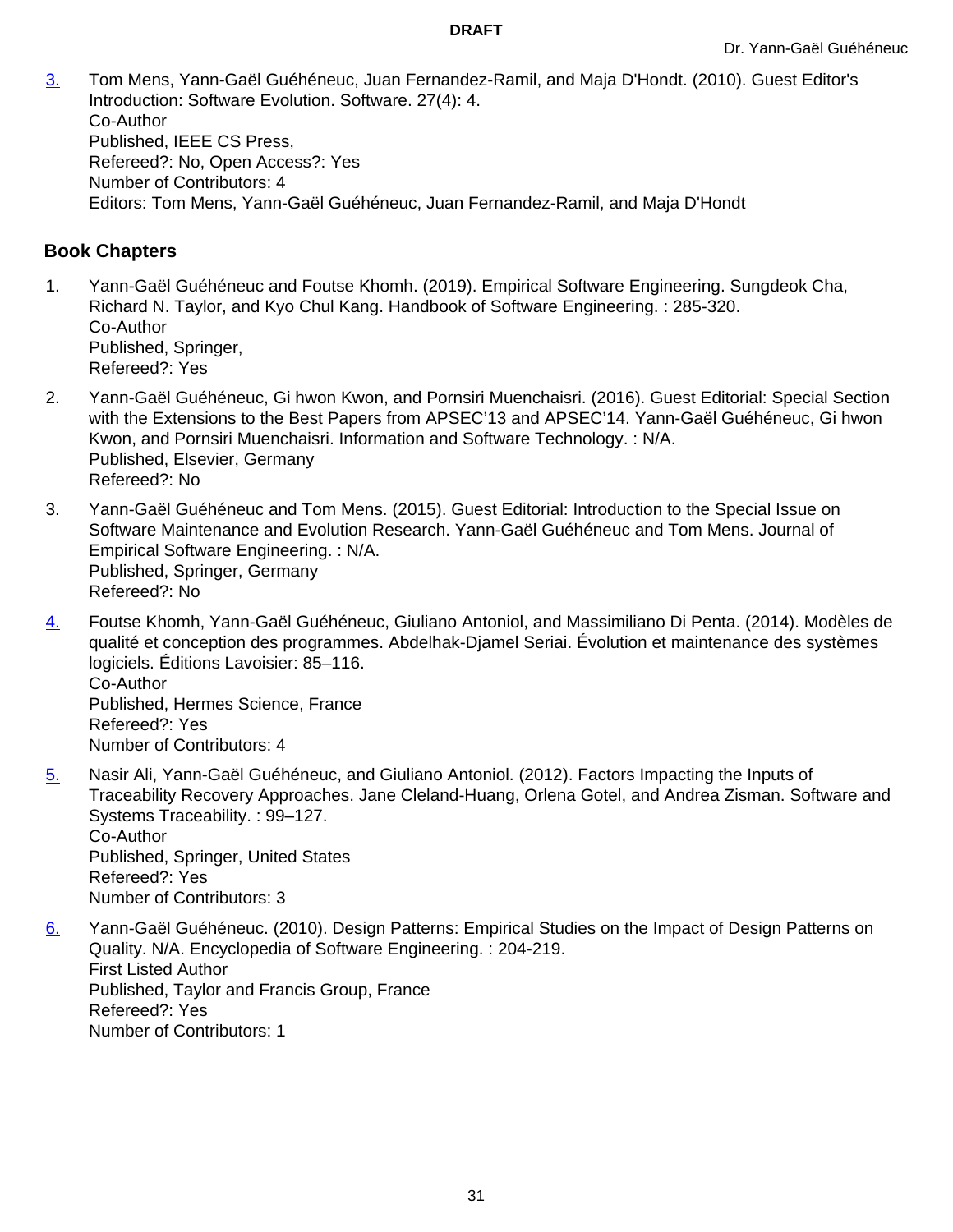- [7.](http://www.ptidej.net/publications/documents/NET09.doc.pdf) Luc Charest, Yann-Gaël Guéhéneuc, and Yousra Tagmouti. (2009). Translating Design Pattern Concepts to Hardware Concepts. El Mostapha Aboulhamid and Frédéric Rousseau. System Level Design with .Net Technology. : 93-118. Co-Author Published, CRC Press, United States Refereed?: Yes Number of Contributors: 3
- [8.](http://www.ptidej.net/publications/documents/SQM08.doc.pdf) Khashayar Khosravi and Yann-Gaël Guéhéneuc. (2008). On Issues with Software Quality Models. N/A. Software Quality Metrics. : 218-235. Co-Author Published, ICFAI University Press, India Refereed?: Yes Number of Contributors: 2
- [9.](http://www.ptidej.net/publications/documents/OODK05.doc.pdf) Yann-Gaël Guéhéneuc, Jean-Yves Guyomarc'h, Khashayar Khosravi, and Houari Sahraoui. (2006). Design Patterns as Laws of Quality. Javier Garzás and Mario Piattini. Object-oriented Design Knowledge: Principles, Heuristics, Best Practices. : 105-142. Co-Author Published, Idea Group, United States Refereed?: Yes Number of Contributors: 4

# **Thesis/Dissertation**

[1.](http://www.yann-gael.gueheneuc.net/Work/PhDThesis/) Un cadre pour la traçabilité des motifs de conception. (2003). École des Mines de Nantes. Doctorate. Number of Pages: 350 Supervisor: Pierre Cointe

## **Reports**

1. Co-Editor. Yann-Gaël Guéhéneuc, Foutse Khomh, and Federica Sarro. (2019). Proceedings of the 27th International Conference on Program Comprehension. 1. N/A. Number of Contributors: 3

## **Conference Publications**

- 1. Hironori Washizaki, Hiromu Uchida, Foutse Khomh, and Yann-Gaël Guéhéneuc. (2019). **Studying Software Engineering Patterns for Designing Machine Learning Systems**. 10th International Workshop on Empirical Software Engineering in Practice, Tokyo, Japan (49-54). IEEE CS Press, Conference Date: 2019/12 Paper Co-Author Published Refereed?: Yes
- 2. Antoine Barbez, Foutse Khomh, and Yann-Gaël Guéhéneuc. (2019). **Deep Learning Anti-Patterns from Code Metrics History**. 35th International Conference on Software Maintenance and Evolution, (114-124). IEEE CS Press, Conference Date: 2019/9 Paper

Published Refereed?: Yes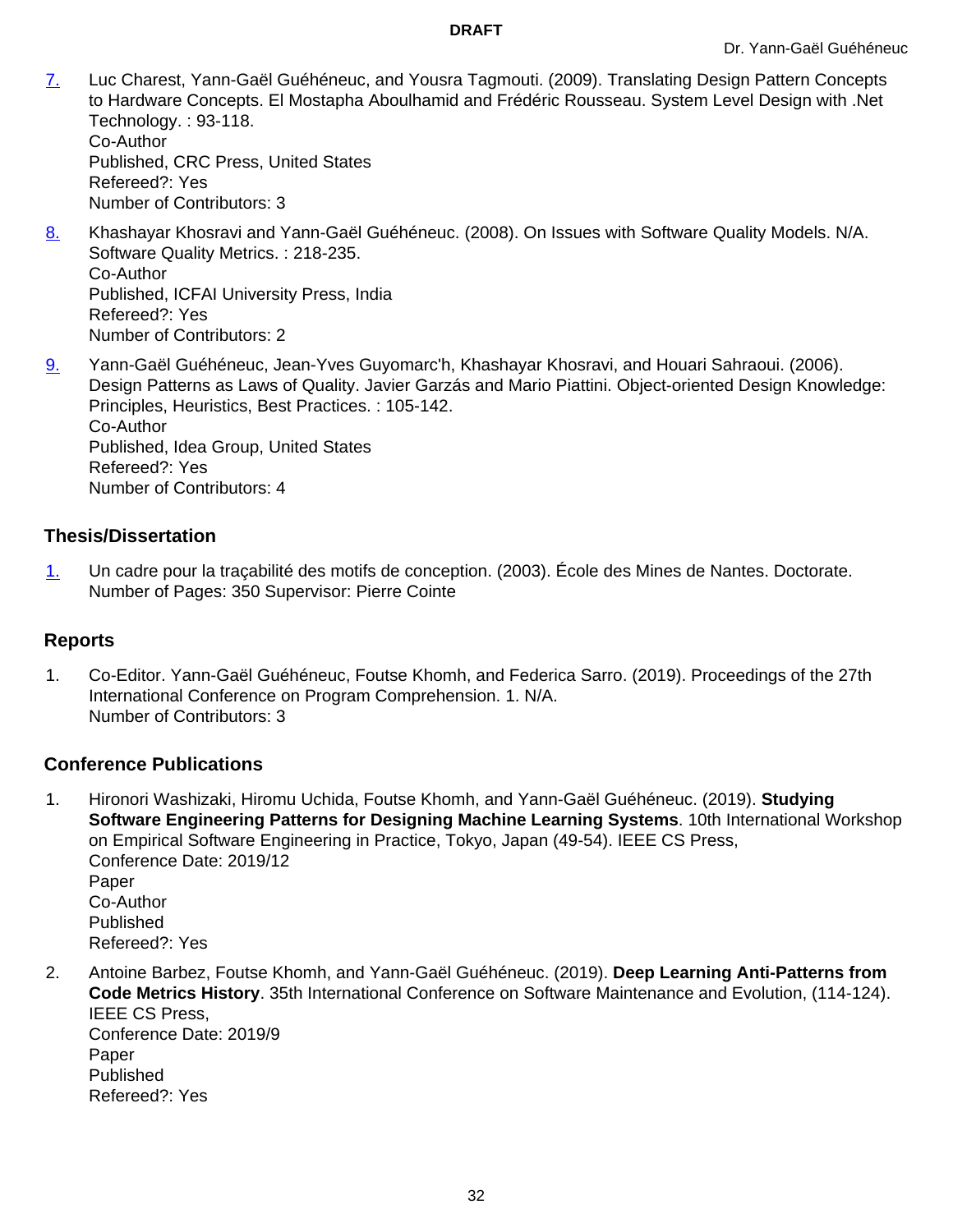- 3. Mouna Abidi, Foutse Khomh, and Yann-Gaël Guéhéneuc. (2019). **Anti-patterns for Multi-language Systems**. 24th European Conference on Pattern Languages of Programs, (42:1-42:14), Conference Date: 2019/7 Paper Published Refereed?: Yes Editors: Tiago Boldt Sousa
- 4. Mouna Abidi, Manel Grichi, Foutse Khomh, and Yann-Gaël Guéhéneuc. (2019). **Code Smells for Multilanguage Systems**. 24th European Conference on Pattern Languages of Programs, (12:1-12:13). ACM Press,

Conference Date: 2019/7 Paper Published Refereed?: Yes Editors: Tiago Boldt Sousa

- 5. Abdelkarim Belkhir, Manel Abdellatif, Rafik Tighilt, Naouel Moha, Yann-Gaël Guéhéneuc, and Éric Beaudry. (2019). **An Observational Study on the State of REST API Uses in Android Mobile Applications**. 6th International Conference on Mobile Software Engineering and Systems, (66-75). IEEE CS Press, Conference Date: 2019/5 Paper Refereed?: Yes Editors: Eli Tilevich
- 6. Manel Abdellatif, Geoffrey Hecht, Hafedh Mili, Ghizlane El-Boussaidi, Naouel Moha, Anas Shatnawi, Jean Privat, and Yann-Gaël Guéhéneuc. (2018). **State of the Practice in Service Identification for SOA Migration in Industry**. 16th International Conference on Service Oriented Computing, , Paper Published Refereed?: Yes, Invited?: No
- 7. Geoffrey Hecht, Hafedh Mili, Ghizlane El-Boussaidi, Anis Boubaker, Manel Abdellatif, Yann-Gael Guéhéneuc, Anas Shatnawi, Jean Privat, and Naouel Moha. (2018). **Codifying Hidden Dependencies in Legacy J2EE Applications**. 25th Asia-Pacific Software Engineering Conference, , Paper Published Refereed?: Yes, Invited?: No
- 8. Mahdis Zolfagharinia, Bram Adams, and Yann-Gaël Guéhéneuc. (2017). **Do Not Trust Build Results at Face Value: An Empirical Study of 30 Million CPAN Builds**. 14th ACM International Conference on Mining Software Repositories, Raleigh, United States (312–322), Paper Published Refereed?: Yes, Invited?: No
- 9. José Côté, Sylvie Cossette, Pilar Ramirez-Garcia, Geneviève Rouleau, Patricia Auger, François Boudreau, Marie-Pierre Gagnon, and Yann-Gaël Guéhéneuc. (2017). **A Web-based Nursing Tailored Intervention to Support Health Behaviour Change among People Living with HIV: Development and Demonstration of TAVIE en santé**. 3rd UCL Centre for Behaviour Change Digital Health Conference, London, United Kingdom, Poster Published Refereed?: Yes, Invited?: No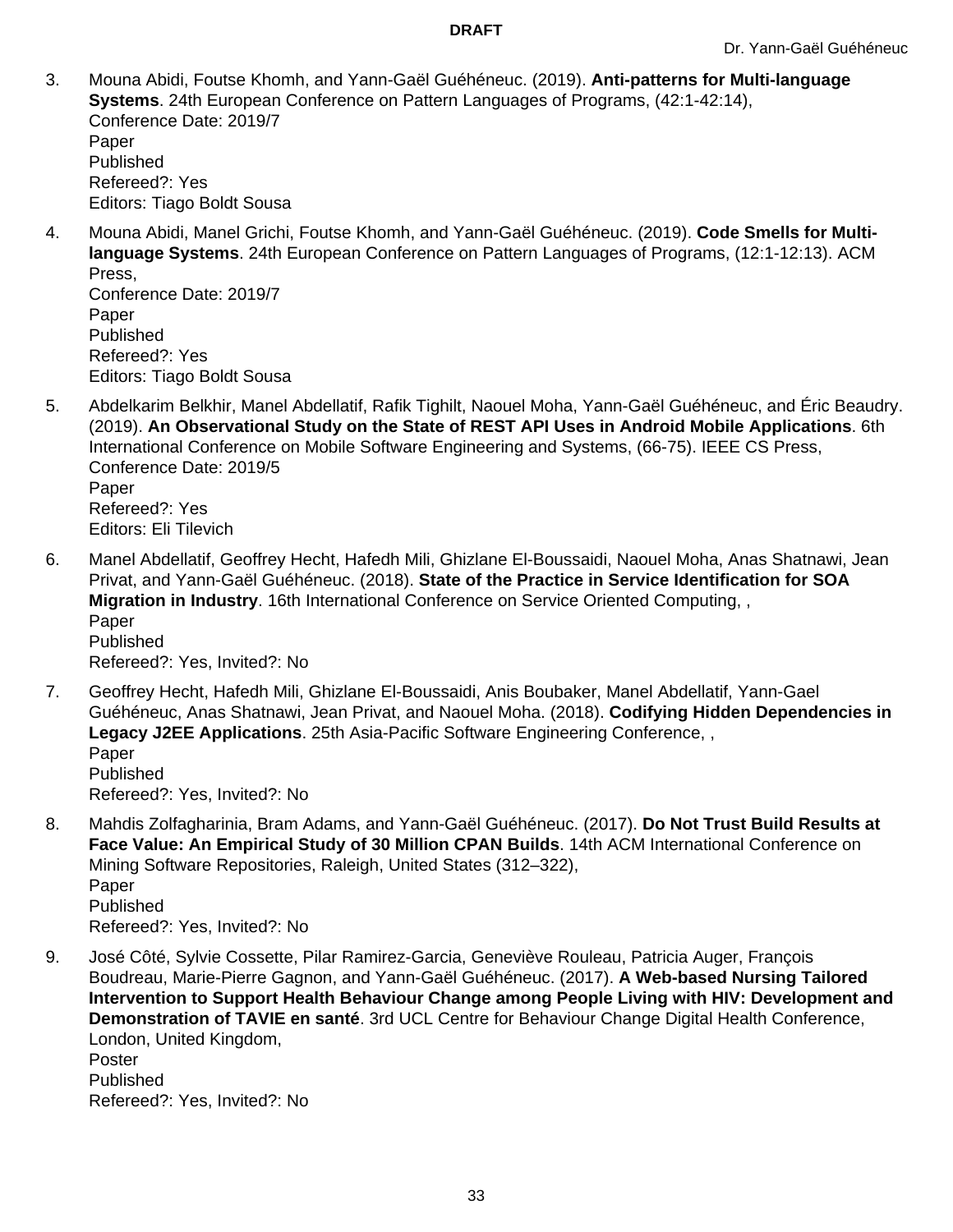- 10. Aiko Yamashita, S. Amirhossein Abtahizadeh, Foutse Khomh, and Yann-Gaël Guéhéneuc. (2017). **Software Evolution and Quality Data from Controlled, Multiple, Industrial Case Studies**. 14th ACM International Conference on Mining Software Repositories, Raleigh, United States (507–510), Paper Published Refereed?: Yes, Invited?: No
- 11. Rubén Saborido, Foutse Khomh, Giuliano Antoniol, and Yann-Gaël Guéhéneuc. (2017). **Comprehension of Ads-supported and Paid Android Applications: Are They Different?**. 25th IEEE International Conference on Program Comprehension, Raleigh, United States (143–153), Paper Published Refereed?: Yes, Invited?: No
- 12. Abdelilah Sakti, Gilles Pesant, and Yann-Gaël Guéhéneuc. (2017). **JTExpert at the Fifth Unit Testing Tool Competition**. 10th ACM/IEEE International Workshop on Search-Based Software Testing, Buenos Aires, Argentina (43–46), Paper Published Refereed?: Yes, Invited?: No
- 13. Fehmi Jaafar, Angela Lozano, Yann-Gaël Guéhéneuc, and Kim Mens. (2017). **On the Analysis of Co-Occurrence of Anti-Patterns and Clones**. 3rd IEEE International Conference on Software Quality, Reliability, and Security, Prague, Czech Republic (274–284), Paper Published Refereed?: Yes, Invited?: No
- 14. Fabio Petrillo, Hyan Mandian, Aiko Yamashita, Foutse Khomh, and Yann-Gaël Guéhéneuc. (2017). **How Do Developers Toggle Breakpoints? Observational Studies**. 3rd IEEE International Conference on Software Quality, Reliability, and Security, Prague, Czech Republic (285–295), Paper Published Refereed?: Yes, Invited?: No
- 15. Anas Shatnawi, Hafedh Mili, Ghizlane El-Boussaidi, Anis Boubaker, Yann-Gaël Guéhéneuc, Naouel Moha, Jean Privat, and Manel Abdellatif. (2017). **Analyzing Program Dependencies in Java EE Applications**. 14th ACM International Conference on Mining Software Repositories, Raleigh, United States (64–74), Paper Published Refereed?: Yes, Invited?: No
- 16. Fábio Petrillo, Philippe Merle, Naouel Moha, and Yann-Gaël Guéhéneuc. (2017). **Towards a REST Cloud Computing Lexicon**. 7th ScitePress International Conference on Cloud Computing and Services Science, Porto, Portugal (348–355), Paper Published

Refereed?: Yes, Invited?: No

17. Zéphyrin Soh, Aiko Yamashita, Foutse Khomh, and Yann-Gaël Guéhéneuc. (2016). **Do Code Smells Impact the Effort of Different Maintenance Programming Activities?**. 23rd IEEE International Conference on Software Analysis, Evolution, and Reengineering, Klagenfurt, Austria (393–402), Paper Co-Author Published Refereed?: Yes, Invited?: No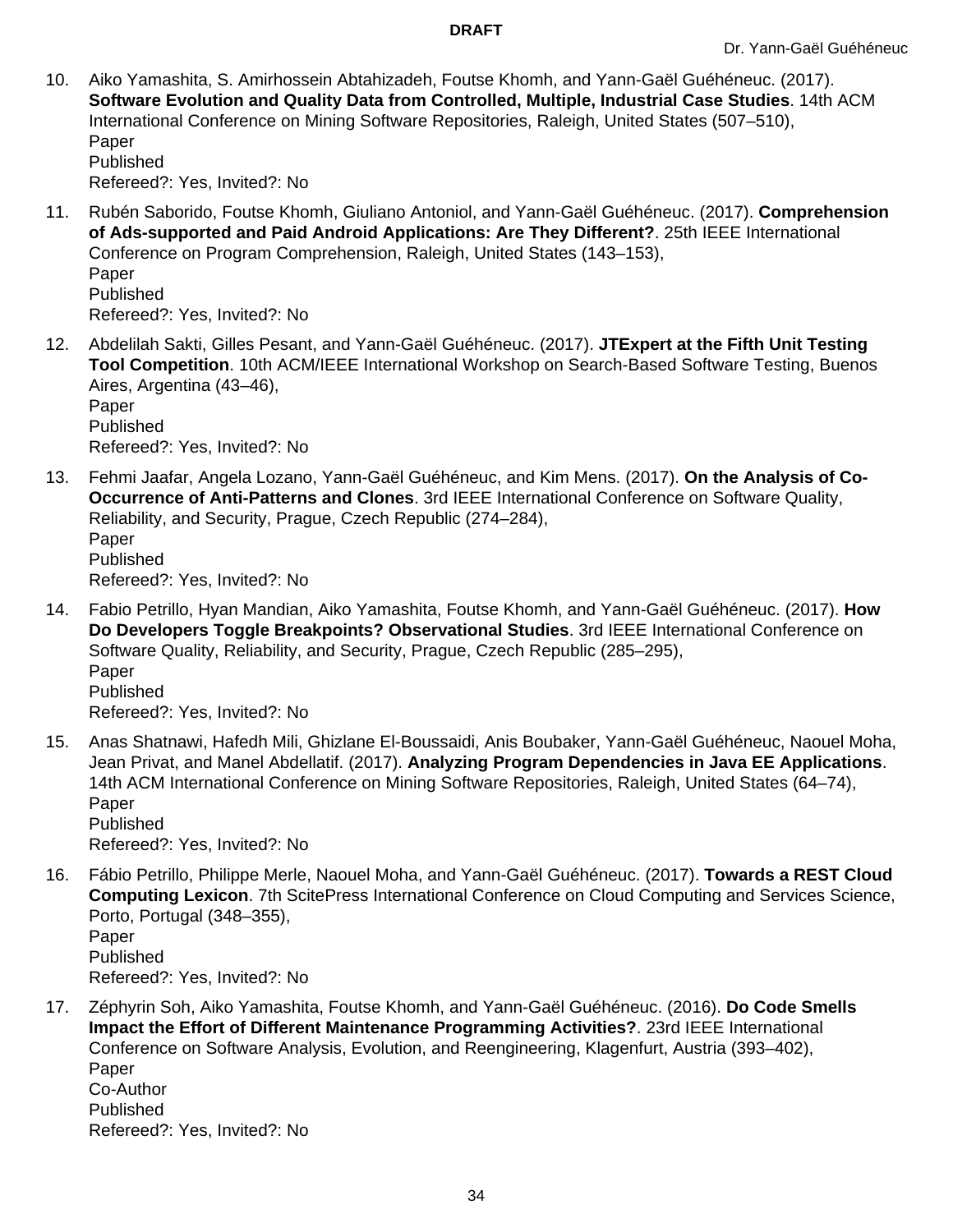18. Fábio Petrillo, Zéphyrin Soh, Foutse Khomh, Marcelo Soares Pimenta, Carla Maria Dal Sasso Freitas, and Yann-Gaël Guéhéneuc. (2016). **Understanding Interactive Debugging with Swarm Debug Infrastructure**. 24th IEEE International Conference on Program Comprehension, Austin, United States (1– 4),

Paper Co-Author Published Refereed?: Yes, Invited?: No

19. Béchir Bani, Foutse Khomh, and Yann-Gaël Guéhéneuc. (2016). **A Study of the Energy Consumption of Databases and Cloud Patterns**. 14th Springer International Conference on Service-Oriented Computing, Banff, Canada (606–614),

Paper Co-Author Published Refereed?: Yes, Invited?: No

20. Bilal Karasneh, Michel R. V. Chaudron, Foutse Khomh, and Yann-Gaël Guéhéneuc. (2016). **Studying the Relation between Anti-Patterns in Design Models and in Source Code**. 23rd IEEE International Conference on Software Analysis, Evolution, and Reengineering, Klagenfurt, Austria (36–45), Paper Co-Author Published

Refereed?: Yes, Invited?: No

- 21. Fábio Petrillo, Philippe Merle, Naouel Moha, and Yann-Gaël Guéhéneuc. (2016). **Are REST APIs for Cloud Computing Well-Designed? An Exploratory Study**. 14th Springer International Conference on Service Oriented Computing, Banff, Canada (157–170), Paper Co-Author Published Refereed?: Yes, Invited?: No
- 22. Hassna Louadah, Roger Champagne, Yvan Labiche, and Yann-Gaël Guéhéneuc. (2016). **A Data Extraction Process for Avionics Systems' Interface Specifications**. 4th ScitePress International Conference on Model-Driven Engineering and Software Development, Roma, Italy, Paper Co-Author Accepted Refereed?: Yes, Invited?: No
- 23. Hironori Washizaki, Yann-Gaël Guéhéneuc, and Foutse Khomh. (2016). **A Taxonomy for Program Metamodels in Program Reverse Engineering**. 32nd IEEE International Conference on Software Maintenance and Evolution, Raleigh, United States (44–55), Paper Published Refereed?: Yes, Invited?: No
- 24. Abdelilah Sakti, Gilles Pesant, and Yann-Gaël Guéhéneuc. (2016). **JTExpert at the Fourth Unit Testing Tool Competition**. 9th ACM International Workshop on Search-Based Software Testing, Austin, United States (37–40),

Paper Co-Author Published Refereed?: Yes, Invited?: No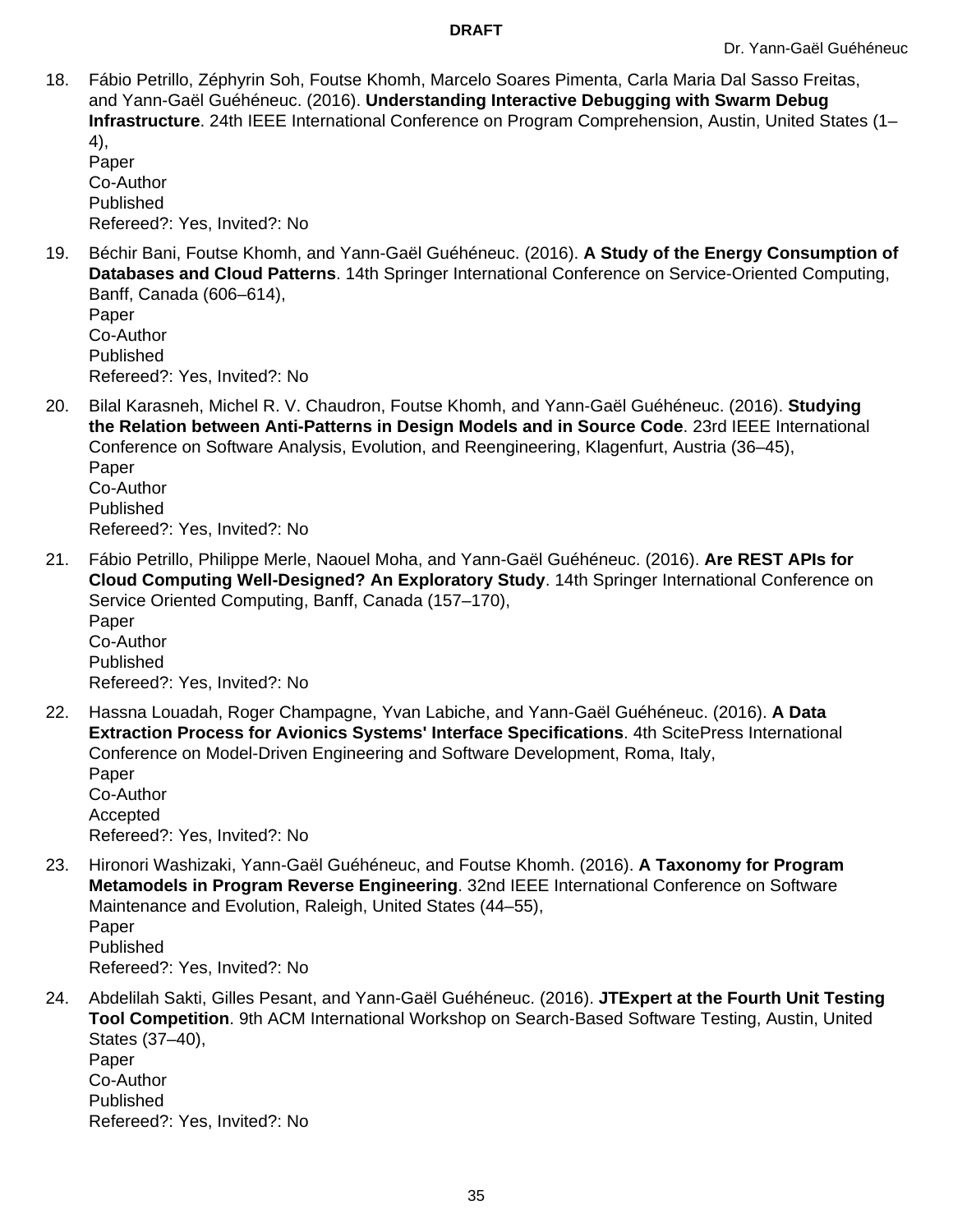- 25. José Côté, Pilar Ramirez-Garcia, Gaston Godin, Yann-Gaël Guéhéneuc, Annick Hernandez et les concepteurs des interventions TAVIE. (2016). **Concept et plateforme informatique TAVIE : déploiement d'une pratique infirmière virtuelle au service de la gestion des maladies chroniques**. 1er AVIESAN Forum Franco–Québécois d'Innovation en Santé, Montréal, Canada, Abstract Published Refereed?: Yes, Invited?: No
- 26. Cristiano Politowski, Lisandra Fontoura, Fábio Petrillo, and Yann-Gaël Guéhéneuc. (2016). **Are the Old Days Gone? A Survey on Actual Software Engineering Processes in Video Game Industry**. 5th ACM International Workshop on Games and Software Engineering, Austin, United States (22–28), Paper Co-Author Published Refereed?: Yes, Invited?: No
- 27. Fábio Petrillo, Zéphyrin Soh, Foutse Khomh, Marcelo Pimenta, Carla M. D. S. Freitas, Yann-Gaël Guéhéneuc. (2016). **Towards Understanding Interactive Debugging**. 2nd IEEE International Conference on Software Quality, Reliability, and Security, Vienna, Austria, Paper Co-Author Published Refereed?: Yes, Invited?: No
- 28. Francis Palma, Javier Gonzalez-Huerta, Naouel Moha, Yann-Gaël Guéhéneuc, and Guy Tremblay. (2015). **Are RESTful APIs Well-Designed? Detection of their Linguistic (Anti)Patterns**. 13th Springer International Conference on Service Oriented Computing, Goa, India (171–187), Paper Co-Author Published Refereed?: Yes, Invited?: No
- 29. Francis Palma, Naouel Moha, and Yann-Gaël Guéhéneuc. (2015). **Specification and Detection of Business Process Antipatterns**. 6th Springer International Conference on E-Technologies, Montréal, Canada (37–52),

Paper Co-Author Published Refereed?: Yes, Invited?: No

30. Zéphyrin Soh, Thomas Drioul, Pierre-Antoine Rappe, Foutse Khomh, Yann-Gaël Guéhéneuc, and Naji Habra. (2015). **Noises in Interaction Traces Data and Their Impact on Previous Research Studies**. 9th ACM/IEEE International Symposium on Empirical Software Engineering and Measurement, Beijing, China  $(1-10)$ , Paper Co-Author Published

Refereed?: Yes, Invited?: No

31. Geneviève Rouleau, José Côté, Pilar Ramirez-Garcia, Annick Hernandez, and Yann-Gaël Guéhéneuc. (2015). **VIH-TAVIE et TAVIE en santé : interventions infirmières en cybersanté pour soutenir la prise des antirétroviraux et l'adoption de comportements de santé auprès d'une clientèle VIH**. 83e congrès de l'ACFAS, Québec, Canada, Paper Published

Refereed?: Yes, Invited?: No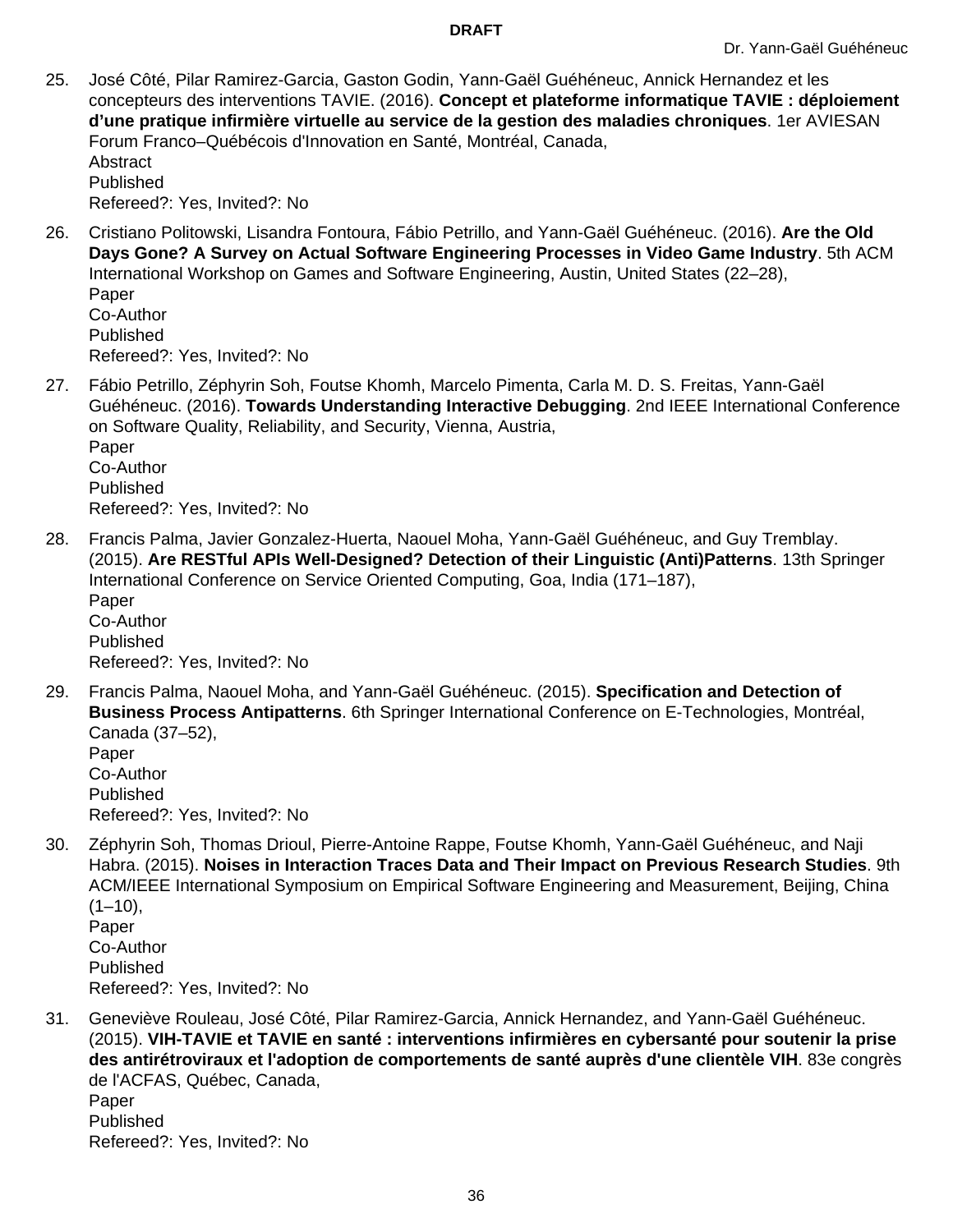- 32. Zohreh Sharafi, Timothy Shaffer, Bonita Sharif, and Yann-Gaël Guéhéneuc. (2015). **Eye-Tracking Metrics in Software Engineering**. 22nd IEEE Asia-Pacific Software Engineering Conference, New Delhi, India (96–103), Paper
	- Co-Author Published Refereed?: Yes, Invited?: No
- 33. Abdelilah Sakti, Gilles Pesant, and Yann-Gaël Guéhéneuc. (2015). **JTExpert at the Third Unit Testing Tool Competition**. 8th ACM/IEEE International Workshop on Search-Based Software Testing, Florence, Italy (52–55),

Paper Co-Author Published Refereed?: Yes, Invited?: No

34. Jane Huffman Hayes, Yann-Gaël Guéhéneuc, Giuliano Antoniol, Wenbin Li, and Mirek Truszczynski. (2015). **Error Leakage and Wasted Time: Sensitivity Analysis of a Requirements Consistency Checking Process**. 1st Elsevier North American Search Based Software Engineering Symposium, Dearborn, United States (1061–1080), Paper Published

Refereed?: Yes, Invited?: No

- 35. Jane Huffman Hayes, Giulio Antoniol, Bram Adams, and Yann-Gaël Guéhéneuc. (2015). **Inherent Characteristics of Traceability Artifacts: Less is More**. 23rd IEEE International Requirements Engineering Conference, Ottawa, Canada (196–201), Paper Co-Author Published Refereed?: Yes, Invited?: No
- 36. S. Amirhossein Abtahizadeh, Foutse Khomh, and Yann-Gaël Guéhéneuc. (2015). **How Green are Cloud Patterns?**. 34th IEEE International Performance Computing and Communications Conference, Nanjing, China (1–8),

Paper Co-Author Published Refereed?: Yes, Invited?: No

37. Wei Wu, Bram Adams, Yann-Gaël Guéhéneuc, and Giuliano Antoniol. (2014). **ACUA: API Change and Usage Auditor**. 14th ACM/IEEE International Working Conference on Source Code Analysis and Manipulation, Victoria, Canada (89–94), Poster Published

Refereed?: Yes, Invited?: No

[38.](http://dx.doi.org/10.1007/978-3-319-09970-5-6) Francis Palma and Naouel Moha and Guy Tremblay, and Yann-Gaël Guéhéneuc. (2014). **Specification and Detection of SOA Antipatterns in Web Services**. 8th Springer European Conference on Software Architecture, Vienna, Austria (58–73),

Paper Co-Author Published Refereed?: Yes, Invited?: No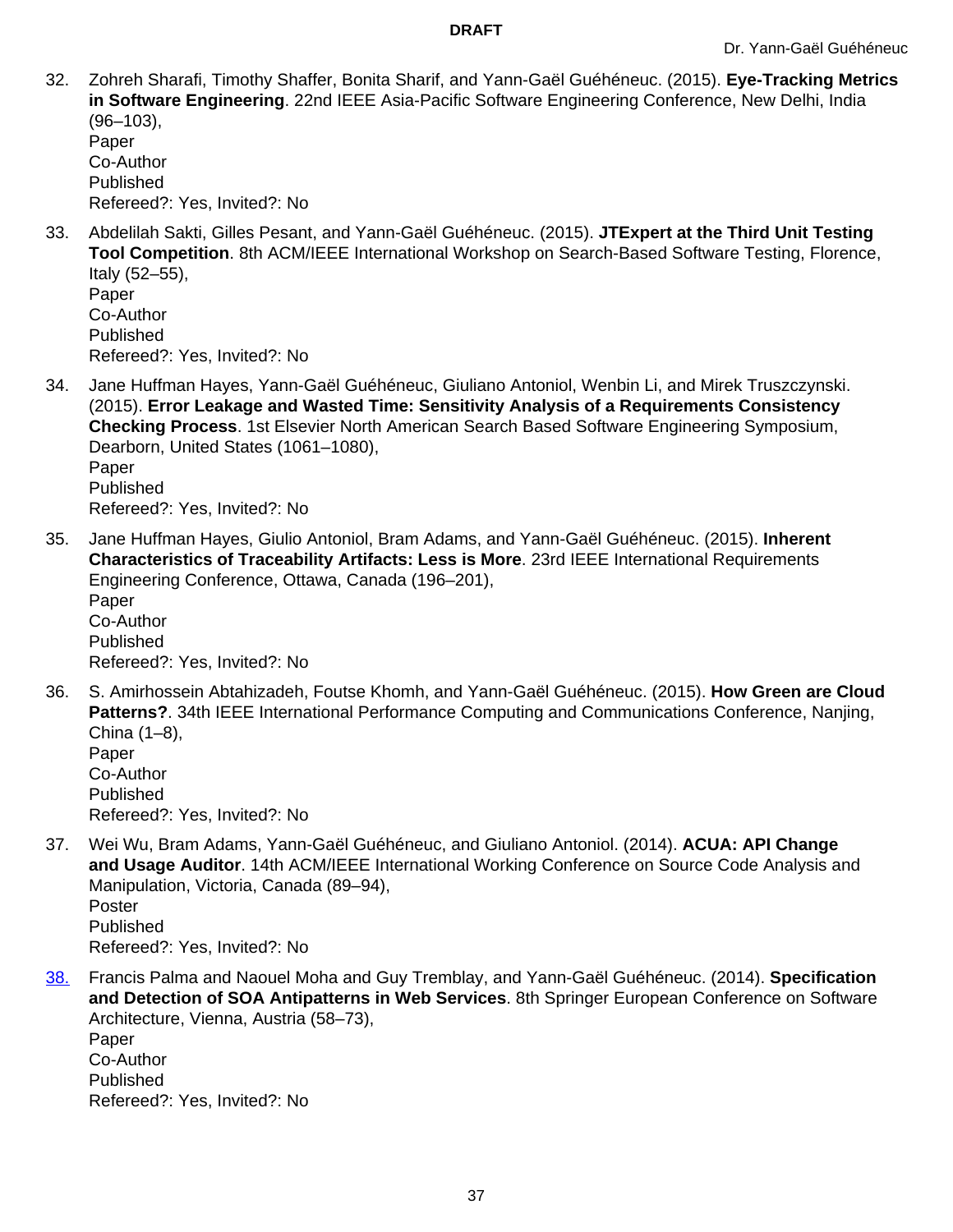- 39. Mario Linares-Vásquez, Sam Klock, Collin McMillan, Aminata Sabané, Denys Poshyvanyk, and Yann-Gaël Guéhéneuc. (2014). **Domain Matters: Bringing Further Evidence of the Relationships among Anti-patterns, Application Domains, and Quality-related Metrics in Java Mobile Apps**. 22nd IEEE International Conference on Program Comprehension, Hyderabad, India (232–243), Paper Published Refereed?: Yes, Invited?: No
- [40.](http://dx.doi.org/10.1109/CSMR-WCRE.2014.6747173) Gabriele Bavota, Rocco Oliveto, Andrea De Lucia, Andrian Marcus, Yann-Gaël Guéhéneuc, and Giuliano Antoniol. (2014). **In Medio Stat Virtus: Extract Class Refactoring through Nash Equilibria**. IEEE Software Evolution Week (CSMR-WCRE), Antwerp, Belgium (214–223), Paper Co-Author Published Refereed?: Yes, Invited?: No
- 41. Francis Palma, Johann Dubois, Naouel Moha, and Yann-Gaël Guéhéneuc. (2014). **Detection of REST Patterns and Antipatterns: A Heuristics-based Approach**. 12th Springer International Conference Service-Oriented Computing, Paris, France (230–244), Paper Co-Author

Published Refereed?: Yes, Invited?: No

- [42.](http://dx.doi.org/10.1109/SOCA.2014.43) Francis Palma, Le An, Foutse Khomh, Naouel Moha, and Yann-Gaël Guéhéneuc. (2014). **Investigating the Change-proneness of Service Patterns and Antipatterns**. 7th IEEE International Conference on Service-Oriented Computing and Applications, Matsue, Japan (1–8), Paper Co-Author Published Refereed?: Yes, Invited?: No
- 43. Angela Lozano, Fehmi Jaafar, Kim Mens, and Yann-Gaël Guéhéneuc. (2014). **Clones and Macro Cochanges**. 8th IEEE International Workshop on Software Clones, Antwerp, Belgium (63), Paper Published Refereed?: Yes, Invited?: No
- [44.](http://dx.doi.org/10.1109/QSIC.2014.45) Fehmi Jaafar and Foutse Khomh and Yann-Gaël Guéhéneuc, and Mohammad Zulkernine. (2014). **Antipattern Mutations and Fault-proneness**. 14th IEEE International Conference on Quality Software, Dallas, United States (246–255), Paper Co-Author

Accepted Refereed?: Yes, Invited?: No

45. Abdelilah Sakti, Yann-Gaël Guéhéneuc, and Gilles Pesant. (2013). **Constraint-based Fitness Function for Search-Based Software Testing**. 10th Springer International Conference on Integration of Artificial Intelligence and Operations Research in Constraint Programming, Yorktown Heights, United States (378– 385), Paper

Published Refereed?: Yes, Invited?: No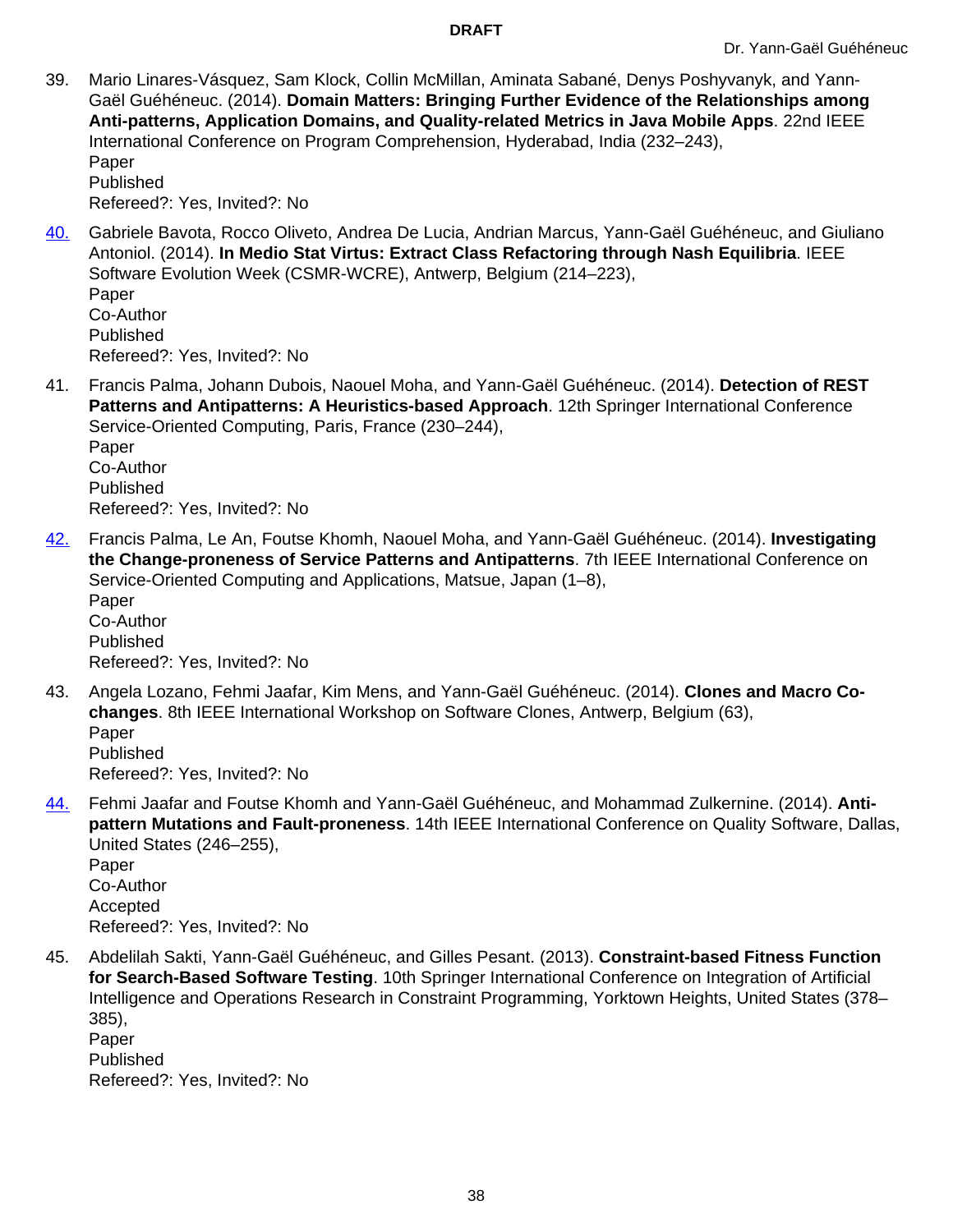- 46. Étienne Duclos, Sébastien Le Digabel, Yann-Gaël Guéhéneuc, and Bram Adams. (2013). **ACRE: An Automated Aspect Creator for Testing C++ Applications**. 17th IEEE European Conference on Software Maintenance and Reengineering, Genova, Italy (121–130), Paper Published Refereed?: Yes, Invited?: No
- [47.](http://dx.doi.org/10.1109/CSMR.2013.26) Aminata Sabané, Massimiliano Di Penta, Giuliano Antoniol, and Yann-Gaël Guéhéneuc. (2013). **A Study on the Relation between Antipatterns and the Cost of Class Unit Testing**. 17th IEEE European Conference on Software Maintenance and Reengineering, Genova, Italy (167–176), Paper Co-Author Published Refereed?: Yes, Invited?: No
- 48. Zéphyrin Soh, Foutse Khomh, Yann-Gaël Guéhéneuc, Giuliano Antoniol, and Bram Adams. (2013). **On the Effect of Program Exploration on Maintenance Tasks**. 20th IEEE Working Conference on Reverse Engineering, Koblenz, Germany (391–400), Paper Published Refereed?: Yes, Invited?: No
- 49. Zéphyrin Soh, Foutse Khomh, Yann-Gaël Guéhéneuc, and Giuliano Antoniol. (2013). **Towards Understanding How Developers Spend Their Effort During Maintenance Activities**. 20th IEEE Working Conference on Reverse Engineering, Koblenz, Germany (152–161), Paper Published Refereed?: Yes, Invited?: No
- [50.](http://dx.doi.org/10.1109/WCRE.2013.6671310) Fehmi Jaafar, Yann-Gaël Guéhéneuc, Sylvie Hamel, and Foutse Khomh. (2013). **Mining the Relationship between Anti-patterns Dependencies and Fault-proneness**. 20th IEEE Working Conference on Reverse Engineering, Koblenz, Germany (351–360),

Paper Co-Author Published Refereed?: Yes, Invited?: No

- [51.](http://dx.doi.org/10.1109/CSMR.2013.28) Venera Arnaoudova, Massimiliano Di Penta, Giuliano Antoniol, and Yann-Gaël Guéhéneuc. (2013). **A New Family of Software Anti-patterns: Linguistic Anti-patterns**. 17th IEEE European Conference on Software Maintenance and Reengineering, Genova, Italy (187–196), Paper Co-Author Published Refereed?: Yes, Invited?: No
- 52. Francis Palma, Naouel Moha, and Yann-Gaël Guéhéneuc. (2013). **Detection of Process Antipatterns: A BPEL Perspective**. 1st Workshop on Methodologies for Robustness Injection into Business Processes, Montréal, Canada (173–177), Paper Published Refereed?: Yes, Invited?: No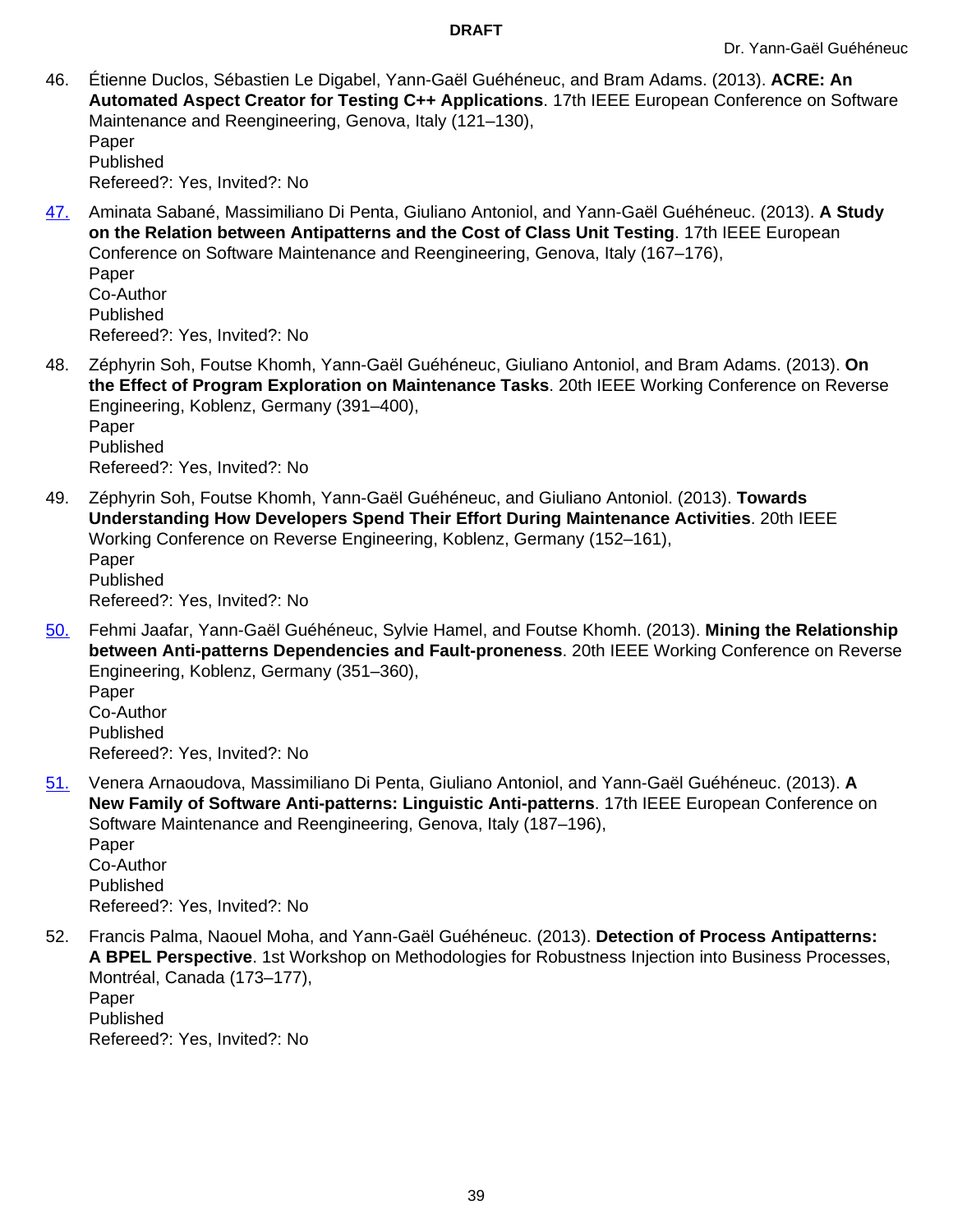[53.](http://dx.doi.org/10.1109/ICPC.2013.6613831) Zohreh Sharafi, Alessandro Marchetto, Angelo Susi, Giuliano Antoniol, and Yann-Gaël Guéhéneuc. (2013). **An Empirical Study on the Efficiency of Graphical vs. Textual Representations in Requirements Comprehension**. 21st IEEE International Conference on Program Comprehension, San Francisco, United States (33–42),

Paper Co-Author Published Refereed?: Yes, Invited?: No

[54.](http://dx.doi.org/10.1109/CSMR.2013.12) Fehmi Jaafar, Salima Hassaine, and Yann-Gaël Guéhéneuc, Sylvie Hamel, and Bram Adams. (2013). **On the Relationship between Program Evolution and Fault-proneness: An Empirical Study**. 17th IEEE European Conference on Software Maintenance and Reengineering, Genova, Italy (15–24), Paper

Co-Author Published Refereed?: Yes, Invited?: No

[55.](http://dx.doi.org/10.1145/2351676.2351723) Abdou Maiga, Nasir Ali, Neelesh Bhattacharya, Aminata Sabané, and Yann-Gaël Guéhéneuc, and Giuliano Antoniol, and Esma Aimeur. (2012). **Support Vector Machines for Anti-pattern Detection**. Short Papers in the 27th ACM/IEEE International Conference on Automated Software Engineering, Essen, Germany (278–281),

Paper Co-Author Published Refereed?: Yes, Invited?: No

[56.](http://dx.doi.org/10.1007/978-3-642-33119-0_8) Neelesh Bhattacharya, Olfat El-Mahi, Étienne Duclos, Giovanni Beltrame, Giuliano Antoniol, Sébastien Le Digabel, and Yann-Gaël Guéhéneuc. (2012). **Optimizing Threads Schedule Alignments to Expose the Interference Bug Pattern**. 4th Springer International Symposium on Search Based Software Engineering, Riva del Garda, Italy (90–104),

Paper Co-Author Published Refereed?: Yes, Invited?: No

57. José Côté, Geneviève Rouleau, Yann-Gaël Guéhéneuc, Gaston Godin, Pilar Ramirez-garcia, Annick Hernandez, Géraldine Martorella, and Sylvie Cossette. (2012). **Virtual Nursing Interventions: Tailored Real-Time Support for People Living with a Chronic Health Problem**. 5th JMIR Publications World Congress on Social Media, Mobile Apps, and Internet/Web 2.0 in Health, Medicine and Biomedical Research (Medicine 2.0), Boston, United States, Paper Published

Refereed?: Yes, Invited?: No

[58.](http://dx.doi.org/10.1109/WCRE.2012.56) Abdou Maiga, Nasir Ali, Neelesh Bhattacharya, Aminata Sabané, Yann-Gaël Guéhéneuc, and Esma Aimeur. (2012). **SMURF: A SVM-based Incremental Anti-pattern Detection Approach**. 19th IEEE Working Conference on Reverse Engineering, Kingston, Canada (466–475), Paper Co-Author Published Refereed?: Yes, Invited?: No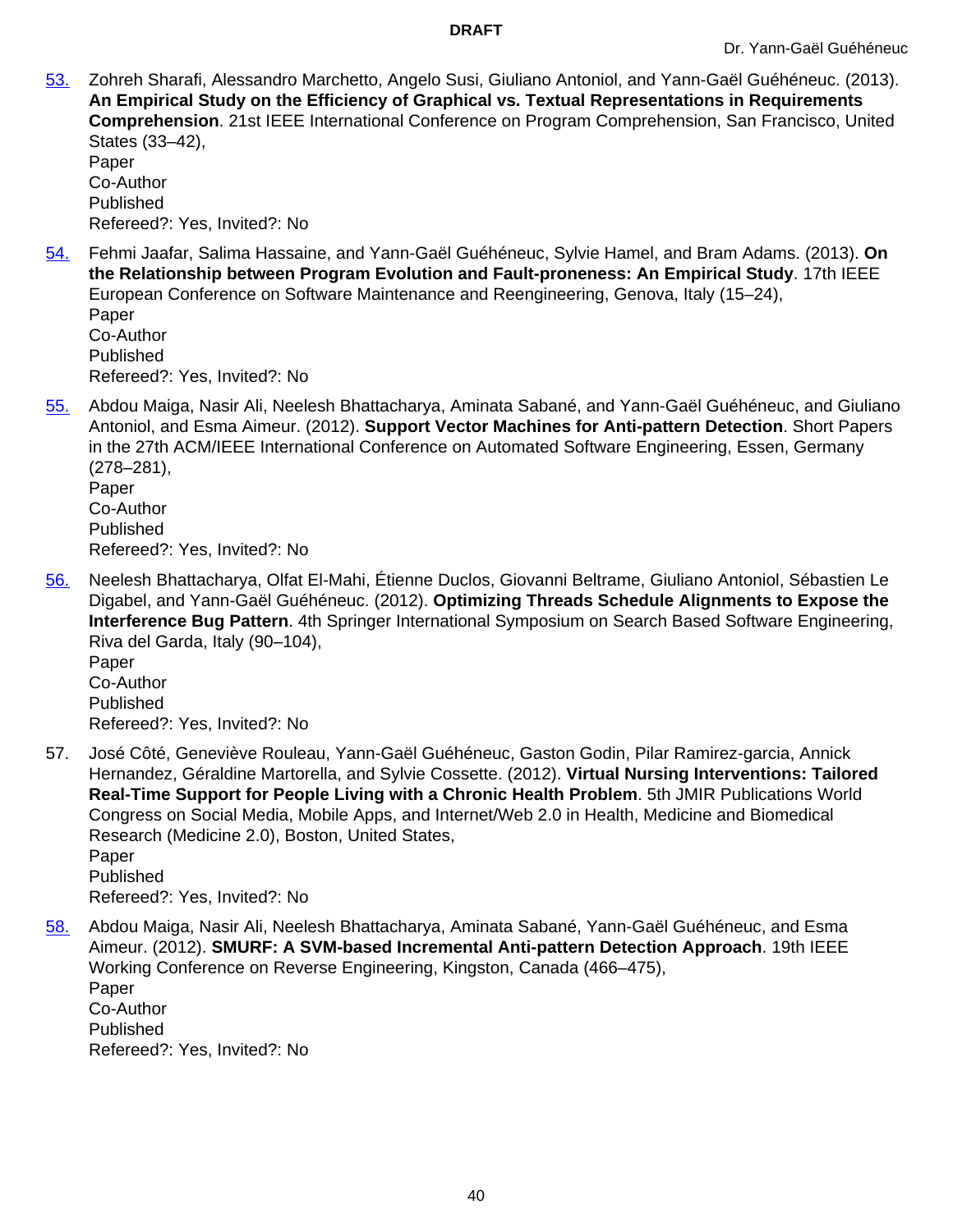- [59.](http://dx.doi.org/10.1109/RSSE.2012.6233399) Francis Palma, Hadi Farzin, Yann-Gaël Guéhéneuc, and Naouel Moha. (2012). **Recommendation System for Design Patterns in Software Development: An DPR Overview**. 3rd IEEE International Workshop on Recommendation Systems for Software Engineering, Zurich, Switzerland (1–5), Paper Co-Author Published Refereed?: Yes, Invited?: No
- [60.](http://dx.doi.org/10.1109/SCAM.2012.26) Nasir Ali, Aminata Sabané, Yann-Gaël Guéhéneuc, and Giuliano Antoniol. (2012). **Improving Bug Location using Binary Class Relationships**. 12th IEEE International Working Conference on Source Code Analysis and Manipulation, Riva del Garda, Italy (174–183), Paper Co-Author Published Refereed?: Yes, Invited?: No
- 61. José Côté, Geneviève Rouleau, Yann-Gaël Guéhéneuc, Pilar Ramirez-Garcia, Gaston Godin, Joanne Otis, Riyas Fadel, and Cécile Tremblay. (2012). **HIV-MEDIC online: Evaluation of a Web-based intervention to better support people living with HIV (PLHIV) for taking their antiretroviral therapy**. 21th CAHR Canadian Conference on HIV/Aids Research, Montréal, Canada, Paper Published

Refereed?: Yes, Invited?: No

- [62.](http://dx.doi.org/10.1007/978-3-642-34321-6-1) Naouel Moha, Francis Palma, Mathieu Nayrolles, Benjamin Joyen Conseil, Yann-Gaël Guéhéneuc, Benoit Baudry, and Jean-Marc Jézéquel. (2012). **Specification and Detection of SOA Antipatterns**. 10th Springer International Conference on Service-Oriented Computing, Shanghai, China (1-16), Paper Co-Author Published Refereed?: Yes, Invited?: No
- [63.](http://dx.doi.org/10.1109/WCRE.2012.23) Soumaya Medini, Giuliano Antoniol, Yann-Gaël Guéhéneuc, Massimiliano Di Penta, and Paolo Tonella. (2012). **SCAN: An Approach to Label and Relate Execution Trace Segments**. 19th IEEE Working Conference on Reverse Engineering, Kingston, Canada (135–144), Paper

Co-Author Published Refereed?: Yes, Invited?: No

[64.](http://dx.doi.org/10.1109/WCRE.2012.33) Surafel Lemma Abebe, Venera Arnaoudova, Paolo Tonella, Giuliano Antoniol, and Yann-Gaël Guéhéneuc. (2012). **Can Lexicon Bad Smells improve Fault Prediction?**. 19th Working Conference on Reverse Engineering, Kingston, Canada (235–244),

Paper Co-Author Published Refereed?: Yes, Invited?: No

[65.](http://dx.doi.org/10.1007/978-3-642-37804-1_51) Mathieu Nayrolles, Francis Palma, Naouel Moha, and Yann-Gaël Guéhéneuc. (2012). **SODA: A Tool Support for the Detection of SOA Antipatterns**. 10th Springer International Conference on Service-Oriented Computing, Shanghai, China (451–455), Paper Co-Author Published Refereed?: Yes, Invited?: No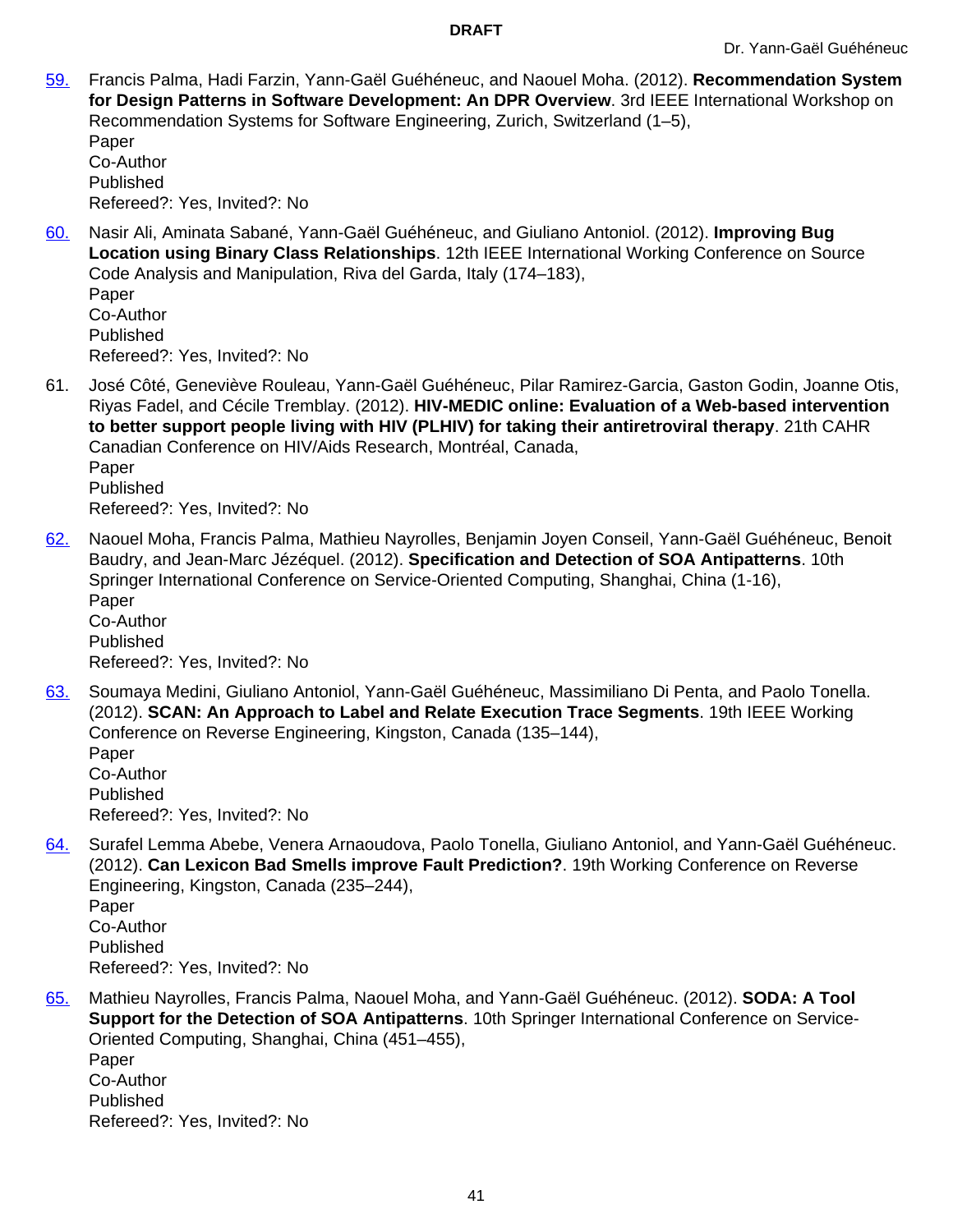[66.](http://dx.doi.org/10.1109/ICSE.2012.6227017) Massimiliano Di Penta, Giuliano Antoniol, Daniel M. German, and Yann-Gaël Guéhéneuc, and Bram Adams. (2012). **Five Days of Empirical Software Engineering: The PASED Experience**. Software Engineering Education in the 34th IEEE International Conference on Software Engineering, Zurich, Switzerland (1255–1258),

Paper Co-Author Published Refereed?: Yes, Invited?: No

[67.](http://dx.doi.org/10.1109/CSMR.2012.34) Salima Hassaine, Yann-Gaël Guéhéneuc, Sylvie Hamel, and Giuliano Antoniol. (2012). **ADvISE: Architectural Decay in Software Evolution**. 16th IEEE European Conference on Software Maintenance and Reengineering, Szeged, Hungary (267–276),

```
Paper
Co-Author
Published
Refereed?: Yes, Invited?: No
```
[68.](http://dx.doi.org/10.1109/ICSM.2012.6405271) Nasir Ali, Zohreh Sharafl, Yann-Gaël Guéhéneuc, and Giuliano Antoniol. (2012). **An Empirical Study on Requirements Traceability using Eye-tracking**. 28th IEEE International Conference on Software Maintenance, Trento, Italy (191–200), Paper

Co-Author Published Refereed?: Yes, Invited?: No

- [69.](http://dx.doi.org/10.1007/978-3-642-33119-0_16) Abdelilah Sakti, Yann-Gaël Guéhéneuc, and Gilles Pesant. (2012). **Boosting Search-based Testing by Using Constraint-based Testing**. 4th Springer International Symposium Search Based Software Engineering, Riva del Garda, Italy (213–227), Paper Co-Author Published Refereed?: Yes, Invited?: No
- [70.](http://dx.doi.org/10.1109/WCRE.2012.20) Latifa Guerrouj, Philippe Galinier, Yann-Gaël Guéhéneuc, Giuliano Antoniol, and Massimiliano Di Penta. (2012). **TRIS: A Fast and Accurate Identifiers Splitting and Expansion Algorithm**. 19th IEEE Working Conference on Reverse Engineering, Kingston, Canada (103–112), Paper Co-Author Published

Refereed?: Yes, Invited?: No

- 71. Zohreh Sharafi, Zéphyrin Soh, Yann-Gaël Guéhéneuc, and Giuliano Antoniol. (2012). **Women and Men - Different but Equal: On the Impact of Identifier Style on Source Code reading**. 20th IEEE International Conference on Program Comprehension, Passau, Germany (27–36), Paper Co-Author Published Refereed?: Yes, Invited?: No
- 72. Zéphyrin Soh, Zohreh Sharafi, and Bertrand Van Den Plas, Gerardo Cepeda Porras, Yann-Gaël Guéhéneuc, and Giuliano Antoniol. (2012). **Professional Status and Expertise for UML Class Diagram Comprehension: An Empirical Study**. 20th IEEE International Conference on Program Comprehension, Passau, Germany (163–172), Paper Co-Author Published Refereed?: Yes, Invited?: No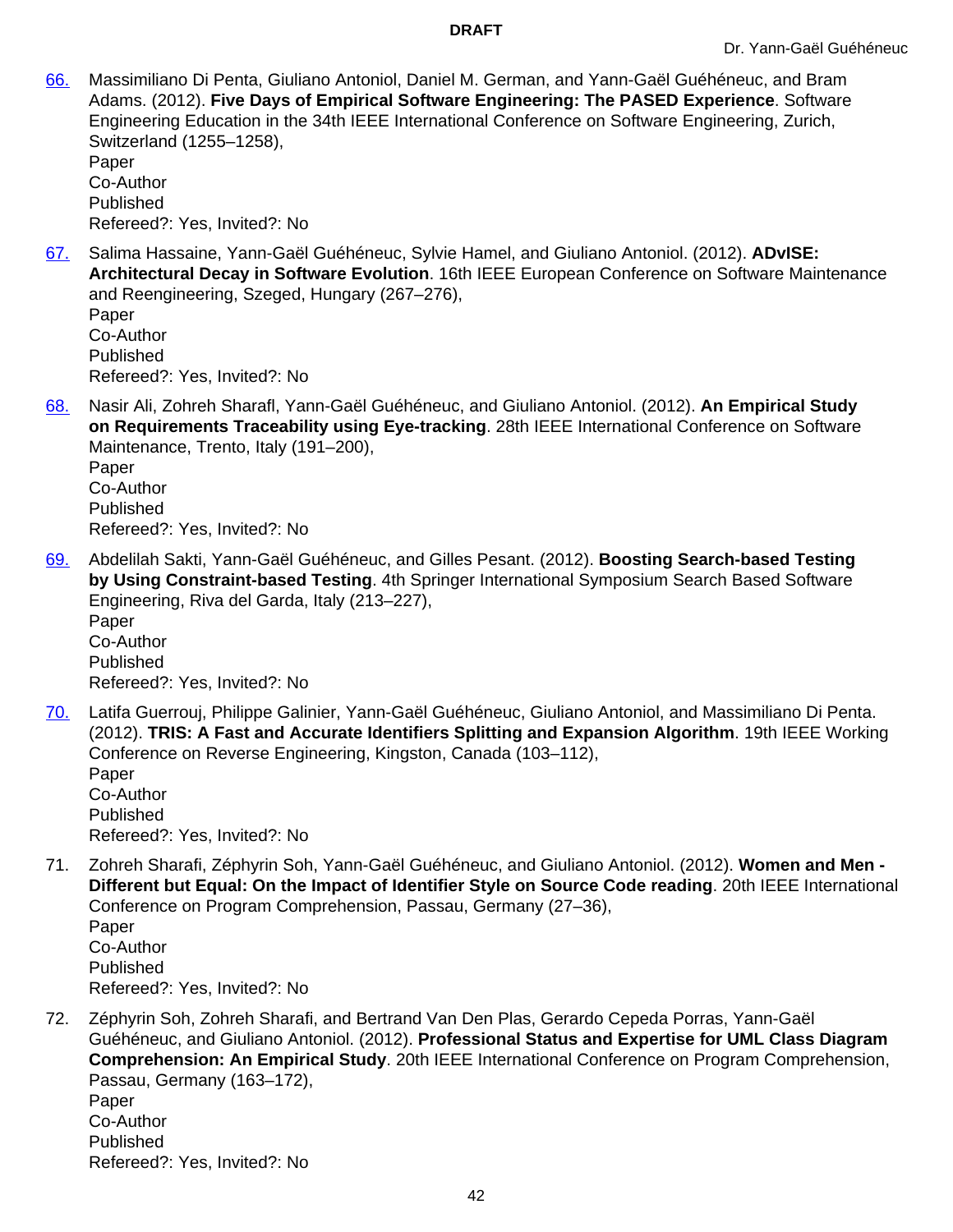- [73.](http://dx.doi.org/10.1109/CSMR.2011.23) Ahmed Belderrar, Segla Kpodjedo, Yann-Gaël Guéhéneuc, Giuliano Antoniol, and Philippe Galinier. (2011). **Sub-graph Mining: Identifying Micro-architectures in Evolving Object-oriented Software**. 15th IEEE European Conference on Software Maintenance and Reengineering, Oldenburg, Germany (171-180), Paper
	- Co-Author Published Refereed?: Yes, Invited?: No
- [74.](http://dx.doi.org/10.1109/WCRE.2011.47) Fehmi Jaafar, Yann-Gaël Guéhéneuc, Sylvie Hamel, and Giuliano Antoniol. (2011). **An Exploratory Study of Macro Co-changes**. 18th IEEE Working Conference on Reverse Engineering, Limerick, Ireland (325-334),

Paper Published Refereed?: Yes, Invited?: No

[75.](http://dx.doi.org/10.1109/CSMR.2010.40) Günter Kniesel, Alexander Binun, Péter Hegedüs, Lajos Jen? Fülöp, Alexander Chatzigeorgiou, Yann-Gaël Guéhéneuc, and Nikolaos Tsantalis. (2011). **DPDX: Towards a Common Result Exchange Format for Design Pattern Detection Tools**. 15th IEEE European Conference on Software Maintenance and Reengineering, Oldenburg, Germany (232-235), Paper Published

Refereed?: Yes, Invited?: No

[76.](http://dx.doi.org/10.1109/CSMR.2011.24) Marwen Abbes, Foutse Khomh, and Yann-Gaël Guéhéneuc, and Giuliano Antoniol. (2011). **An Empirical Study of the Impact of Two Antipatterns, Blob and Spaghetti Code, on Program Comprehension**. 15th IEEE European Conference on Software Maintenance and Reengineering, Oldenburg, Germany (181-190), Paper Published

Refereed?: Yes, Invited?: No

- [77.](http://dx.doi.org/10.1109/ICPC.2011.42) Nasir Ali, Yann-Gaël Guéhéneuc, and Giuliano Antoniol. (2011). **Trust-based Requirements Traceability**. 19th IEEE International Conference on Program Comprehension, Kingston, Canada (111-120), Paper Published Refereed?: Yes, Invited?: No
- [78.](http://dx.doi.org/10.1007/978-3-642-23716-4_22) Soumaya Medini, Philippe Galinier, and Massimiliano Di Penta, Yann-Gaël Guéhéneuc, and Giuliano Antoniol. (2011). **A Fast Algorithm to Locate Concepts in Execution Traces**. 3rd Springer International Symposium Search Based Software Engineering, Szeged, Hungary (252-266), Paper Published Refereed?: Yes, Invited?: No
- [79.](http://dx.doi.org/10.1109/WCRE.2011.16) Nasir Ali, Yann-Gaël Guéhéneuc, and Giuliano Antoniol. (2011). **Requirements Traceability for Object Oriented Systems by Partitioning Source Code**. 18th IEEE Working Conference on Reverse Engineering, Limerick, Ireland (45-54),

Paper Published Refereed?: Yes, Invited?: No

[80.](http://dx.doi.org/10.1007/978-3-642-23716-4_19) Neelesh Bhattacharya, Abdelilah Sakti, Giuliano Antoniol, Yann-Gaël Guéhéneuc, and Gilles Pesant. (2011). **Divide-by-zero Exception Raising via Branch Coverage**. 3rd Springer International Symposium on Search Based Software Engineering, Szeged, Hungary (204-218), Paper Published Refereed?: Yes, Invited?: No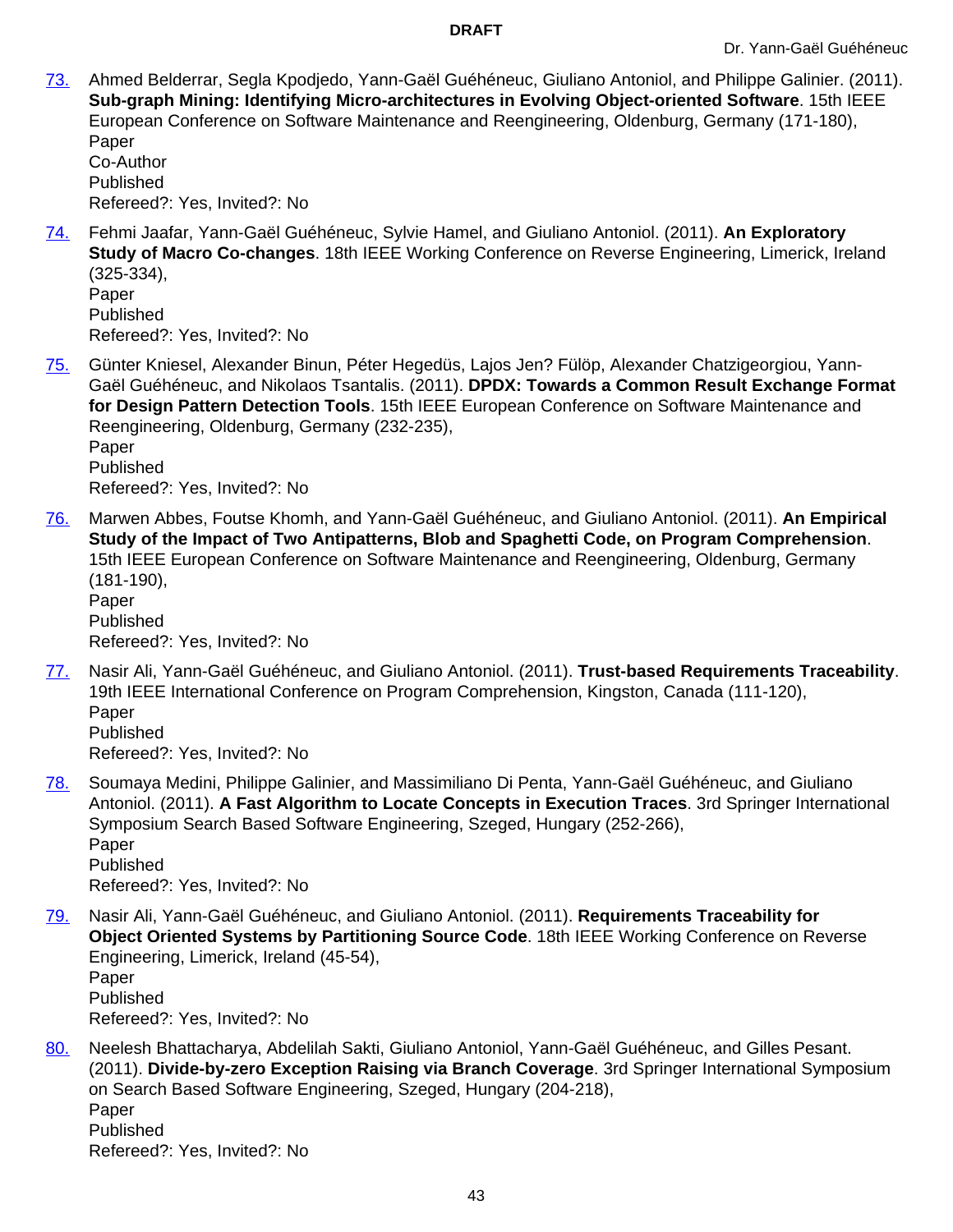- [81.](http://dx.doi.org/10.1109/CSMR.2010.47) Rocco Oliveto, Foutse Khomh, Giuliano Antoniol, and Yann-Gaël Guéhéneuc. (2011). **Numerical Signatures of Antipatterns: An Approach Based on B-Splines**. 15th European Conference on Software Maintenance and Reengineering, Oldenburg, Germany (248-251), Paper Published Refereed?: Yes, Invited?: No
- [82.](http://dx.doi.org/10.1109/ICSM.2011.6080782) Nasir Ali, Wei Wu, Giuliano Antoniol, Massimiliano Di Penta, Yann-Gaël Guéhéneuc, and Jane Huffman Hayes. (2011). **MoMS: Multi-objective Miniaturization of Software**. 27th IEEE International Conference on Software Maintenance, Williamsburg, United States (153-162), Paper Published Refereed?: Yes, Invited?: No
- [83.](http://dx.doi.org/10.1109/CSMR.2010.31) Nioosha Madani, Latifa Guerrouj, Massimiliano Di Penta, Yann-Gaël Guéhéneuc, and Giuliano Antoniol. (2011). **Recognizing Words from Source Code Identifiers using Speech Recognition Techniques**. 15th IEEE European Conference on Software Maintenance and Reengineering, Oldenburg, Germany (68-77), Paper

Published Refereed?: Yes, Invited?: No

- [84.](http://dx.doi.org/10.1109/ICPC.2011.54) Salima Hassaine, Ferdaous Boughanmi, Yann-Gaël Guéhéneuc, Sylvie Hamel, and Giuliano Antoniol. (2011). **Change Impact Analysis: An Earthquake Metaphor**. 19th IEEE International Conference on Program Comprehension, Kingston, Canada (209-210), Poster Published Refereed?: Yes, Invited?: No
- [85.](http://dx.doi.org/10.1002/smr.1635) Fehmi Jaafar, Yann-Gaël Guéhéneuc, Sylvie Hamel, and Giuliano Antoniol. (2011). **Detecting Asynchrony and Dephase Change Patterns by Mining Software Repositories**. 18th IEEE Working Conference on Reverse Engineering, Limerick, Ireland (77-106), Paper Co-Author Published Refereed?: Yes, Invited?: No
- [86.](http://dx.doi.org/10.1109/ICSM.2011.6080772) Salima Hassaine, Ferdaous Boughanmi, Yann-Gaël Guéhéneuc, Sylvie Hamel, and Giuliano Antoniol. (2011). **A Seismology-inspired Approach to Study Change Propagation**. 27th IEEE International Conference on Software Maintenance, Williamsburg, United States (53-62), Paper Published Refereed?: Yes, Invited?: No
- [87.](http://dx.doi.org/10.1145/1985441.1985449) Laleh M. Eshkevari, Venera Arnaoudova, Massimiliano Di Penta, Rocco Oliveto, Yann-Gaël Guéhéneuc, and Giuliano Antoniol. (2011). **An Exploratory Study of Identifier Renamings**. 8th ACM International Working Conference on Mining Software Repositories, Waikiki, United States (33-42), Paper Published Refereed?: Yes, Invited?: No
- [88.](http://dx.doi.org/10.1109/SSBSE.2010.26) Asadi, Fatemeh and Antoniol, Giuliano and Gueheneuc, Yann-Gael. (2010). Concept location with genetic algorithms: A comparison of four distributed architectures. Proceedings - 2nd International Symposium on Search Based Software Engineering, SSBSE 2010. , (153 - 162),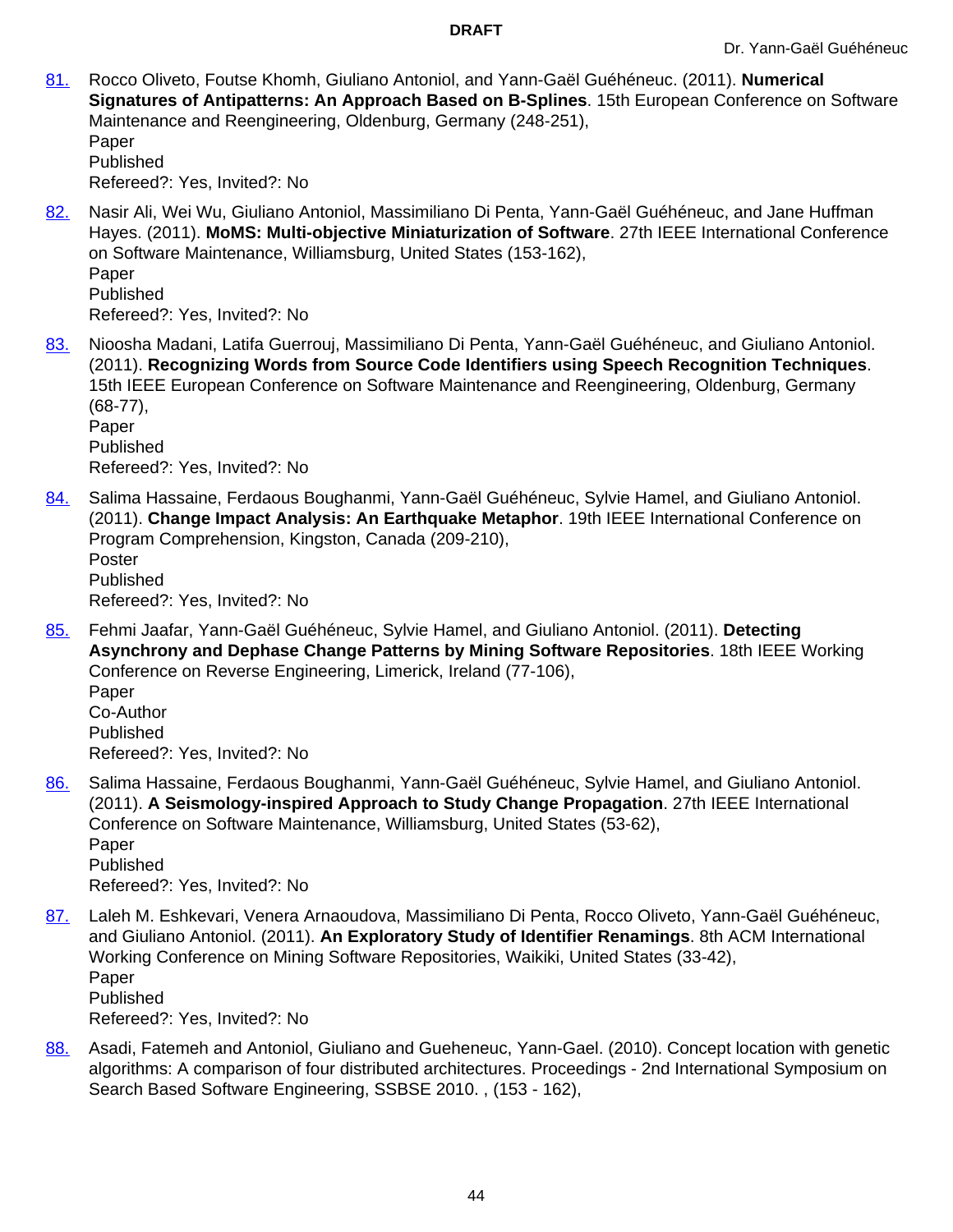[89.](http://dx.doi.org/10.1145/1806799.1806848) Wei Wu, Yann-Gaël Guéhéneuc, Giuliano Antoniol, and Miryung Kim. (2010). **AURA: A hybrid approach to identify framework evolution**. Proceedings - International Conference on Software Engineering. 32nd ACM/IEEE International Conference on Software Engineering, Cape Town, South Africa (325 - 334), Paper Published

Refereed?: Yes, Invited?: No

[90.](http://dx.doi.org/10.1109/CSMR.2010.17) Fatemeh Asadi, Massimiliano Di Penta, Giuliano Antoniol, and Yann-Gaël Guéhéneuc. (2010). **A Heuristic-based Approach to Identify Concepts in Execution Traces**. 14th IEEE European Conference on Software Maintenance and Reengineering, Madrid, Spain (31-40), Paper Co-Author Published

Refereed?: Yes, Invited?: No

- [91.](http://dx.doi.org/10.1109/ICSM.2010.5609739) Bavota, Gabriele and Oliveto, Rocco and De Lucia, Andrea and Antoniol, Giuliano and Gueheneuc, Yann-Gael. (2010). Playing with refactoring: Identifying extract class opportunities through game theory. IEEE International Conference on Software Maintenance, ICSM. , (IEEE Computer Societ),
- [92.](http://dx.doi.org/10.1109/ICSM.2010.5609748) Arnaoudova, Venera and Eshkevari, Laleh and Oliveto, Rocco and Gueheneuc, Yann-Gael and Antoniol, Giuliano. (2010). Physical and conceptual identifier dispersion: Measures and relation to fault proneness. IEEE International Conference on Software Maintenance, ICSM. , (IEEE Computer Societ),
- [93.](http://dx.doi.org/10.1109/QUATIC.2010.61) Salima Hassaine, Foutse Khomh, Yann-Gaël Guéhéneuc, and Sylvie Hamel. (2010). **IDS: An Immuneinspired Approach for the Detection of Software Design Smells**. 7th IEEE International Conference on the Quality of Information and Communications Technology, Porto, Portugal (343-348), Paper Published Refereed?: Yes, Invited?: No
- [94.](http://dx.doi.org/10.1145/1806799.1806824) Massimiliano Di Penta, Daniel M. German, Yann-Gaël Guéhéneuc, and Giuliano Antoniol. (2010). **An Exploratory Study of the Evolution of Software Licensing**. 32nd ACM/IEEE International Conference on Software Engineering, Cape Town, South Africa (145-154), Paper Published Refereed?: Yes, Invited?: No
- [95.](http://dx.doi.org/10.1109/MSR.2009.5069483) German, Daniel M. and Di Penta, Massimiliano and Gueheneuc, Yann-Gael and Antoniol, Giuliano. (2009). Code siblings: Technical and legal implications of copying code between applications. Proceedings of the 2009 6th IEEE International Working Conference on Mining Software Repositories, M. , (81 - 90),
- [96.](http://dx.doi.org/10.1109/WCRE.2009.28) Khomh, Foutse and Di Penta, Massimiliano and Gueheneuc, Yann-Gael. (2009). An exploratory study of the impact of code smells on software change-proneness. Proceedings - Working Conference on Reverse Engineering, WCRE. , (75 - 84),
- [97.](http://dx.doi.org/10.1007/978-3-642-02047-6_9) Falcone, Giovanni and Gueheneuc, Yann-Gael and Lange, Christian F. J. and Porkolab, Zoltan and Sahraoui, Houari. (2009). Quantitative approaches in object-oriented software engineering: Report on the 12th workshop QAOOSE at ECOOP 2008. Lecture Notes in Computer Science (including subseries Lecture Notes in Artificial Intelligence and . , (77 - 86),
- [98.](http://dx.doi.org/10.1109/WCRE.2009.23) Vaucher, Stephane and Khomh, Foutse and Moha, Naouel and Gueheneuc, Yann-Gael. (2009). Tracking design smells: Lessons from a study of God classes. Proceedings - Working Conference on Reverse Engineering, WCRE. , (145 - 154),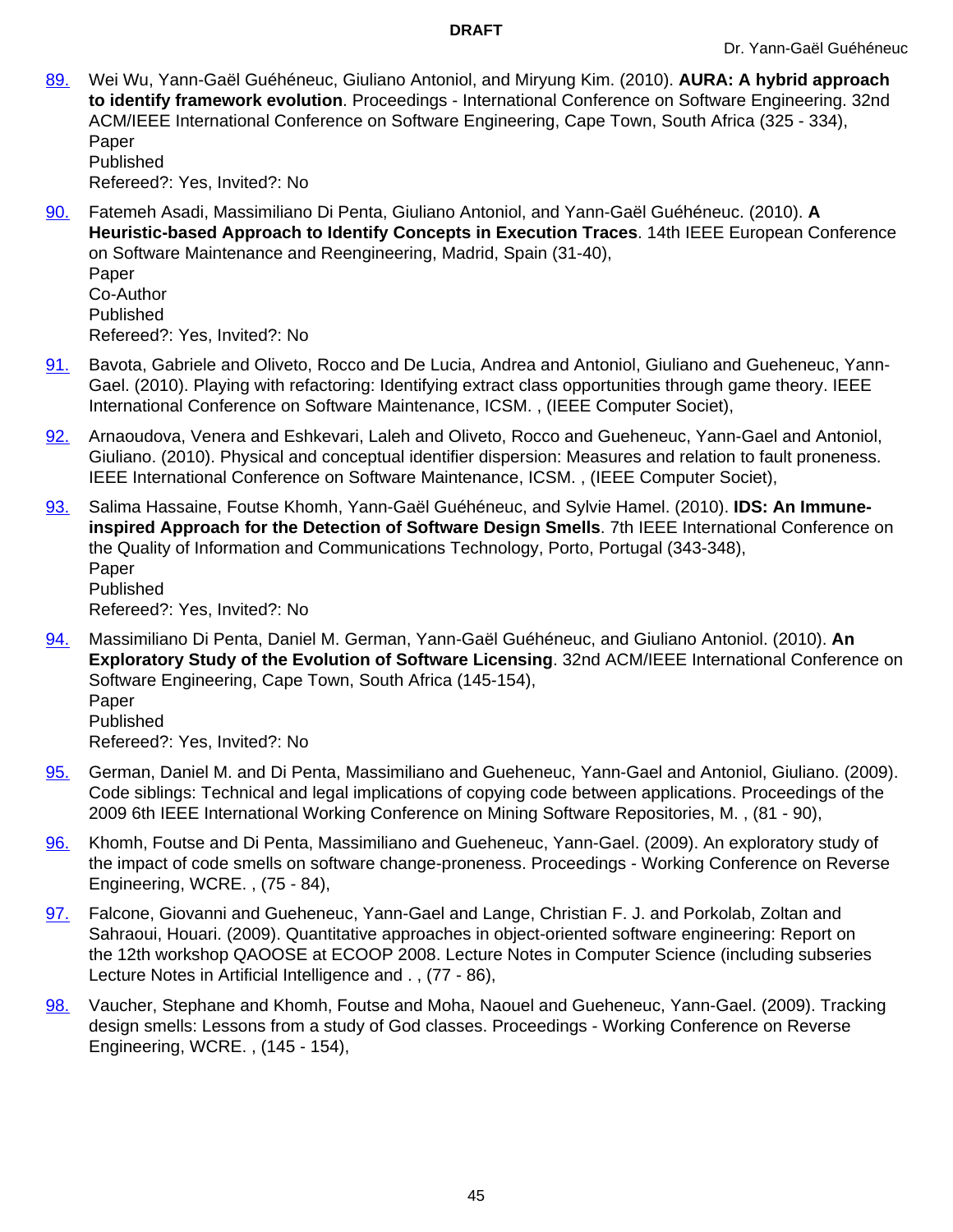[99.](http://dx.doi.org/10.1109/ESEM.2009.5316015) Sébastien Jeanmart, Yann-Gaël Guéhéneuc, Houari Sahraoui, and Naji Habra. (2009). **Impact of the Visitor Pattern on Program Comprehension and Maintenance**. 2009 3rd International Symposium on Empirical Software Engineering and Measurement, ESEM 2009. 3rd IEEE International Symposium on Empirical Software Engineering and Measurement, Lake Buena Vista, United States (69 - 78), Paper

Refereed?: Yes, Invited?: No

- [100.](http://dx.doi.org/10.1109/ICSM.2009.5306327) Khomh, Foutse and Gueheneuc, Yann-Gael and Antoniol, Giuliano. (2009). Playing roles in design patterns: An empirical descriptive and analytic study. IEEE International Conference on Software Maintenance, ICSM. , (83 - 92),
- [101.](http://dx.doi.org/10.1109/CSMR.2008.4493325) Khomh, Foutse and Gueheneuc, Yann-Gael. (2008). Do design patterns impact software quality positively?. Proceedings of the European Conference on Software Maintenance and Reengineering, CSMR. , (274 - 278),
- [102.](http://dx.doi.org/10.1145/1753196.1753199) Khomh, Foutse and Gueheneuc, Yann-Gael. (2008). DEQUALITE: Building design-based software quality models. PLoP08 - 15th Conference on Pattern Languages of Programs, Proceedings. , (Hillside Group; ACM ),
- [103.](http://dx.doi.org/10.1109/ICSM.2008.4658063) Antoniol, Giuliano and Hayes, Jane Huffman and Gueheneuc, Yann-Gael and Di Penta, Massimiliano. (2008). Reuse or rewrite: Combining textual, static, and dynamic analyses to assess the cost of keeping a system up-to-date. IEEE International Conference on Software Maintenance, ICSM. , (147 - 156),
- [104.](http://dx.doi.org/10.1007/978-3-540-78195-0_16) Gueheneuc, Yann-Gael and Lange, Christian F. J. and Sahraoui, Houari A. and Falcone, Giovanni and Lanza, Michele and Calero, Coral and Brito E Abreu, Fernando. (2008). Quantitative approaches in objectoriented software engineering. Lecture Notes in Computer Science (including subseries Lecture Notes in Artificial Intelligence and . , (166 - 170),
- [105.](http://dx.doi.org/10.1109/ICPC.2008.37) Denier, Simon and Gueheneuc, Yann-Gael. (2008). Mendel: A model, metrics, and rules to understand class hierarchies. IEEE International Conference on Program Comprehension. , (143 - 152),
- [106.](http://dx.doi.org/10.1145/1463788.1463819) Antoniol, Giuliano and Ayari, Kamel and Di Penta, Massimiliano and Khomh, Foutse and Gueheneuc, Yann-Gael. (2008). Is it a bug or an enhancement? A text-based approach to classify change requests. Proceedings of the 2008 Conference of the Center for Advanced Studies, CASCON'08. , (IBM Toronto Software),
- [107.](http://dx.doi.org/10.1109/WCRE.2008.36) Hayes, Jane Huffman and Antoniol, Giuliano and Gueheneuc, Yann-Gael. (2008). Prereqir: Recovering pre-requirements via cluster analysis. Proceedings - Working Conference on Reverse Engineering, WCRE. , (165 - 174),
- [108.](http://dx.doi.org/10.1007/978-3-540-78921-5_20) Moha, Naouel and Rezgui, Jihene and Gueheneuc, Yann-Gael and Valtchev, Petko and El Boussaidi, Ghizlane. (2008). Using FCA to suggest refactorings to correct design defects. Lecture Notes in Computer Science (including subseries Lecture Notes in Artificial Intelligence and . , (269 - 275),
- [109.](http://dx.doi.org/10.1007/978-3-540-78137-0_21) Moha, Naouel and Rouane Hacene, Amine Mohamed and Valtchev, Petko and Gueheneuc, Yann-Gael. (2008). Refactorings of design defects using relational concept analysis. Lecture Notes in Computer Science (including subseries Lecture Notes in Artificial Intelligence and . , (289 - 304),
- [110.](http://dx.doi.org/10.1007/978-3-540-78743-3_20) Moha, Naouel and Gueheneuc, Yann-Gael and Le Meur, Anne-Francoise and Duchien, Laurence. (2008). A domain analysis to specify design defects and generate detection algorithms. Lecture Notes in Computer Science (including subseries Lecture Notes in Artificial Intelligence and . , (276 - 291),
- [111.](http://dx.doi.org/10.1109/ICSM.2008.4658070) Massimiliano Di Penta, Luigi Cerulo, Yann-Gaël Guéhéneuc, and Giuliano Antoniol. (2008). An empirical study of the relationships between design pattern roles and class change proneness. IEEE International Conference on Software Maintenance, ICSM. , (217 - 226),
- [112.](http://dx.doi.org/10.1109/ICPC.2008.39) Eaddy, Marc and Aho, Alfred V. and Antoniol, Giuliano and Gueheneuc, Yann-Gael. (2008). CERBERUS: Tracing requirements to source code using information retrieval, dynamic analysis, and program analysis. IEEE International Conference on Program Comprehension. , (53 - 62),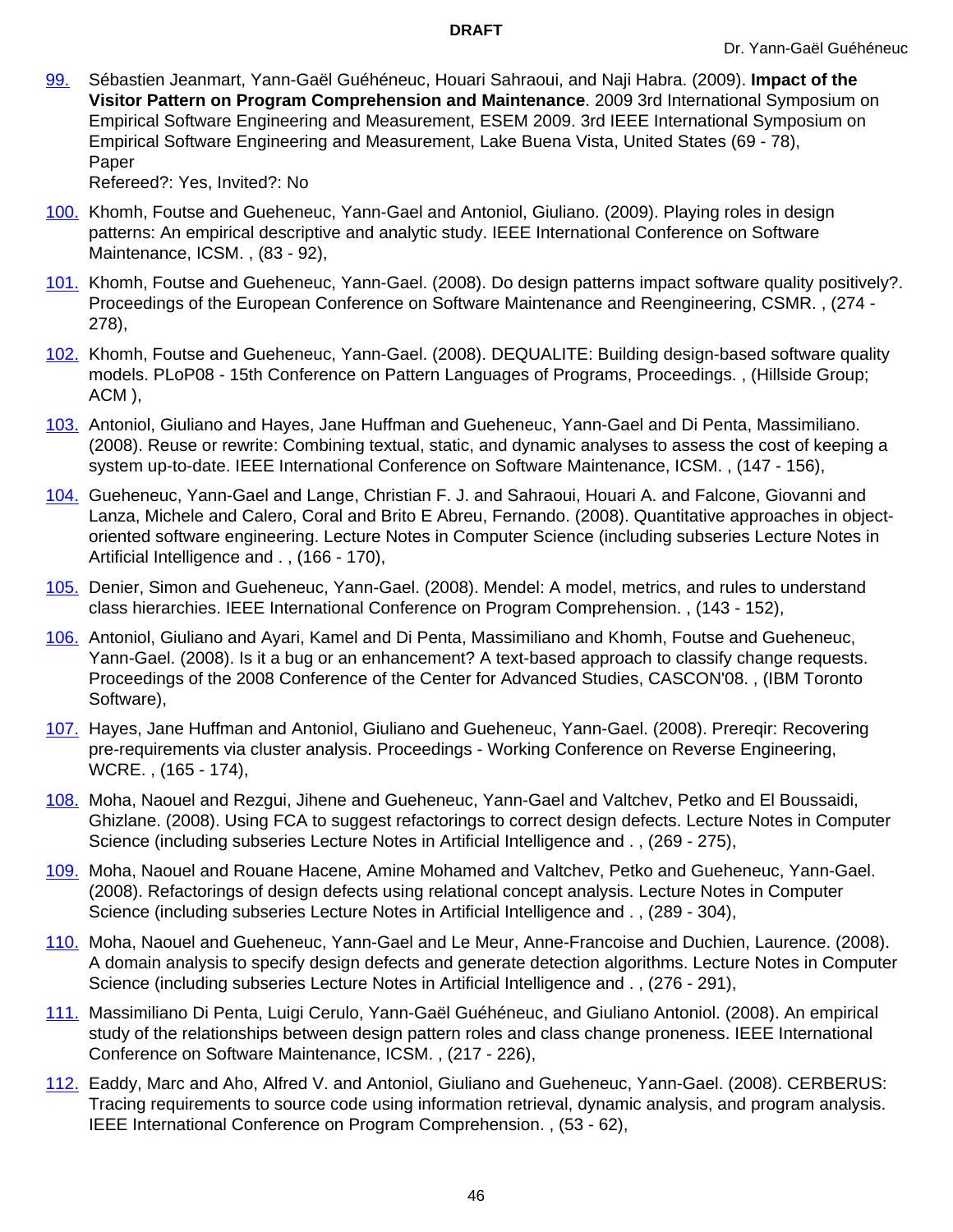- 113. Wuyts, Roel and Demeyer, Serge and Gueheneuc, Yann-Gael and Mens, Kim and Ducasse, Stephane. (2007). Object-oriented reengineering. Lecture Notes in Computer Science (including subseries Lecture Notes in Artificial Intelligence and . , (69 - 71),
- [114.](http://dx.doi.org/10.1109/ICSM.2007.4362684) Gueheneuc, Yann-Gael. (2007). Ptidej: A flexible reverse engineering tool suite. IEEE International Conference on Software Maintenance, ICSM. , (529 - 530),
- [115.](http://dx.doi.org/10.1145/1297846.1297930) Moha, Naouel and Gueheneuc, Yann-Gael. (2007). PTIDEJ and DECOR: Identification of design patterns and design defects. Proceedings of the Conference on Object-Oriented Programming Systems, Languages, and Applications, O. , (868 - 869),
- 116. Moha, Naouel and Gueheneuc, Yann-Gael. (2007). Ptidej and decor: identification of design patterns and design defects. Proceedings of the Conference on Object-Oriented Programming Systems, Languages, and Applications, O. , (868 - 869),
- [117.](http://dx.doi.org/10.1109/ICSM.2007.4362614) Antoniol, Giuliano and Gueheneuc, Yann-Gael and Merlo, Ettore and Tonella, Paolo. (2007). Mining the lexicon used by programmers during sofware evolution. IEEE International Conference on Software Maintenance, ICSM. , (14 - 23),
- 118. Brito e Abreu, Fernando and Calero, Coral and Gueheneuc, Yann-Gael and Lanza, Michele and Sahraoui, Houari. (2007). Quantitative approaches in object-oriented software engineering. Lecture Notes in Computer Science (including subseries Lecture Notes in Artificial Intelligence and . , (87 - 96),
- [119.](http://dx.doi.org/10.1145/1321631.1321727) Moha, Naouel and Gueheneuc, Yann-Gael. (2007). DECOR: A tool for the detection of design defects. ASE'07 - 2007 ACM/IEEE International Conference on Automated Software Engineering. , (527 - 528),
- [120.](http://dx.doi.org/10.1109/WCRE.2006.27) Bouktif, Salah and Gueheneuc, Yann-Gael and Antoniol, Giuliano. (2006). Extracting change-patterns from CVS repositories. Proceedings - Working Conference on Reverse Engineering, WCRE. , (221 - 230),
- [121.](http://dx.doi.org/10.1145/1188966.1188968) Gueheneuc, Yann-Gael. (2006). TAUPE: Towards understanding program comprehension. Proceedings of the 2006 Conference of the Center for Advanced Studies on Collaborative Research, CAS. , (IBM Toronto Lab; CAS),
- [122.](http://dx.doi.org/10.1109/CSMR.2006.1) Gueheneuc, Yann-Gael and Mens, Kim and Wuyts, Roel. (2006). A comparative framework for design recovery tools. Proceedings of the European Conference on Software Maintenance and Reengineering, CSMR. , (123 - 132),
- [123.](http://dx.doi.org/10.1109/ICPC.2006.17) Poshyvanyk, Denys and Gueheneuc, Yann-Gael and Marcus, Andrian and Antoniol, Giuliano and Rajlich, Vaclav. (2006). Combining probabilistic ranking and latent semantic indexing for feature identification. IEEE International Conference on Program Comprehension. , (137 - 146),
- [124.](http://dx.doi.org/10.1109/ASE.2006.22) Moha, Naouel and Gueheneuc, Yann-Gael and Leduc, Pierre. (2006). Automatic generation of detection algorithms for design defects. Proceedings - 21st IEEE/ACM International Conference on Automated Software Engineering, ASE 2006. , (297 - 300),
- [125.](http://dx.doi.org/10.1109/CSMR.2006.25) Kaczor, Olivier and Gueheneuc, Yann-Gael and Hamel, Sylvie. (2006). Efficient identification of design patterns with bit-vector algorithm. Proceedings of the European Conference on Software Maintenance and Reengineering, CSMR. , (175 - 184),
- [126.](http://dx.doi.org/10.1109/WCRE.2006.23) Arcelli, Francesca and Raibulet, Claudia and Gueheneuc, Yann-Gael and Antoniol, Giuliano and McC Smith, Jason. (2006). Workshop on design pattern detection for reverse engineering - DPD4RE 2006. Proceedings - Working Conference on Reverse Engineering, WCRE. , (316 - ),
- [127.](http://dx.doi.org/10.1109/TSE.2006.88) Antoniol, Giuliano and Gueheneuc, Yann-Gael. (2006). Feature identification: An epidemiological metaphor. IEEE Transactions on Software Engineering. , (627 - 641),
- [128.](http://dx.doi.org/10.1109/ICSM.2005.48) Antoniol, Giuliano and Gueheneuc, Yann-Gael. (2005). Feature identification: A novel approach and a case study. IEEE International Conference on Software Maintenance, ICSM. , (357 - 368),
- [129.](http://dx.doi.org/10.1145/1107656.1107672) Antoniol, Giuliano and Merlo, Ettore and Gueheneuc, Yann-Gael and Sahraoui, Houari. (2005). On feature traceability in object oriented programs. Proceedings - The 3rd ACM Int. Workshop on Traceability in Emerging Forms of Software Engineering, T. , (73 - 78),